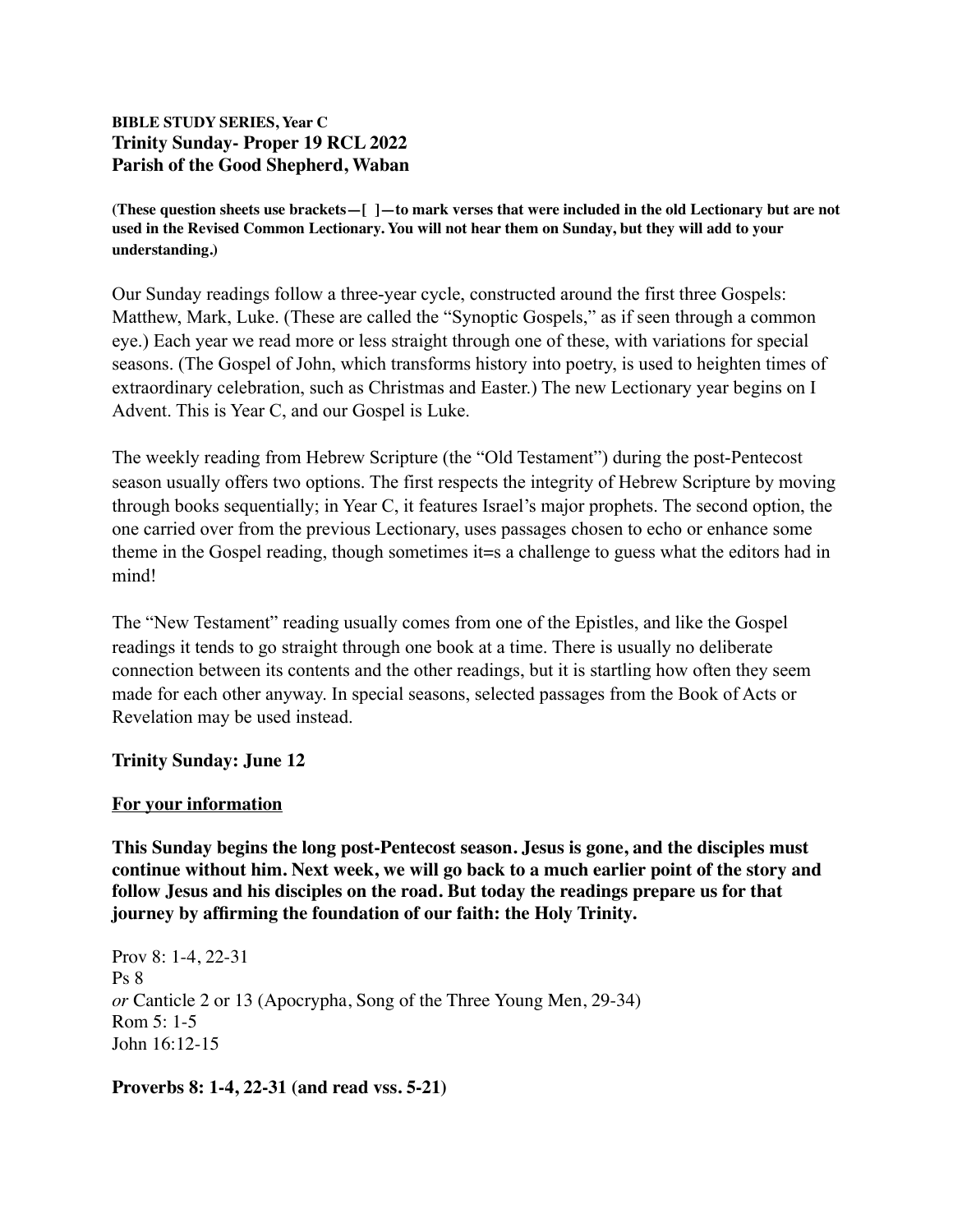# For your information

The Book of Proverbs comes from a time when it was thought that the Spirit had abandoned Israel; the voices of the prophets were no longer heard. Instead, there were common-sense appeals to doing those things that would make life tolerable and decent.

# Questions

1. The voice here is that of the Lady Wisdom. How does she describe herself? What has been her role in creation so far?

2. What elements of this address sound as if they might be Christ's own voice? What elements could represent the Holy Spirit? Is there anything in it that fits neither of these?

3. How might Wisdom be a good companion on the long road that we and the disciples follow after Pentecost, the daily challenge of living faithfully without being sure where we're going?

## If you have time

—Read Chapter 7, the context for Lady Wisdom's speech.

## **Romans 5: 1-5**

### For your information

Paul's letter to the Romans was written to a congregation which he had not founded, or even met face to face. It contains the full sweep of his understanding, at a time late in his life, and is designed both for Gentiles who know little of Judaism and for Jews who wonder how they will fit into this new faith.

1. How does Paul account for our peace with God? Is this a peace you know personally?

2. What does Paul feel justified in boasting about? What exactly does he mean by boasting behavior which is not usually admired?

3. What is the progression that starts with suffering and ends with hope? Does it necessarily happen that way, in your experience? Has it happened in your own life?

4. What is the role of God in this sequence? of Christ? of the Holy Spirit? Do only Christians follow this development?

# **John 16: 12-15**

### For your information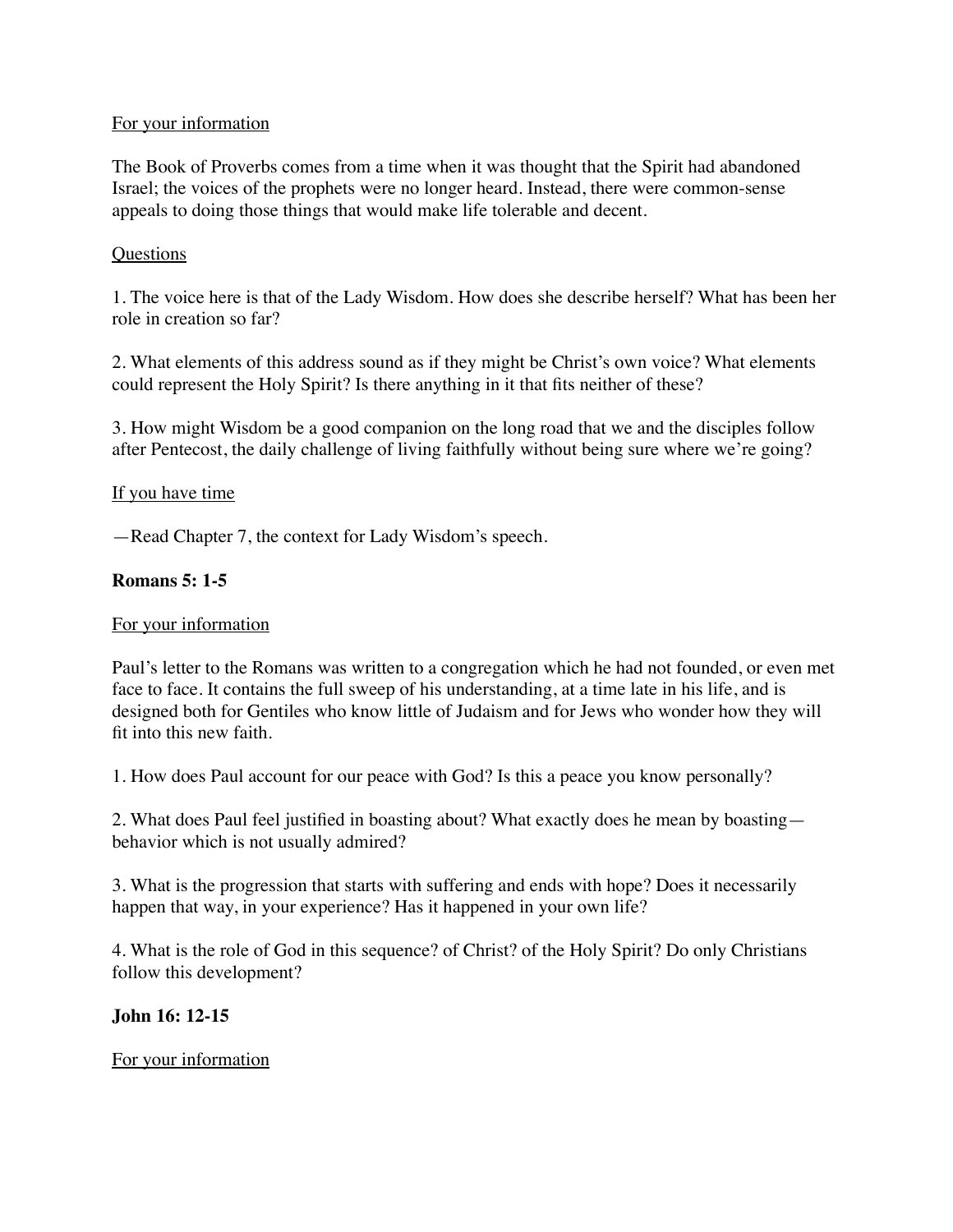This is another passage from near the end of Jesus' farewell address to his disciples. Again, the Greek term "Paraclete" (NRSV: "Advocate") gives the Holy Spirit a quasi-legal role, intended to "prove the world wrong...."

## **Questions**

1. What do you think Jesus means when he tells the disciples that he still has many things to tell them but can't, because "you cannot bear them now"?

2. According to vs. 12-15, what is the role of "the Spirit of truth" for the disciples? Does it match your understanding of the Holy Spirit? What exactly do you think "truth" means here?

3. What does this passage have to do with the change of seasons noted above?

## If you have time

--Read vs. 5-11. Why does Jesus claim it is to the disciples' advantage for him to leave? What would they lose if he stayed? Can you apply this statement to your own experience with charismatic people?

--In this same passage, what will the Advocate prove the world wrong about, and in what way? Does the Holy Spirit still act in this way?

### **The post-Pentecost season**

### **For your information**

**Technically, last Sunday--Trinity Sunday--was the first Sunday of the (post)-Pentecost season. But it was also a highly dramatic, special sort of Sunday. So this is the week that we set out on that long, wandering journey with Jesus and his disciples, when the big dramas are still to come, and the disciples are trying to figure out what's going on here. Jerusalem is still far away; but every week something is added to the momentum which will eventually, inexorably, take them there.**

**In this season, readings are tied to particular dates, so that if Easter comes late, several of the Propers are not used.**

**The Lectionary provides a choice between two patterns for the Old Testament (Hebrew Scripture) reading during the season after Pentecost, beginning with Proper 4. In one pattern, the Old Testament and the Gospel readings are closely related each Sunday; in the other, the central stories of the Old Testament are read in semi-continuous fashion throughout the season, and the readings are not paired with the Sunday Gospel. Even so, look for common themes.**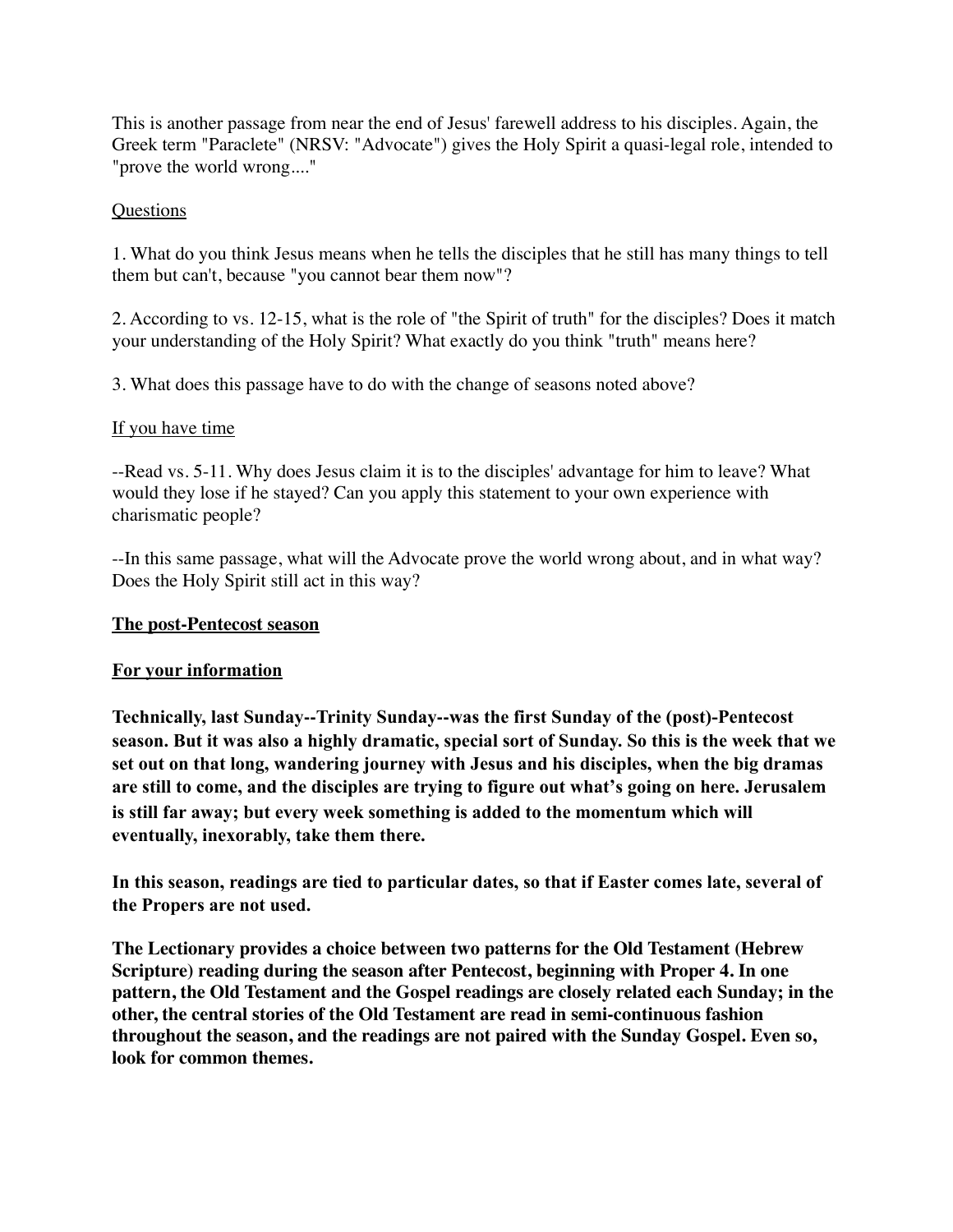# **SKIP TO PROPER 6**

# **[Proper 1**

Jeremiah 17: 5-10  $Ps<sub>1</sub>$ I Corinthians 15: 12-20 Luke 6: 17-26

# **Jeremiah 17: 5-10**

## **Questions**

1. What is God's promise to those who trust in him? What will become of those who don't? What images familiar to Palestine are used to underscore the point?

2. What is the nature of the human heart, that it must trust in the Lord instead of humankind? Who alone can judge human beings, and why?

# **I Corinthians 15: 12-20**

### For your information

Corinth was at the crossroads of the Mediterranean, and so especially susceptible to all the winds of religious doctrine. The story of the Resurrection, on which Paul's teaching depended, was constantly in question.

### Questions

1. Do you think it is true that everything in "our proclamation" and "your faith" depends on the truth of the Resurrection? Why, or why not? What does it have to do with those who have died, and with those who are sinners?

2. In what sense is Christ the "first fruits"? Implicitly, who else will be "fruits"?

# **Luke 6: 17-26**

### Questions

1. Matthew's version of this Sermon occurred on a mountain, to which Jesus had gone with his disciples. How is this setting different? Does it make any significant difference?

2. In the Beatitudes, Matthew turns Luke's direct statements into metaphors: "poor *in spirit*," "hunger and thirst *for righteousness*." What difference does it make?

3. Vss. 24-26 do not appear in Matthew's version. What importance do you find in them?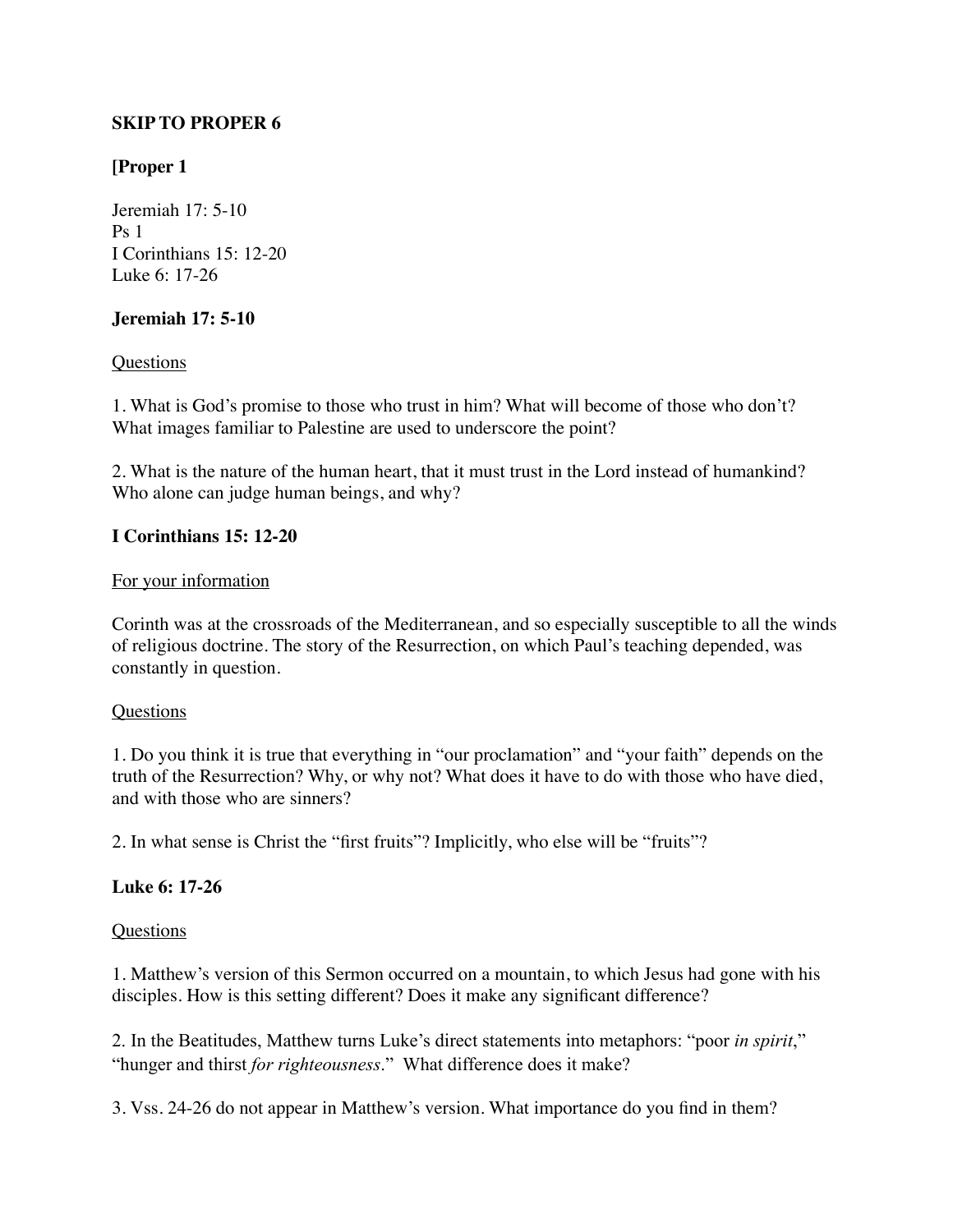# **Proper 2**

Genesis 45: 3-11, 15 Ps 37: 1-12, 41-42 I Corinthians 15: 35-38, 42-50 Luke 6: 27-38

## **Genesis 45: 3-11, 15**

## For your information

This passage gives us a glimpse of the Joseph story, at the moment when Joseph—now an important official in Egypt—reveals himself to his brothers.

### Questions

1. How does Joseph treat his brothers—who sold him into slavery many years before? What behavior might they have expected instead? What does this show about him?

2. Why do you think this passage is assigned out of context at the start of the post-Pentecost season?

# **I Corinthians 15: 35-38, 42-50**

### **Questions**

1. What is Paul's analogy between a sown seed and the death of our body? How are they alike, and how are they different? What do you think a "spiritual body" is?

2. What was the nature of the first Adam? Who is the second Adam, and what is his nature? Whose image do we bear?

3. This lesson has already been read this year, for Epiphany VII. It is very unusual to repeat a lesson. Why do you think this choice was made? Only because one or both Sundays may be eliminated by the vagaries of the calendar, or for some other reason? Do you think it's essential for both seasons?

### **Luke 6: 27-38**

### Questions

1. What are the extraordinary demands made of Christians in vss. 27-36? Is this how Jesus behaved? Is it possible to live this way, to do literally what these words ask?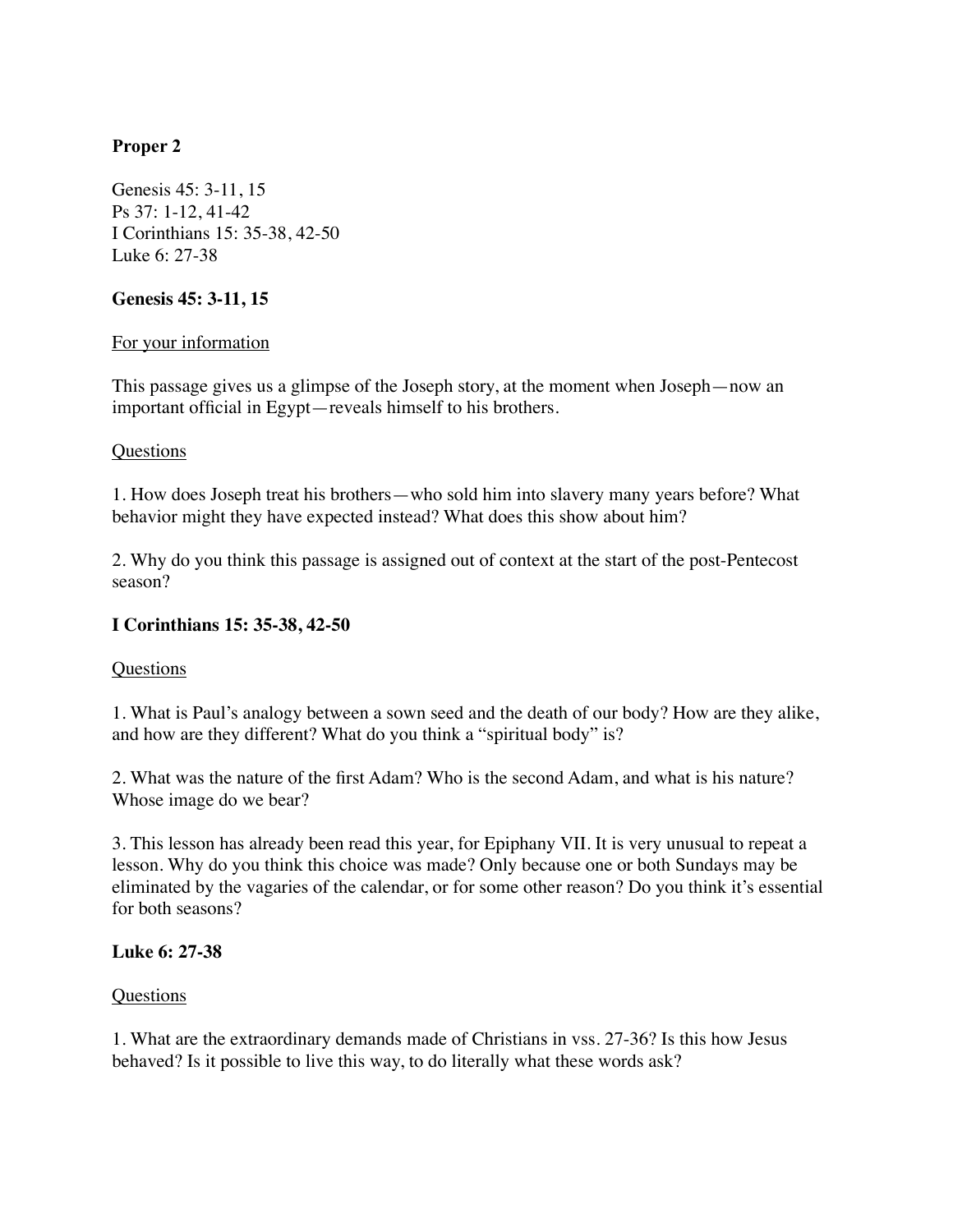2. What are the rewards of forgiveness? Of giving? Does it seem so to you, or is such behavior seldom returned? Does it matter?

# **Proper 3**

Sirach 27: 4-7 *or* Isaiah 55: 10-13 Ps 92: 1-4, 11-14 I Corinthians 15: 51-58 Luke 6: 39-49

# **Sirach 27: 4-7**

# **Ouestions**

1. What does this savvy writer see as the way to size up another person? Is he right?

# **Isaiah 55: 10-13**

# **Questions**

1. The above passage suggests a way of evaluating a person's words. What is the nature of God's word? What is it like? What is its power? What does it mean, that it "shall not return to me empty"? Do human words ever have similar power?

2. What promises does God make to Israel as a result of his word's power?

# **I Corinthians 15: 51-58**

# **Questions**

1. What does Paul foresee "at the last trumpet"? What will become of our mortal bodies? Of those who have already died?

2. What is the sting of death? the power of death? How do you understand this? How will Christ overcome both?

3. Does this passage seem to be Paul's own personal vision, or an inspired revelation of what Christ's Resurrection means for everybody? Is this how you understand what it means to die in Christ? How does this image help us to live even in hard times?

# **Luke 6: 39-49**

# For your information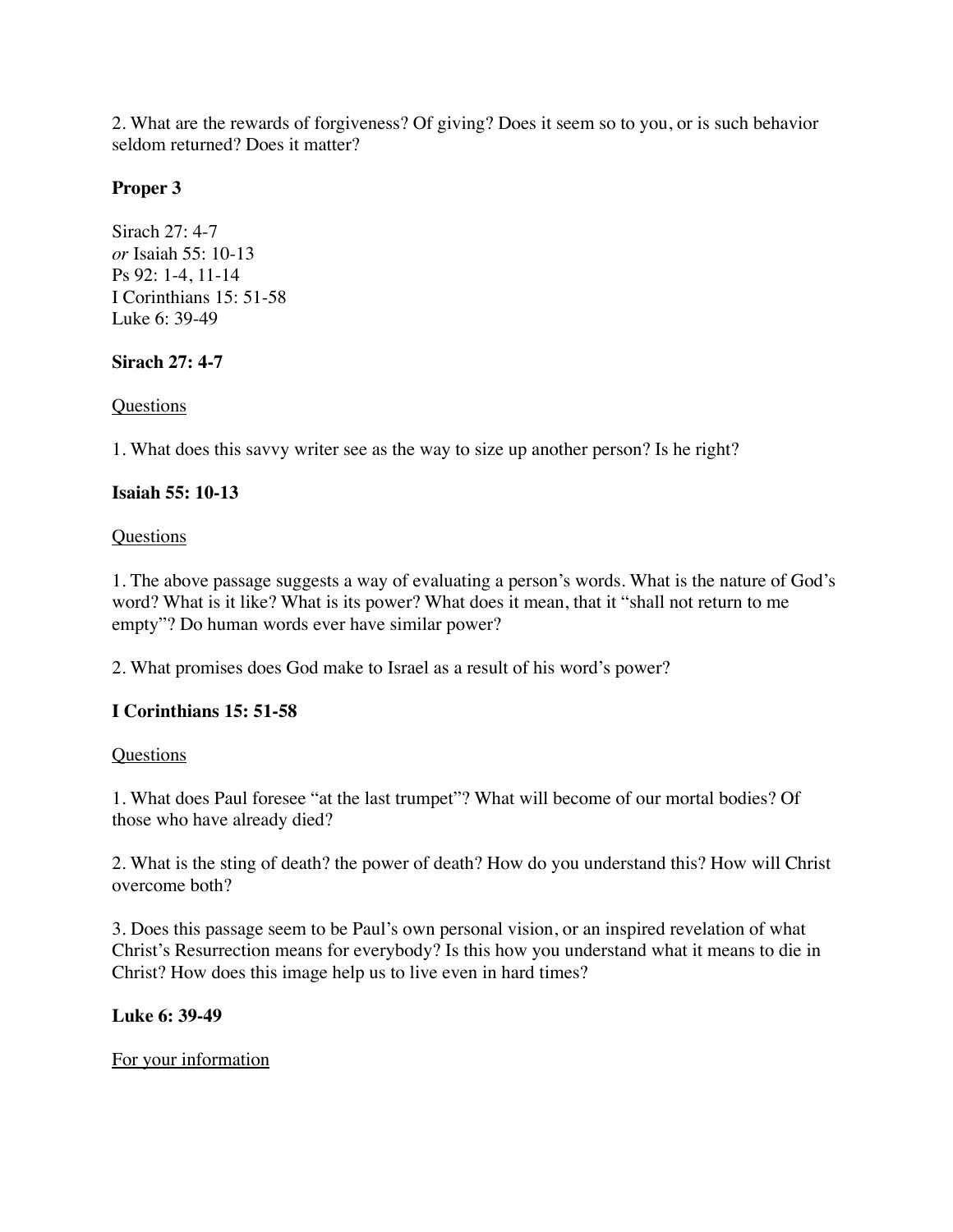Like most of this sermon, this passage is a collection of sayings, probably from different times. They are rich in hyperbole, as Jewish rhetoric often was.

# **Questions**

1. Paraphrase each of these sayings. How would you apply it? Do you find a common thread among them? How are they helpful as we start on the post-Pentecost road?

# **Proper 4**

I Kings 18: 20-21 (22-29), 30-39 *or* I Kings 8: 22-23, 41-43 Ps 96 Galatians 1: 1-12 Luke 7: 1-10

# **I Kings 18: 20-21 (22-29), 30-39**

# For your information

The two books of Kings (originally one book) tell the stories of the kings of Israel after David, with particular emphasis on how they kept God and the Temple at Israel's center, or (more often) did not. We witness the gradual apostasy and erosion of Israel, with various prophets (especially the greatest of these early ones, Elijah) calling the nation and its rulers to account.

King Ahab is one of a series of bad kings of Israel. He has married Jezebel, a follower of Baal. The 450 prophets in this story are the prophets of Baal.

# **Questions**

1. What is Elijah's challenge to the people? What decision does he demand of them? In what way are they "limping"? What is their response?

2. How does Elijah challenge the prophets of Baal? How does he make fun of them? What becomes of their efforts?

3. How then does Elijah prove his own God's superiority? What task does he perform? How does he make it even more difficult? How do the people respond? What happens to Baal's prophets?

4. Does this sound like the God of Jesus Christ? Is there anything about this story that leads directly from Elijah to Jesus?

# **I Kings 8: 22-23, [24-26] 41-43**

For your information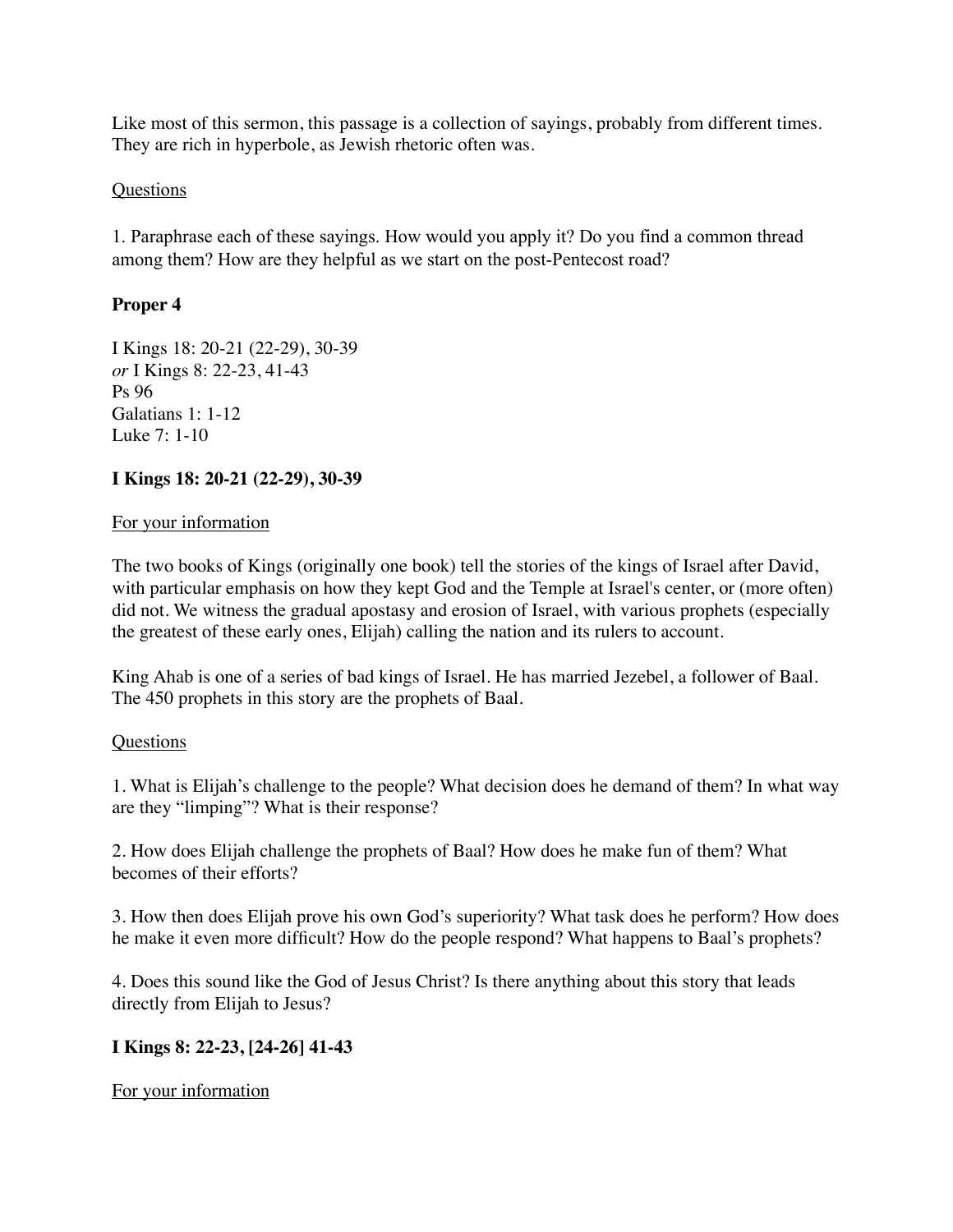Solomon has built the Temple in Jerusalem to house the Ark of the Covenant and become Israel's center of worship.

## **Questions**

1. How does Solomon address God? What promises does he recall and ask God to fulfill?

2. What favor does he ask from God for a foreigner who comes there to pray? Why?

3. Does Solomon sound to you like a worthy successor to his father David? How do they seem to be alike, or different?

# **Galatians 1: 1-12**

# For your information

The church in Galatia was in crisis over the question of whether Gentiles had to become Jews before becoming Christians. Paul believed his mission was to the Gentiles, and that both Jews and Gentiles were included in the good news he bore.

"Gospel" means "good news."

# **Questions**

1. How does Paul present himself and his authority at the beginning?

2. How does he sum up the work of Jesus Christ for us? What is the good news in this, and how might it apply to the present crisis? What is Paul's tone, and his reason for certainty, in insisting on his own position?

# **Luke 7: 1-10**

### For your information

A centurion was a Roman soldier with responsibility for one hundred men.

This story has a more complete ending in Mt 8: 5-13.

### Questions

1. What reasons are given by the Jews that Jesus should attend to a centurion's slave?

2. What is the manner of the centurion with Jesus? Why had he not come himself to ask for help? What do you learn about him from this? Why does Jesus marvel at his "faith"? What is the significance of this encounter between Jesus and a centurion?**]**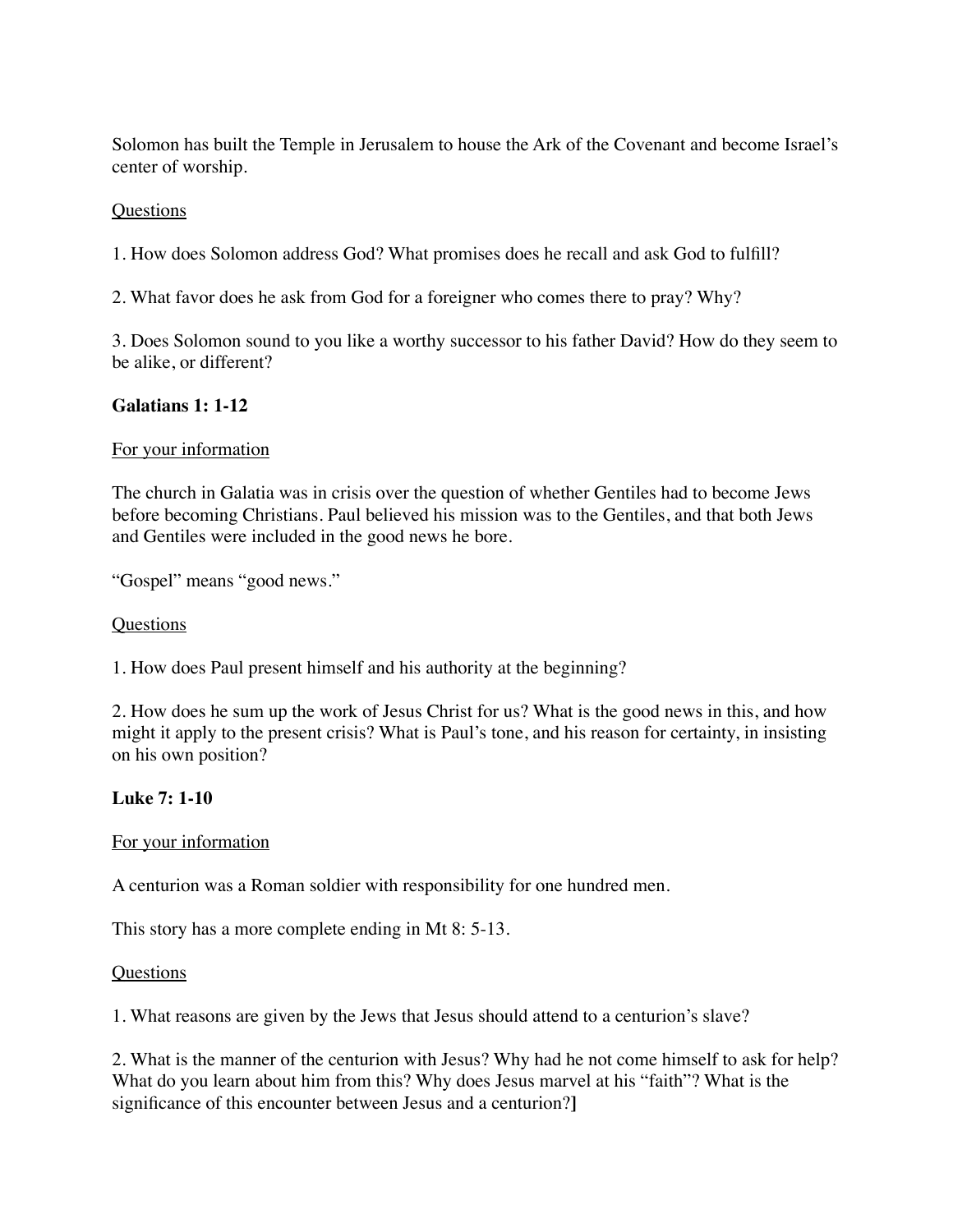# **Proper 5**

I Kings 17: 8-16 (17-24) Ps 30 Gal 1: 11-24 Luke 7: 11-17

# **I Kings 17: 8-16 (17-24)**

# For your information

This story begins the narrative of Elijah the Tishbite, who was expected to return before the coming of the messiah. It takes place during the reign of Ahab, an evil king. Zarephath is in the far north of Israel, beyond Ahab's territory.

Widows were often isolated and dependent on the charity of others.

# **Questions**

1. What is the condition of the widow when Elijah meets her? What is her manner with him? his manner with her? What is his gift to her, and what does it signify?

2. How does the widow interpret her son's death? Why? How does Elijah interpret it? Why? What does he do about it? What have we learned about Elijah, and about God?

# **Gal 1: 11-24**

# For your information

Paul's practice was to found a church and then leave it in the hands of his assistants while he went on to found others. Friends would bring him word of how those new churches were doing, and he would write to encourage them or to set them straight when they seemed to be going wrong. So we have a very immediate picture of Christianity in its earliest formative stages, long before the first Gospel was constructed, and also a lively picture of a conspicuously human saint. Galatians is one of the earlier letters; and like the others, it would have been read aloud in many other churches around the Mediterranean, for their edification.

Paul's letter to the Galatians was written during his third missionary journey, perhaps about 55 CE. "Cephas" is the Aramaic name for Peter.

# **Ouestions**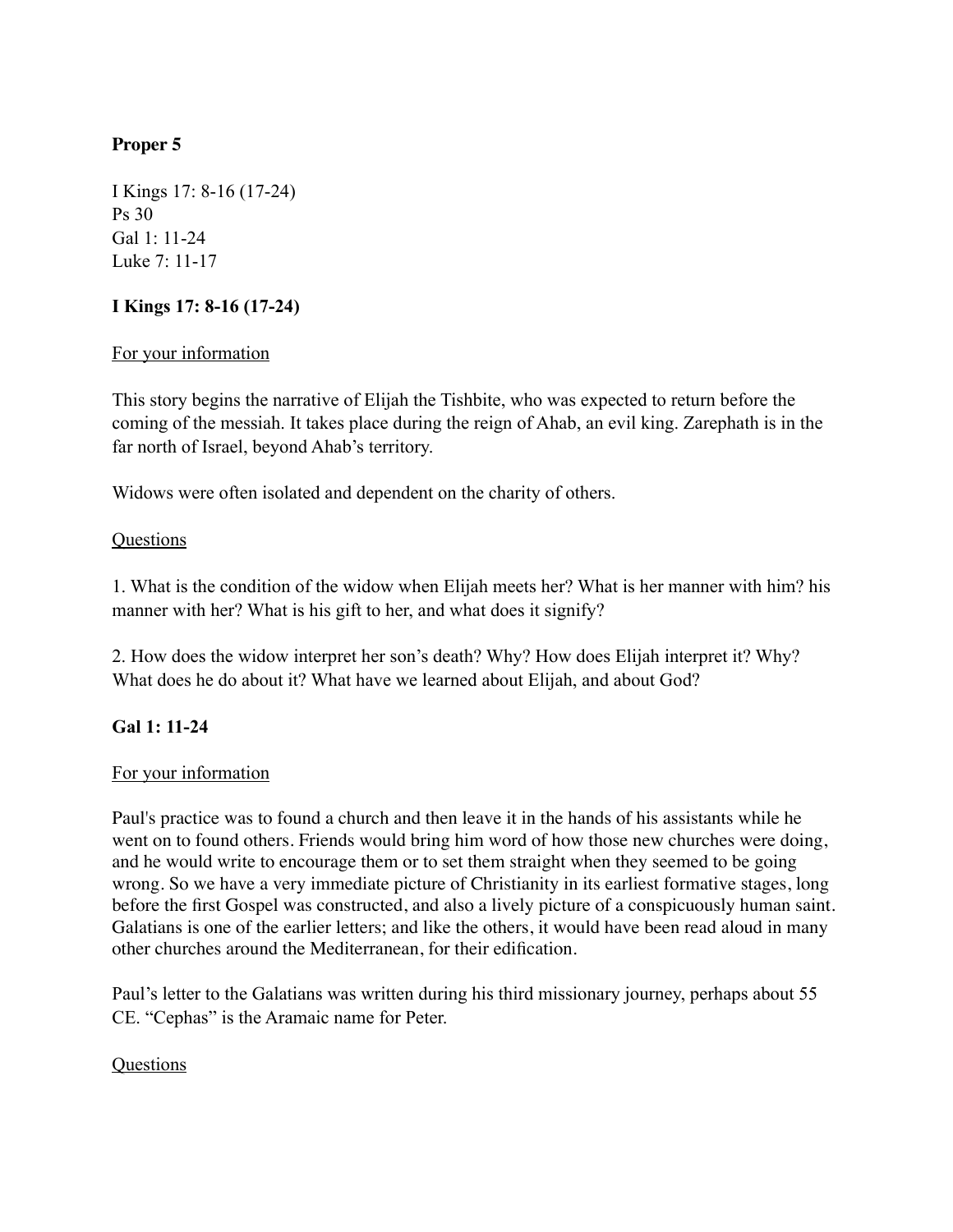1. What authority does Paul claim for the message he brings? What does he believe his special call to be?

 2. What are the details of his story as he recounts it? What was his history as a Jew? With respect to Christians? How might that history qualify him for his special mission?

3. What relationship does he describe with Jesus' apostles, and with the churches established by them in Judea? What do they begin to say about him?

4. What does this lesson add to the beginning of the season after Pentecost?

# **Lk 7: 11-17**

## For your information

Nain was a small town in Galilee, southwest of Capernaum and the Sea of Galilee. Burials were not permitted within the walls of a Jewish town.

### Questions

1. Both Jesus and the widow are accompanied by "a large crowd." What does this show us? How does the crowd interpret Jesus' actions?

2. What parallels do you see between this story and the one from I Kings? What differences? What would be the effect of these strong similarities on a Jewish crowd?

# **Proper 6: June12**

I Kings 21: 1-10 (11-14) 15-21 Ps 32 Gal. 2: 15-21 Luke 7: 36-50

\_\_\_\_\_\_\_\_\_\_\_\_\_\_\_\_\_\_\_\_\_\_\_\_\_\_\_\_

# **I Kings 21: 1-10 (11-14) 15-21**

### For your information

Even as Saul became Israel's first king, on God's orders, there was considerable uncertainty about whether human kings might usurp the authority that should belong only to God. David was "a man after God's own heart," but his son Solomon made some serious mistakes, and it got worse and worse. This episode presents a vivid picture of the depths to which Israel's kingship has sunk. Jezebel is a Phoenician, not raised to honor the religious laws and customs of Israel. This is the context for the prophet Elijah.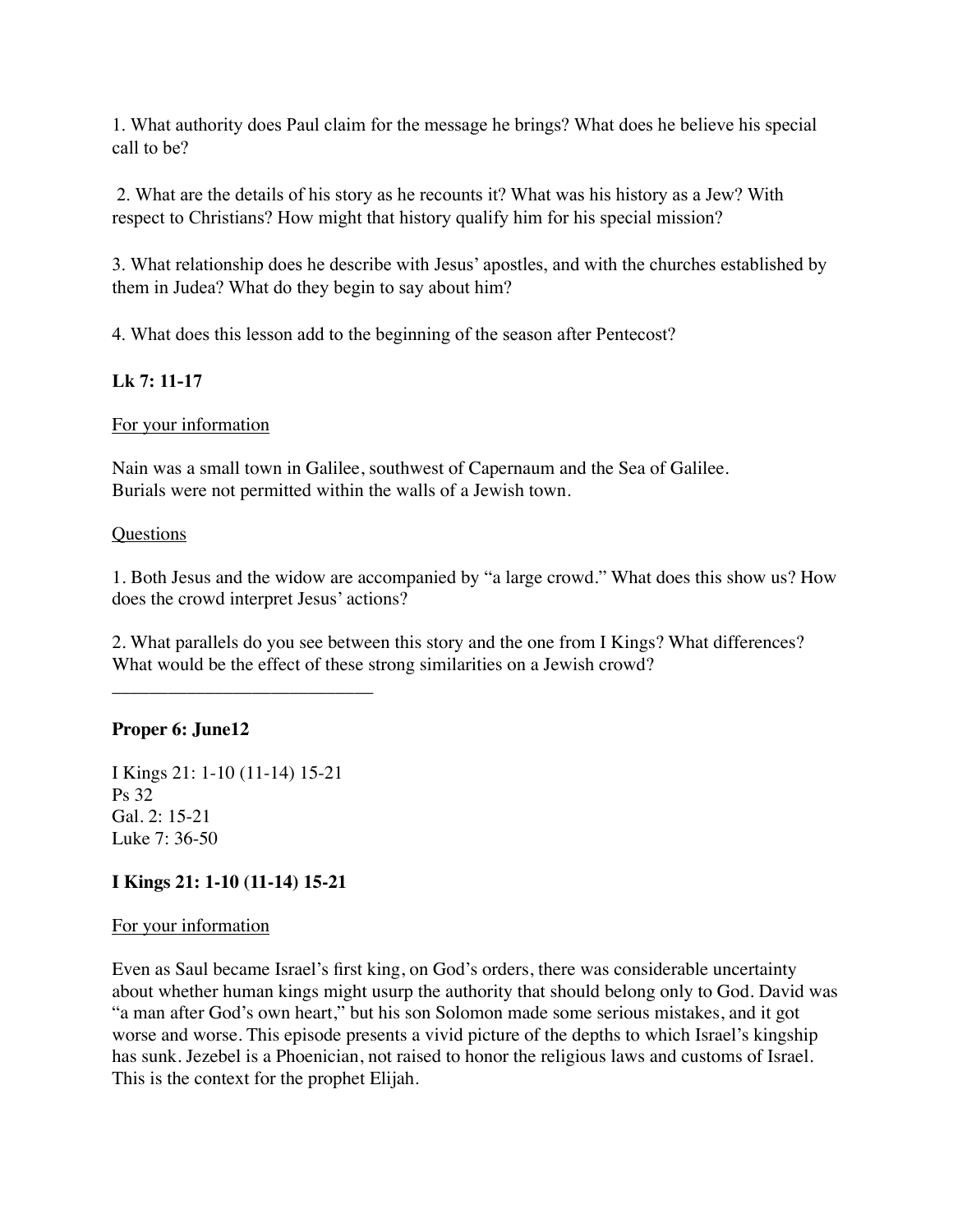One's ancestral inheritance was never to be given up for any reason. As king, Ahab would have known the law on this point.

## Questions

1. What do we learn about Ahab's character from the details of this story? about Jezebel's? Might we hear any echoes of David's lust for Bathsheba and his murder of Uriah (II Samuel , chs.11, 12) in this tale? Are there differences?

2. What does Ahab offer to Naboth for his land? Why does Naboth passionately refuse? How does Ahab change the story in retelling it? What does this show?

3. How does Jezebel react? What is at stake for her?

4. What is Elijah's role in convicting Ahab? What is to be the king's fate?

## **Galatians 2: 11-21**

### For your information

"Cephas" is the Aramaic equivalent of "Peter." Here, in Paul's own words, is a vivid glimpse of a conflict which was of critical importance to the shaping of the Church. The question was: Do you have to be a proper Jew first, in order to become a Christian? Circumcision was the mark of the covenant prescribed by God for a Jewish male (Gen. 17:10). Meals were important ritual occasions for Jews, and they were strictly prohibited from dining with "unclean" Gentiles. The word "gospel" means "good news."

### Questions

1. What has Peter done that enraged Paul? Why do you think Peter acted that way? Do you see any connection with his behavior in earlier situations?

2. How does Paul describe his own reaction? How does it affect you to see two giants of the Church in such a state? How might it have affected those around them?

3. **What exactly seems to be at stake for Paul in this argument? What does he mean by "the truth of the gospel"? How has Peter violated it? How do you understand the difference between being justified by the law and being justified by faith--and how do these terms apply in this case? What do you make of the line, "[T]hrough the law I died to the law, so that I might live to God"? What does Paul mean in saying, "[I]f justification comes through the law, then Christ died for nothing"--an enormous statement? Do you think he's right?**

4. In the Episcopal Church we sometimes observe "laws" about who may participate and who may not--i.e., expecting that people be baptized before receiving communion, or in this diocese, requiring permission from a bishop before divorced persons may be remarried in the Church. Do these rules seem similar to the ones that Paul opposed, or is the principle different somehow?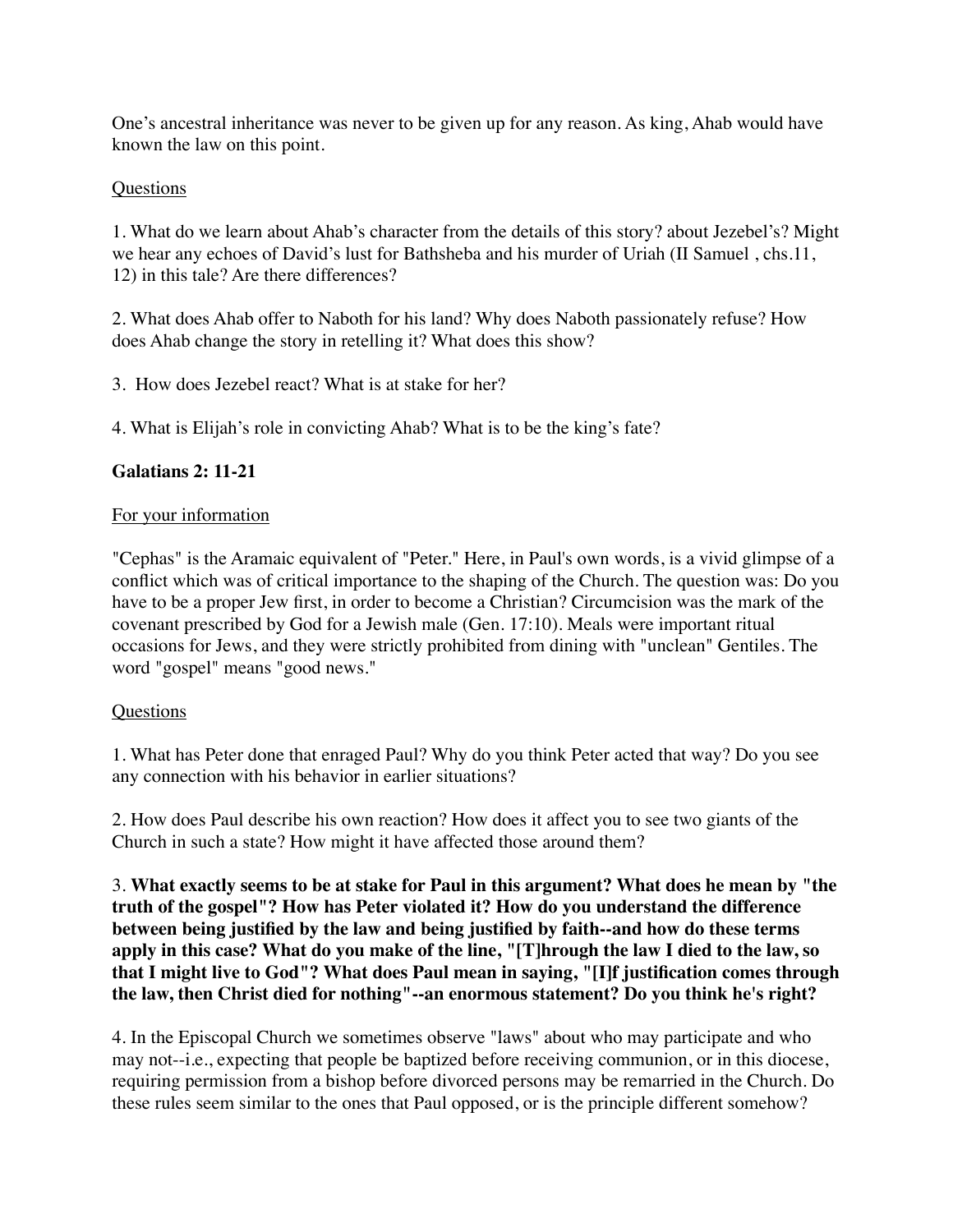## If you have time

--Read the section called "Disciplinary Rubrics," on p. 409 of the BCP. Does it seem appropriate, surprising, appalling, or what? Would Paul approve, or not? (Compare his comments in I Cor. 11: 27-34.)

## **Luke 7: 36-50**

## For your information

Now we are starting the long journey through Galilee that will lead us nearly up to Advent. The Gospel lessons will be more or less in sequence, with a few gaps. As you read them, try to consider the context: What comes before and after, and what difference does it make?

The Pharisees were a group of scholarly men, who treasured Hebrew Scripture and spent much of their time studying and discussing it. They understood themselves to have a central role in preserving the Jewish faith in a time of serious erosion and constant threat. The Gospel authors sometimes make them seem to be bad guys, enemies of Jesus, but in fact they generally welcomed very bright young men who could give them a good intellectual challenge, and many of their questions--at least, early in his ministry--seem to have been asked in that spirit.

Sometimes, of course, the challenges got too basic to be comfortable, and then the tone changed. Many of these came around the issue of who was "clean" and who was "unclean"--unfit for the company of godly people. See comments on the Galatians passage for the ritual importance of meals, and who could be welcome guests at them.

### **Questions**

1. What does it show about the Pharisee's attitude toward Jesus, that he is welcomed at a meal in the Pharisee's home?

2. What is the significance of Jesus' welcoming the sinful woman? How does the Pharisee respond to that, and to Jesus' comparison of the woman's behavior with that of the Pharisee?

3. What is the point of Jesus' parable? Have you had this experience? What exactly is he saying about the source of one's ability to forgive? What is the significance of his assuring the woman of forgiveness? How do his dinner companions react, and why?

4. Do you think that Jesus' behavior here is appropriate for a dinner guest? Would you behave that way? Why or why not?]

# **Proper 7: June 19**

I Kings 19: 1-4 (5-7) 8-15 Ps 42 and 43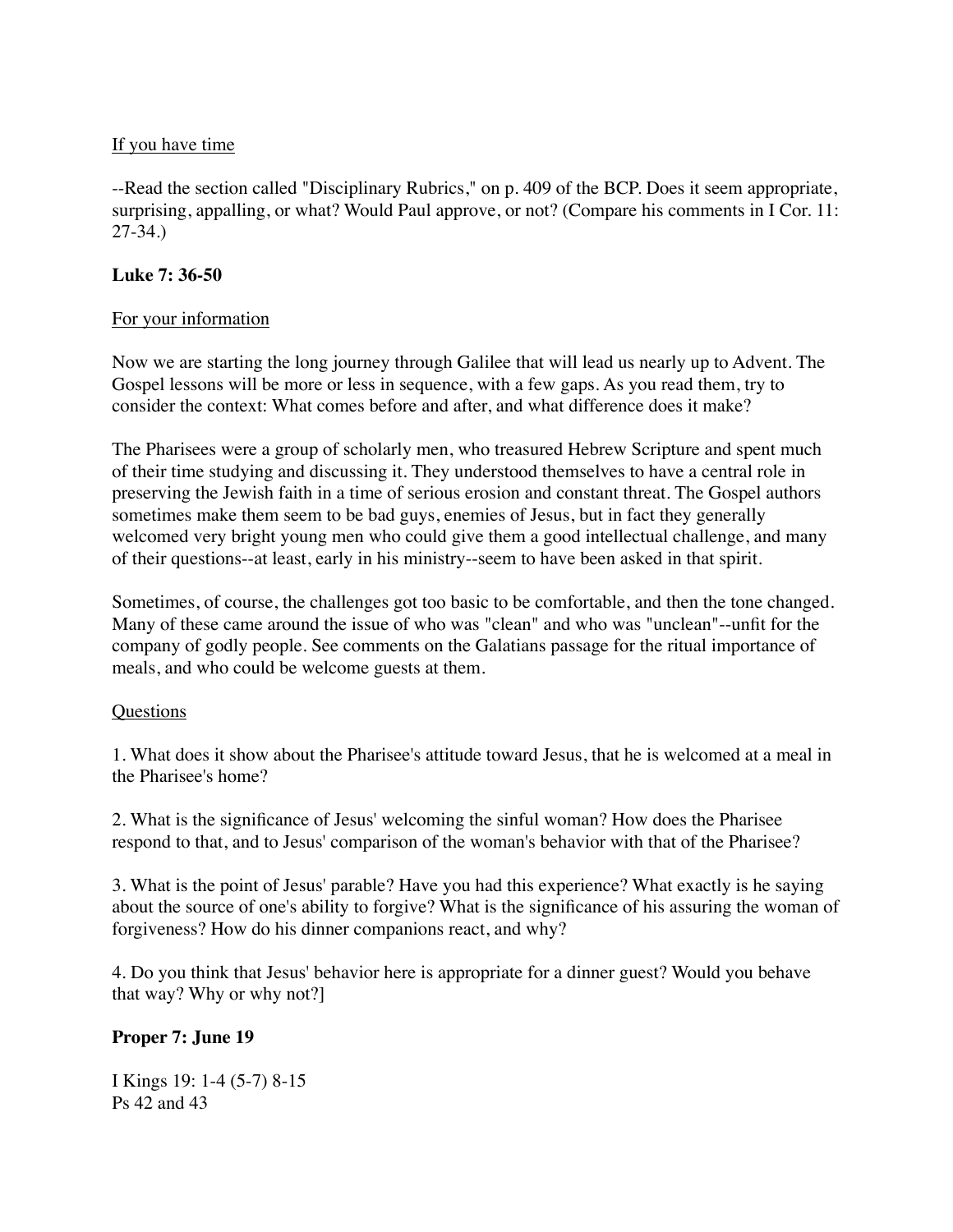*or* Isaiah 65: 1-9 Ps 22: 18-27 Galatians 3: 23-29 Luke 8: 26-39

### **I Kings 19: 1-4 (5-7) 8-15**

#### For your information

Elijah managed to get a certain amount of respect from King Ahab. By this time, he had challenged all the prophets of Baal to a contest, won it, and killed them all. But Ahab's wicked queen Jezebel set out to destroy him. Surrounded by enemies, he fled.

In this story, he is in Beersheba, in southern Judea, Ahab's territory.

#### Questions

1, What is Elijah's state of mind when he goes into the wilderness? What familiar features of wilderness journeys do you find here?

2. How does this theophany (appearance of God) match, or differ from, other theophanies you recall? What sort of God does this seem to be? Why? Why does God ask Elijah what he's doing there? Wouldn't God know?

3. What does Elijah have to say to God? What seems to be his tone? Why does he say it all twice?

4. What is the significance of God's command to Elijah in v. 15?

5. What does this incident contribute to our Pentecost season?

### **Isaiah 65: 1-9**

#### Questions

1. What is the image of God in vss. 1-2? Is this the way you understand God in relation to you?

2. In what ways do the people offend against God? Are these serious offenses in themselves, or representative of something else?

3. What does God intend to do as a result of this behavior? Are these intended actions just, harsh, merciful, or what? What do they show about God's relationship with Israel? with us?

#### **Galatians 3: 23-29**

#### For your information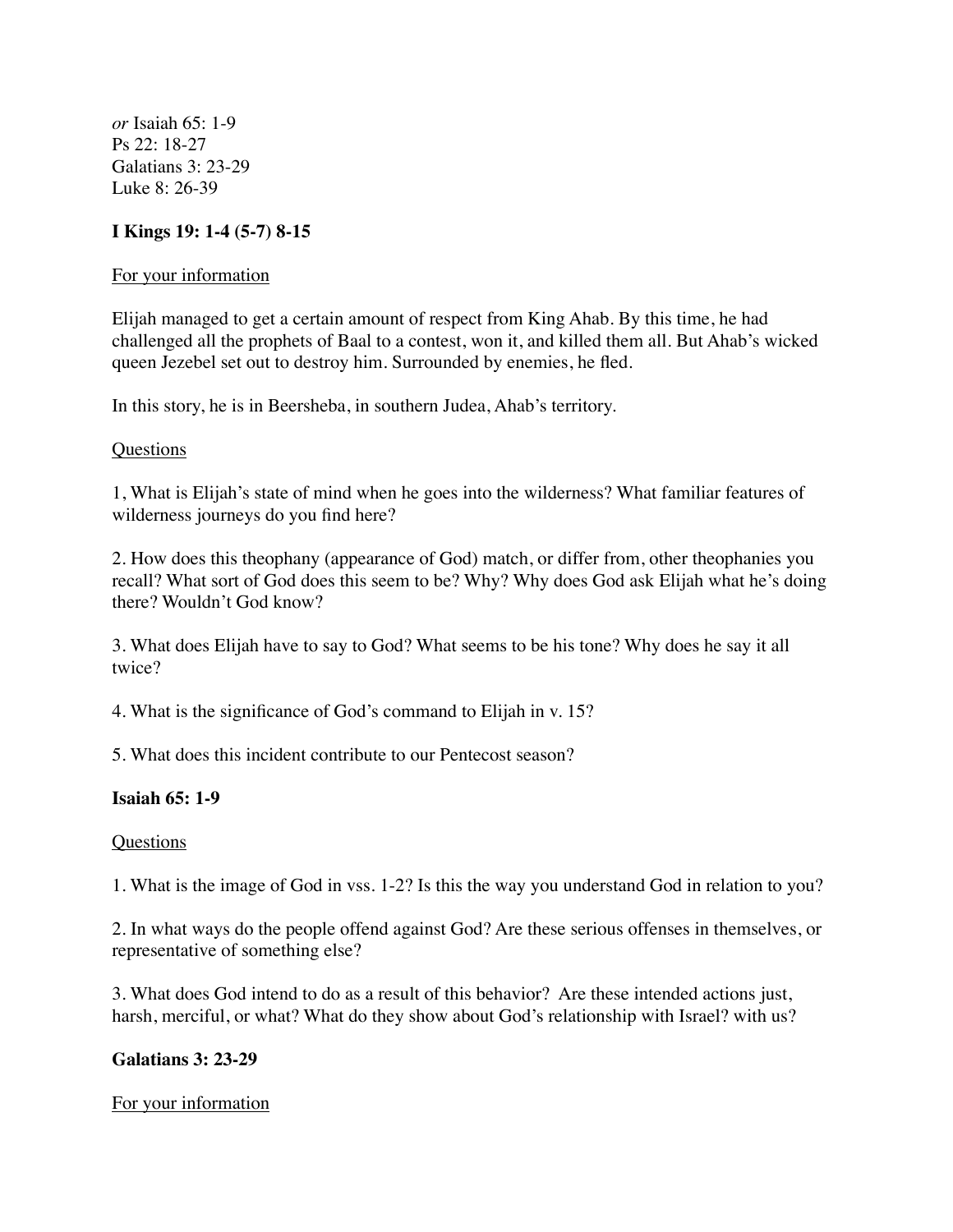This passage continues Paul's discussion of the law and its replacement by faith. The Greek word "paidagogos," translated "disciplinarian" (NRSV) has a dimension of "babysitter"--a servant who led a young boy to and from school.

The term "Greek" here means almost the same as "Gentile," i.e. non-Jew, because since Alexander's conquests, virtually the whole Mediterranean world was dominated by Greek culture. One was either a Jew or generically "other;" only Jews were heirs to God's covenant made with Abraham.

The formula, "There is no longer Jew nor Greek..., etc." appears several times in Paul's letters, and may be part of an early baptismal liturgy.

In Greek religion, an initiate often identified himself with a god by putting on the god's robes.

### Questions

1. In what sense has the law been a "disciplinarian" for Jews up to now? Why is it no longer necessary, according to Paul? Do you think that we still need some sort of "disciplinarian," and if so, why? Do we have one?

2. What does Paul believe to be the result of baptism? What divisions break down? What might this collapse of boundaries have meant to people of Paul's time? to us? In what sense(s) are we "one in Christ Jesus"?

3. Who would have welcomed this claim about unity? Who would have been unnerved, offended, or outraged by it? Why?

4. How does this picture match your own understanding of your baptism?

### If you have time

--Compare Paul's attitude here ("neither male nor female") with that of I Cor. 14: 33b-36 (which is authentically Pauline) and I Tim. 2: 11-12 (which is believed not to be). What difference do you see? How would you explain it, if at all?

### **Luke 8: 26-39**

### For your information

Gerasa is Gentile territory, but Galilee is Jewish. The geography here is symbolic, not literal.

Demons were believed to be numerous, hostile and destructive. Most people lived in fear of them.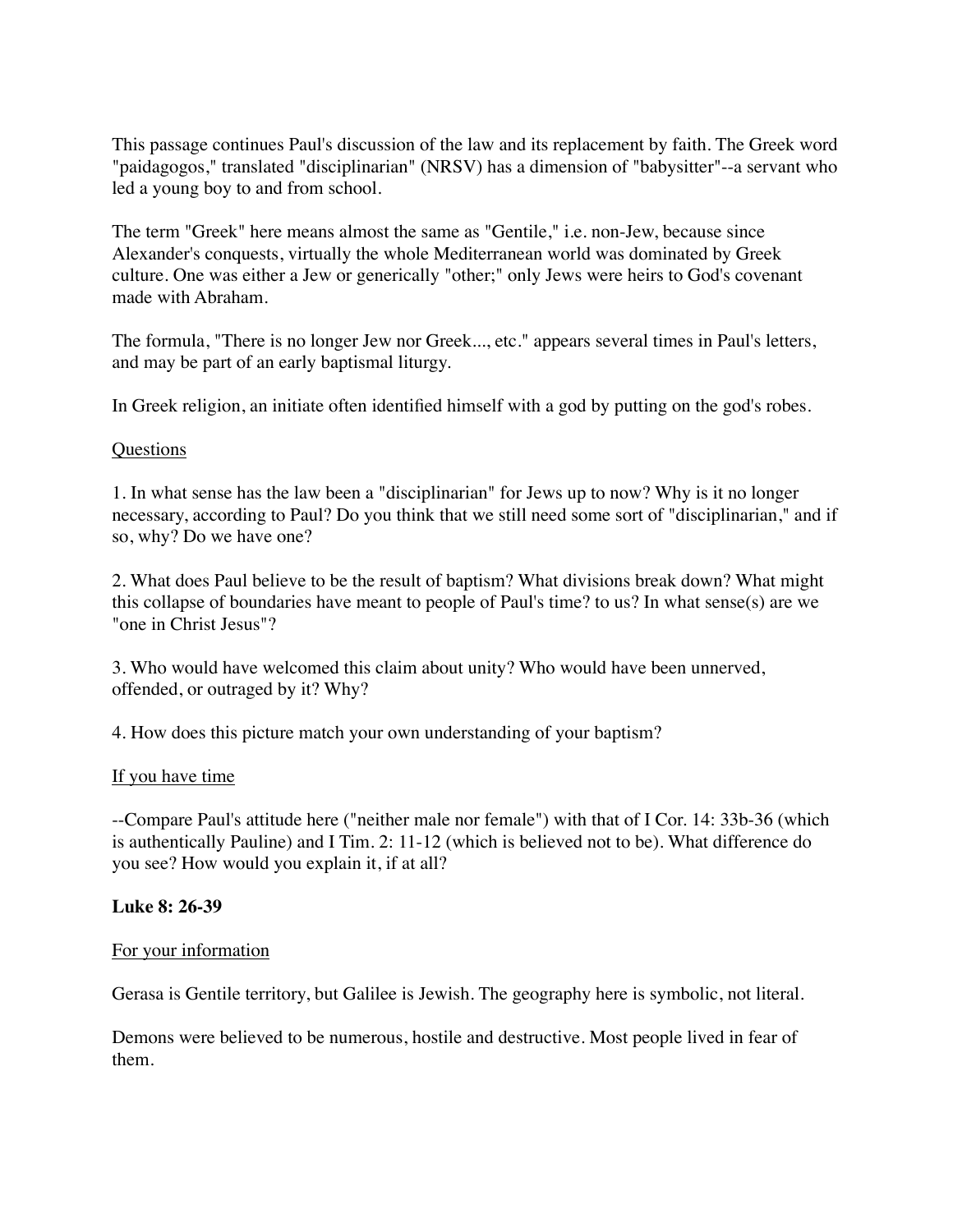Living outside the city meant being deprived of one's security and even one's identity, as did being unclothed.

The name "Legion" may hint at an allusion to Galilee's occupation by Roman soldiers, 6,000 of them to a legion, and a subtle suggestion of what would become of them.

Pigs were commonly used as sacrificial animals by Greeks and Romans, but were unclean to Jews.

### **Questions**

1. What is the man's posture before Jesus? How does he address Jesus? Why are these details significant?

2. What is Jesus' manner toward the demons? Why does the man experience the exorcism as "torment"? What is the demons' plea to Jesus, and why does he comply?

3. What details demonstrate the man's return to sanity and community? Why does Jesus send him home?

## **Proper 8: June 26**

II Kings 2: 1-2, 6-14 Ps 77: 1-2, 11-20 *or* I Kings 19: 15-16, 19-21 Ps 16 Galatians 5: 1, 13-25 Luke 9: 51-62

# **II Kings 2: 1-2, 6-14**

### For your information

According to God's command, Elijah has put his mantle over Elisha, naming him his successor. Elisha has become his devoted servant. Ahab is dead, and Israel's kingship has continued to deteriorate.

The first-born son receives a double portion of the inheritance.

### Questions

1. What seems to be the relationship between Elijah and Elisha as this episode begins? What details underscore their bond?

2. What earlier story does v. 8 recall? What might that suggest?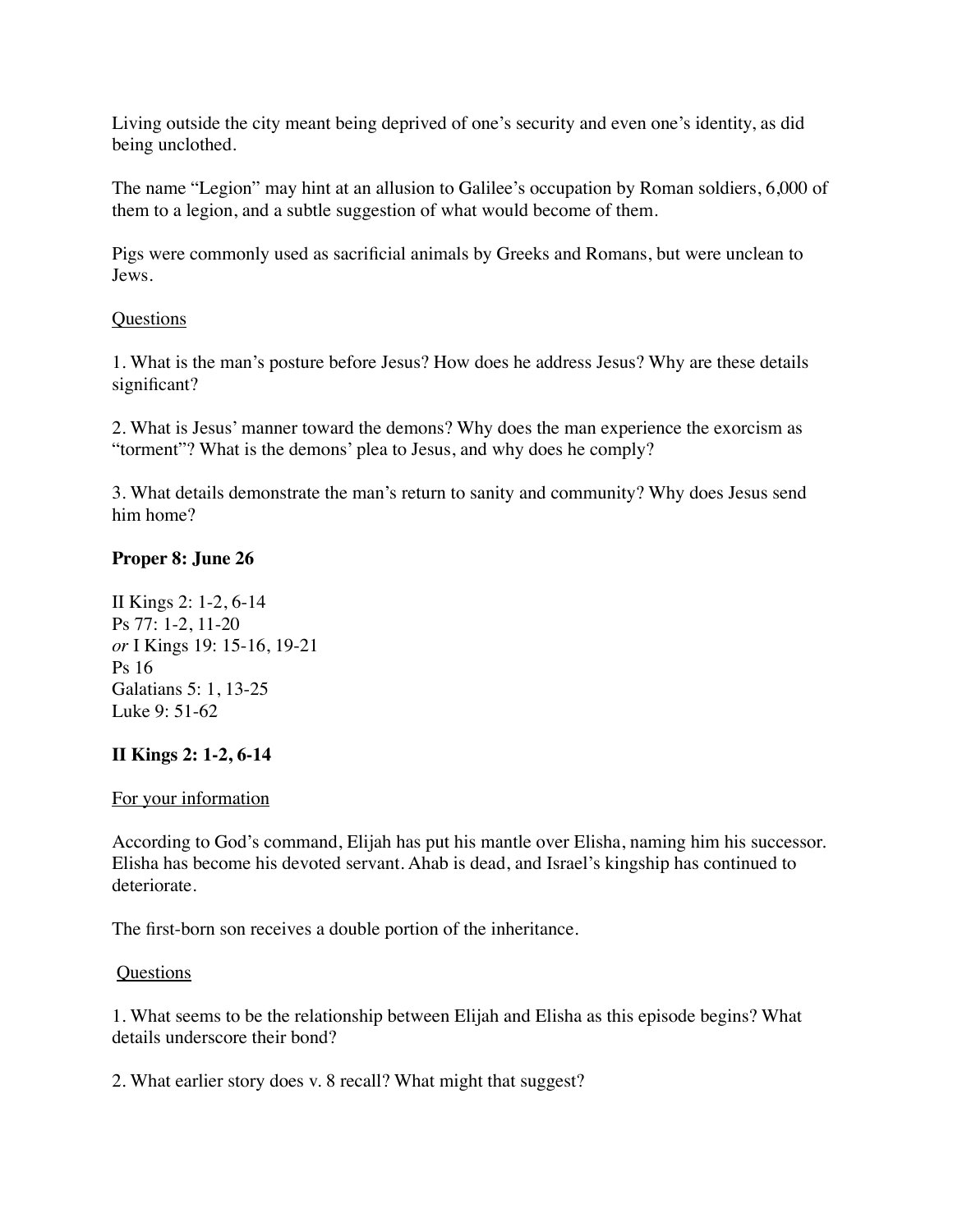3. What does Elisha ask for from Elijah? Will he receive it?

4. What do the details of vss. 11-14 (the cry, "Father, father!", the chariots of fire, the mantle, the parting of the water) tell us about Elijah's special relationship to God, and about Elisha's new position after he is gone?

## If you have time

--Read more of the story of Elijah, beginning with ch. 17 and ending with II Kings 2: 12.

## **I Kings 19: 15-16, 19-21**

## Questions

1. What does God demand of Elijah now? How would you describe his role? Is this what you expect of a prophet, especially one who will become a foreteller of Christ?

2. The NRSV interprets Elijah's words in v. 20 as "Go, and return to me, for I have done something very important to you." What has he done? Are there any other calls in Scripture that this one reminds you of, or is it unique?

## **Galatians 5: 1, 13-25** (and read vs. 2-12)

### For your information

Here Paul makes the argument against circumcision which we have seen in many places. The context is a question which was urgently important at the time: can one become a Christian without first being a Jew? Many Jewish Christians, including some who proselytized in the same places that Paul did, believed that Gentiles must take on all the practices of orthodox Judaism, including circumcision, before baptism.

### **Ouestions**

1. For Paul, what is the connection between circumcision and slavery? Why does he make that extreme statement in v. 2? What is his tone here, and through v. 12? Why do you think he talks like this? Do you consider that tone helpful for the Galatians, or for us?

2. What particular sort of freedom is offered through Christ, in Paul's understanding? What sort of freedom is not OK? What paradoxical sort of "slavery" also comes through Christ (v. 13)? Have you felt yourself either "freed" or "enslaved" in these ways?

3. What are the fruits of the flesh, according to Paul? the fruits of the Spirit? What do you think "flesh" means in this context? Would you want to modify his list at all?

# **Luke 9: 51-62**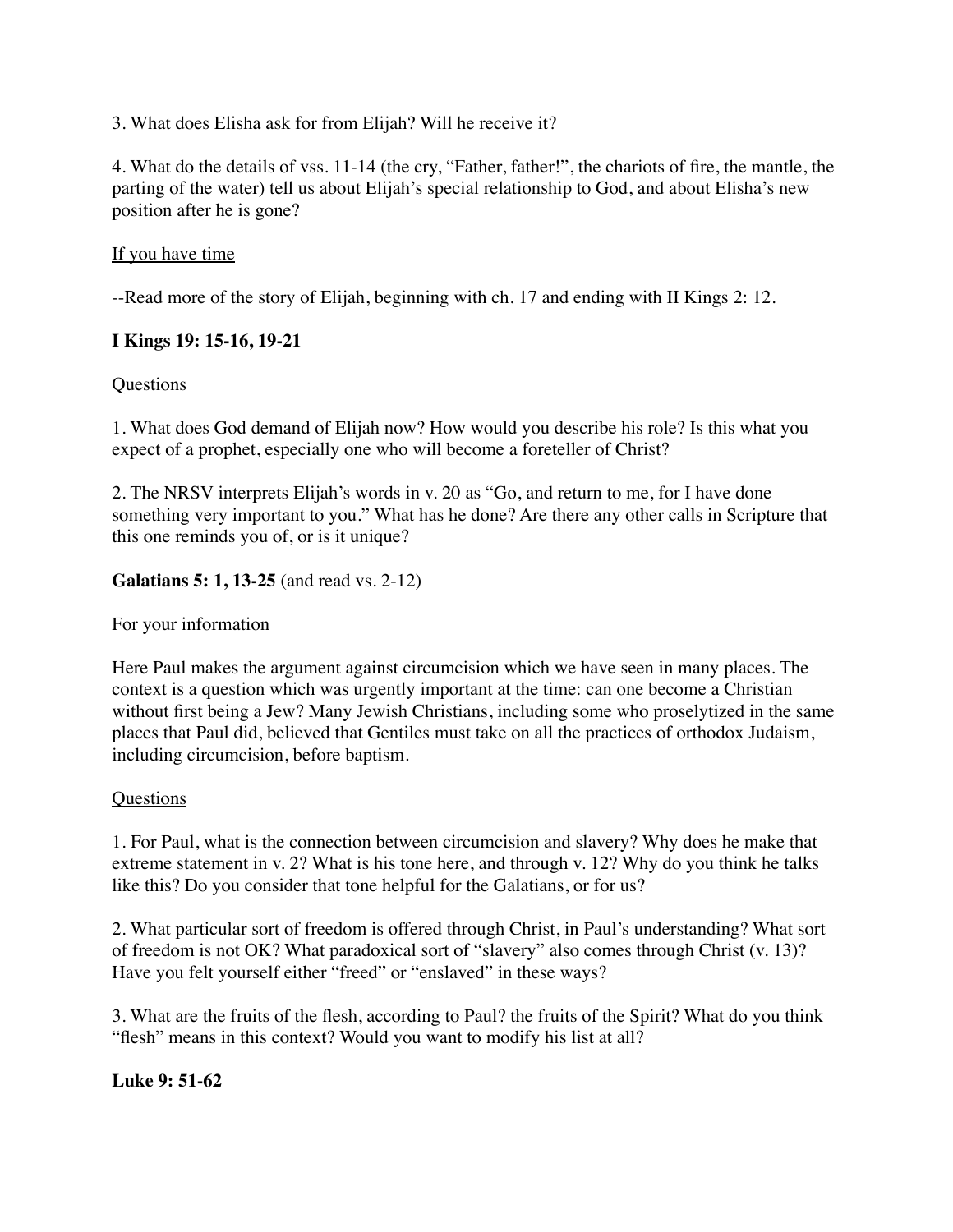### For your information

It is still early in Jesus' ministry, but already Luke is emphasizing that Jerusalem is the inevitable, essential end of the journey. Everything from now on will lead there.

Only a little is known about the Samaritans. Once they had been part of the people of Israel, but they had become separated for several reasons--partly, perhaps, their tribal origins, but also their focus on Mount Gerizim instead of Jerusalem as God's holy center. They would not normally have helped pilgrims headed for Jerusalem. Jews considered them unclean; a "good Jew" did not associate with Samaritans.

## **Questions**

1. Why do you think Luke chooses to begin the Jerusalem journey with the Samaritan episode? What does James' and John's offer (v. 54) show about their attitude at this time? How do they seem to understand their role? their mission? Who would be their equivalent in our culture?

2. Burying one's father was a profoundly holy obligation for a Jewish son. How do Jesus' words (v. 60) strike you? How would you characterize his statements/demands in vs. 57-62? How do they define the terms of the journey? Do you think they apply to us as well?

3. What have the disciples learned by now? What have they not learned? What state do they seem to be in?

4. What do you think is the connection between v. 58 and the two encounters that follow? Do you see discipleship this way? Have you ever found yourself having to make such choices?

# If you have time

--Compare v. 62 to Gen 19: 15-16. What is the principle here? Do you find it merciless, or what?

--Consider how this passage is related to the previous events in the same chapter: the first expedition of the Twelve and its aftermath (vss. 1-11), the feeding of the multitudes (vss. 12-17), Peter's claim about Jesus' identity and Jesus' words about the fate of the Son of Man (vss. 18-24), the Transfiguration (vss. 28-36). It's a packed chapter. What's going on here?

--Read chapter 4 of John's Gospel for an encounter between Jesus and a Samaritan woman. How does this incident add to our sense of who Jesus was?

# **Proper 9: July 3**

II Kings 5: 1-14 Ps 30 or Isaiah 66: 10-14 Ps 66: 1-8 Galatians 6: (1-6) 7-16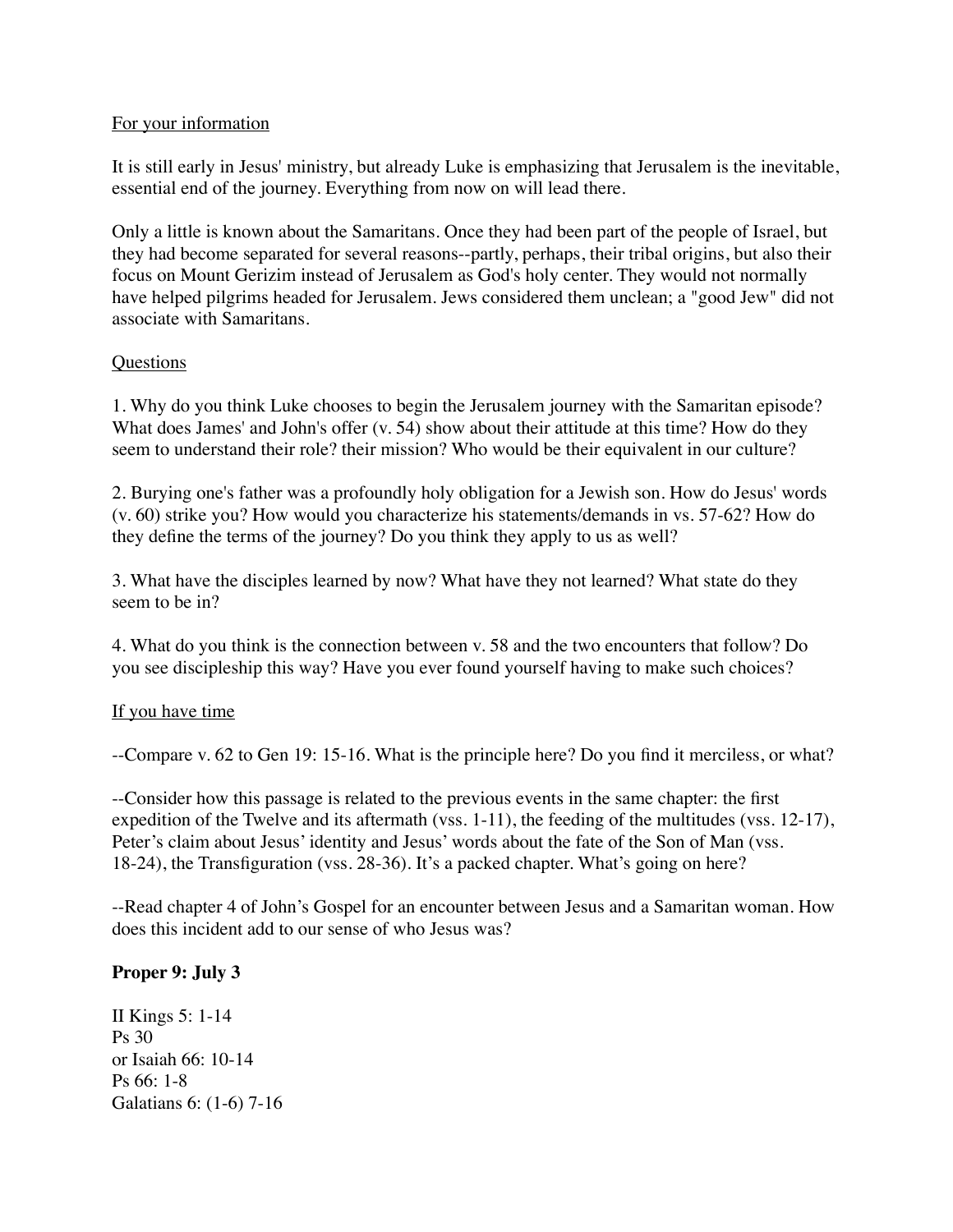### Luke 10: 1-11, 16-20

#### **II Kings 5: 1-14**

#### For your information

The two books of Kings (originally one book) tell the stories of the kings of Israel after David, with particular emphasis on how they kept God and the Temple at Israel's center, or (more often) did not. We witness the gradual apostasy and erosion of Israel, with various prophets (especially the greatest of these early ones, Elijah, and his successor, Elisha) calling the nation and its rulers to account.

We are not told the names of either the king of Israel or the king of Aram at this time, but apparently the Arameans were more powerful.

### **Ouestions**

1. What is the plight of the king of Aram? Who suggests a solution? What is the role of Naaman, the Aramean army commander?

2. What is the reaction of Israel's king to the Aramean king's request? Why? What is Elisha's response? Why?

3. What cure does Elisha propose? Why is it not acceptable to the king of Aram? How is his mind changed?

4. What are the various levels of power and authority in this story? What are the levels of wisdom? What prevents some characters from being wise? Whose wisdom prevails, and how? What might we learn from this, about hierarchies and about ourselves?

### **Isaiah 66: 10-14**

### For your information

This passage is thought to be from "Trito-Isaiah," the third segment of the book of Isaiah, written not by him but by his later disciples. The content of "Deutero-Isaiah" (ch. 40-55) suggests that it was written during the Babylonian exile, when Jerusalem and its Temple had been destroyed. This section shows the city (probably including the Temple) restored; but the first Isaiah's warnings about corruption among Temple-based authorities may be a reason why it is now Jerusalem, not the Temple per se, that is God's holy center.

### **Ouestions**

1. According to this reading, what is now to be the relationship between God and Jerusalem? between Jerusalem and God's people? What images are used for each? What sort of God is this? Does the welcome seem exclusive, or inclusive?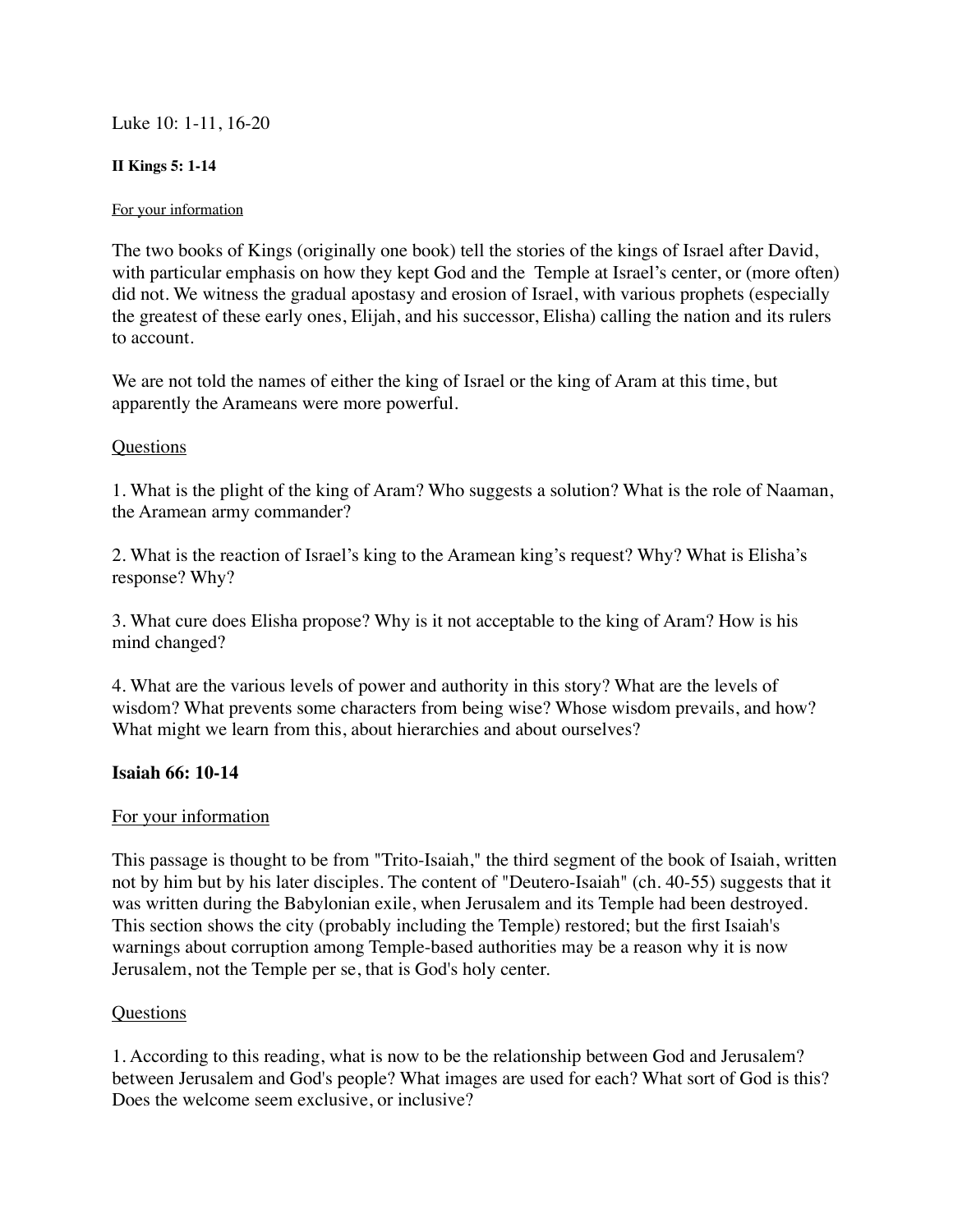# If you have time

--Compare this passage with Isaiah 40: 1-11, the beginning of the Book of Consolation, which proclaims that the exile is nearly ended.

## **Galatians 6: (1-6) 7-16**

## For your information

Paul is continuing this letter's theme of the role of Jewish law and its transcendence in Christ. Here he develops the theme, in order to clarify further the special sort of freedom given to Christians and what its fruits should be.

Vss. 7-16 depend heavily on distinguishing between "flesh" and "spirit," one of Paul's central subjects in this letter. It's a division that is important in Greek culture, and reflected in the Greek language, the common language around the Mediterranean at that time. Over many centuries, it led the Church to all sorts of condemnation of "the flesh" and rejection of sensuous pleasures. But the Hebrew language, Paul's native tongue, made no such division. For Jews, the rich and luscious things of the creation were God's abundant gifts, to be savored with gratitude. Paul is well aware of this tension and often addresses it, struggling with the language.

As v. 11 implies, Paul's letters were usually dictated to a scribe.

### Questions

1. How does Paul instruct Christians to treat sinners? On what grounds? What would it mean for us to do the same?

2. What does it mean to "bear one another's burdens"? How does this "fulfill the law of Christ"? What law? How can we "test [our] own work"? Does v. 5 contradict v. 2?

3. What obligation does v. 6 prescribe toward one's teachers?

4. In vss. 7-10, how does Paul sum up the nature of Christian labor? What does he seem to mean by sowing "to your own flesh"? by sowing "to the Spirit"? Do you agree that we "reap whatever [we] sow"? What is your evidence?

5. What is the issue in vss. 11-16? Who are the people referred to in v. 12, what is their argument, and what motive does Paul infer? What does this conflict have to do with what should be our "cause for pride" (v. 4), our reason to "boast" (v. 14)? How exactly has the event of the cross changed Paul, and (implicitly) every other baptized Christian? How do you understand the radical force of that moment? According to Paul, why is circumcision no longer necessary? What is "a new creation"? How does this conflict apply to us?

# **Luke 10: 1-12, 16-20**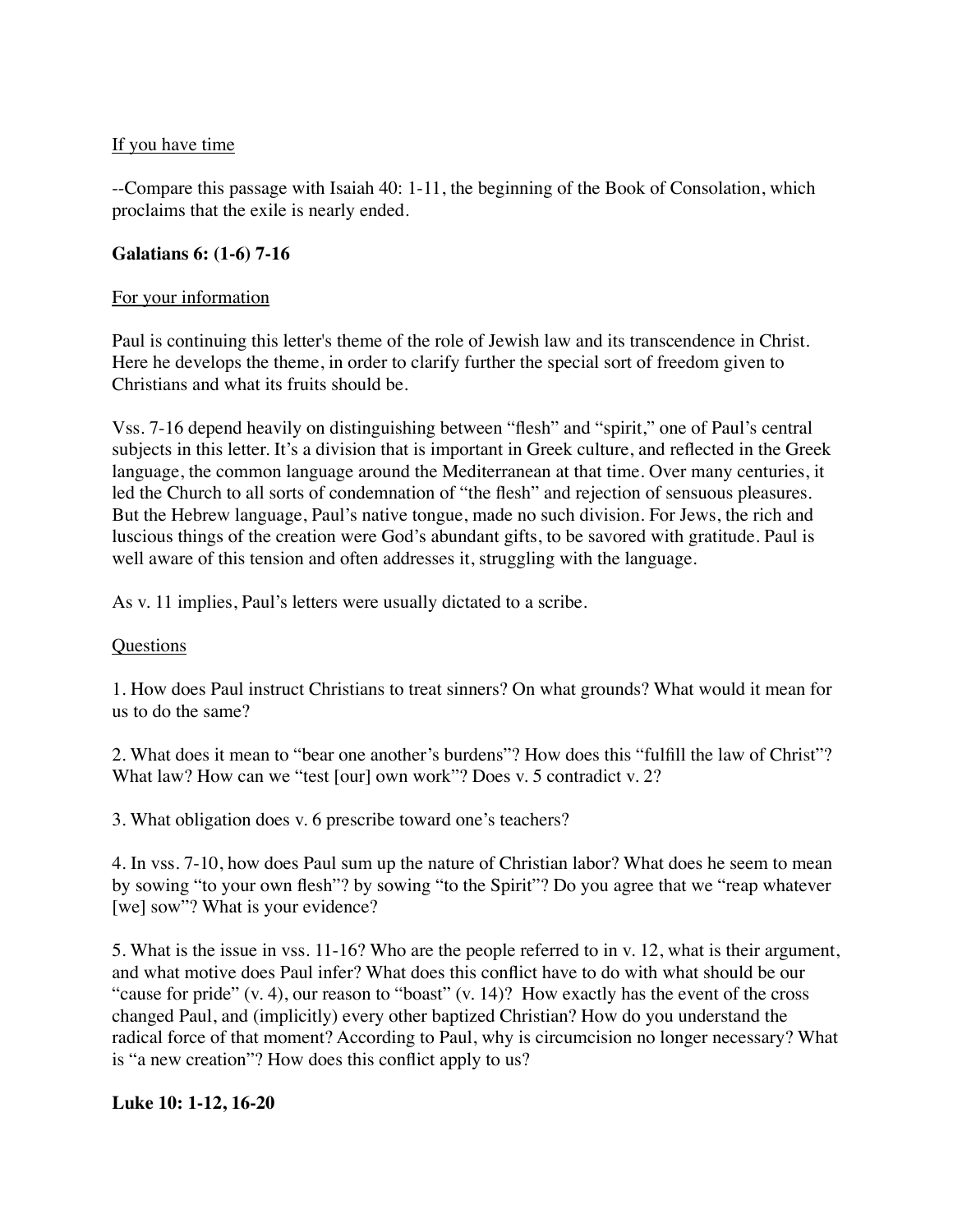## For your information

The large number of disciples cited in Luke may recall the table of the nations of the world in Gen. 10, where 70 (or 72, in another text) nations are referred to. Luke may be underscoring the universality of this mission.

Jewish law (Deut. 19: 15) required two witnesses to attest to the truth in every case.

The sin of Sodom (v. 12) seems here to be identified as lack of hospitality to strangers, a major obligation in Middle East culture--not homosexual activity per se, as is often alleged. (See Gen. 19.)

## **Questions**

1. In addition to the law noted above, what other reasons can you see for doing mission in pairs? Is this advice that you try to follow?

2. Why do you think Jesus sent his missionaries into places ahead of him? (See 9: 26.)

3. What might be the implications of the image, "like lambs into the midst of wolves"? Have you ever found yourself in that role?

4. Why would these missionaries be told to travel light? to "greet no one on the road" (ordinarily, a serious breach of etiquette)?

5. How are the missionaries to treat those who welcome them? those who reject them? Does this behavior toward the inhospitable sound like Christian mercy, or what?

6. What results do the missionaries report from their first journey? Do all missionary journeys end this way? What is Jesus' advice/warning about how to understand their success?

# **Proper 10: July 10**

Amos 7: 7-1Ps 82 or Deut 30: 9-14 Ps 25: 1-9 Col 1: 1-14 Lk 10: 25-37

# **Amos 7: 7-17 (and read vss. 1-6)**

### For your information

Amos was "a dresser of sycamore trees," raised in the Southern Kingdom (Judea) but called to prophesy to the royal court at Bethel, in the Northern Kingdom—unlike most prophets, who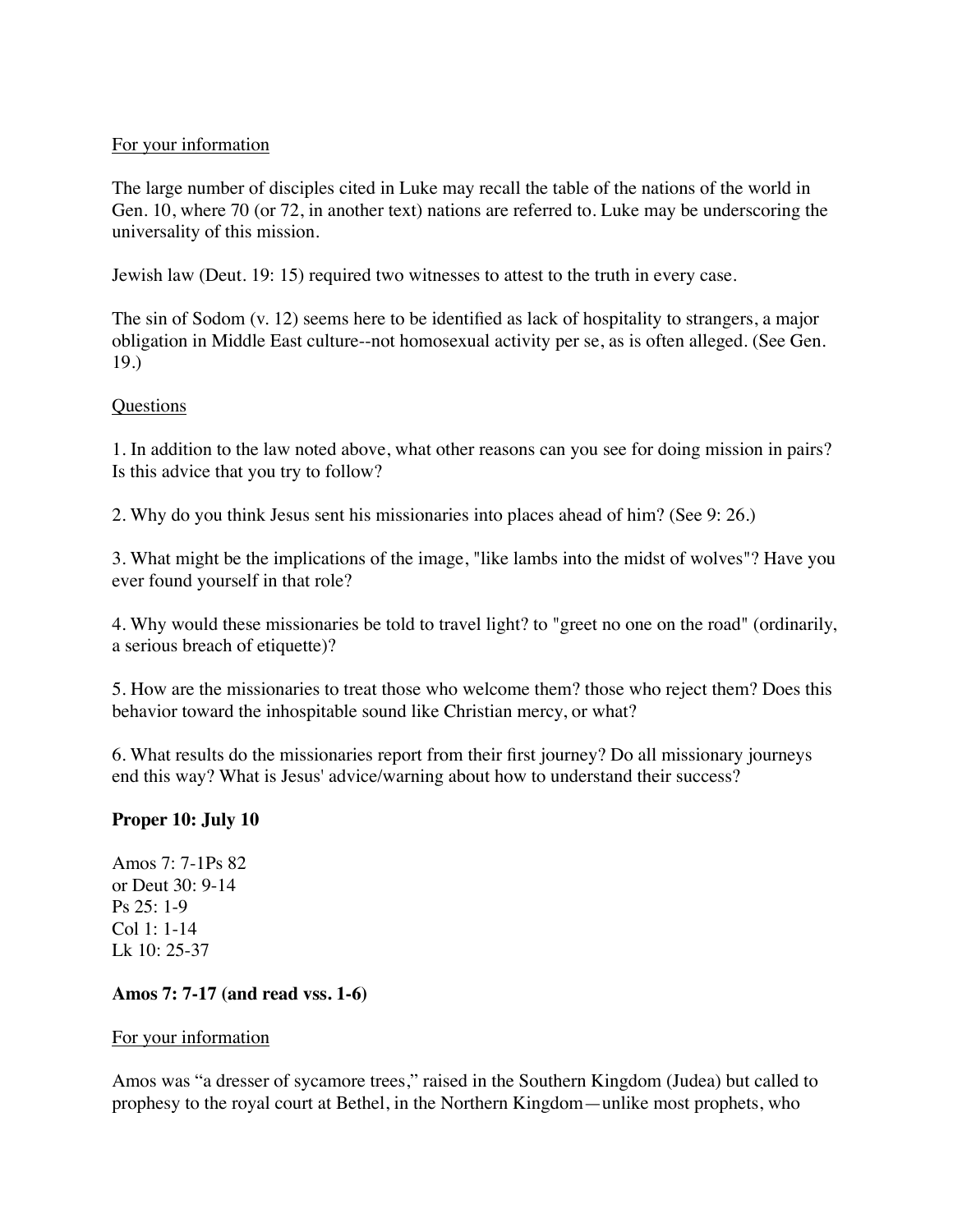spoke to their own people. His forceful preaching earned him the enmity of powerful people, who had been enjoying an unprecedented period of peace and stability under King Jeroboam. He denounced Israel's military habits, injustice, immorality and shallow religious observance rather than true fidelity, and warned of punishment to come. Amaziah is the official court prophet in Bethel.

# Questions

1. What is God's first intention toward unfaithful Israel? How does Amos change God's mind? What does God decide to do instead? What is a "plumb line," and how might it be an ironic fulfillment of God's promise not to abandon Israel? Do you recognize any sort of "plumb line" in our time, or in your life?

2. How are Amos's warnings received at court? What sort of prophet does Amaziah seem to be? How does Amos respond to his censure? What is to be Israel's punishment? How can this fate show God's faithfulness?

# **Deut 30: 9-14**

# For your information

This passage comes from a service of covenant renewal, for which Moses gathered the Israelites shortly before they entered the Promised Land. He already knew that God would not allow him to enter with them; the leadership was to pass to Joshua. Here he reminds his people of God's promises, and the obligations which go with them, as revealed at Sinai. The book of Deuteronomy is the fifth and final section of the "Book of the Law," otherwise known as the Torah, which stands at the center of Israel's Holy Scripture. An old story says that a copy of Deuteronomy was found in the ruins of the temple in King Josiah's time, and used as an organizing core for the 7th century BCE unification and reform of the whole people.

# Questions

1. Exactly what are the terms of the Mosaic covenant, as presented here? According to v. 10, what is the connection between obedience to God's "commandments and decrees" and wholehearted love of God? Is this the way you understand obedience?

2. In vs. 11-14, Moses insists on the immediacy and simplicity of God's commandment; "the word is very near to you; it is in your mouth and in your heart for you to observe." How would you paraphrase this line? Do you find it to be true? If so, how have you experienced it?

# If you have time

--Read all of ch. 29-32:47, for a full account of this pivotal scene in Israel's history and Moses' poignant farewell.

# **Col 1: 1-14**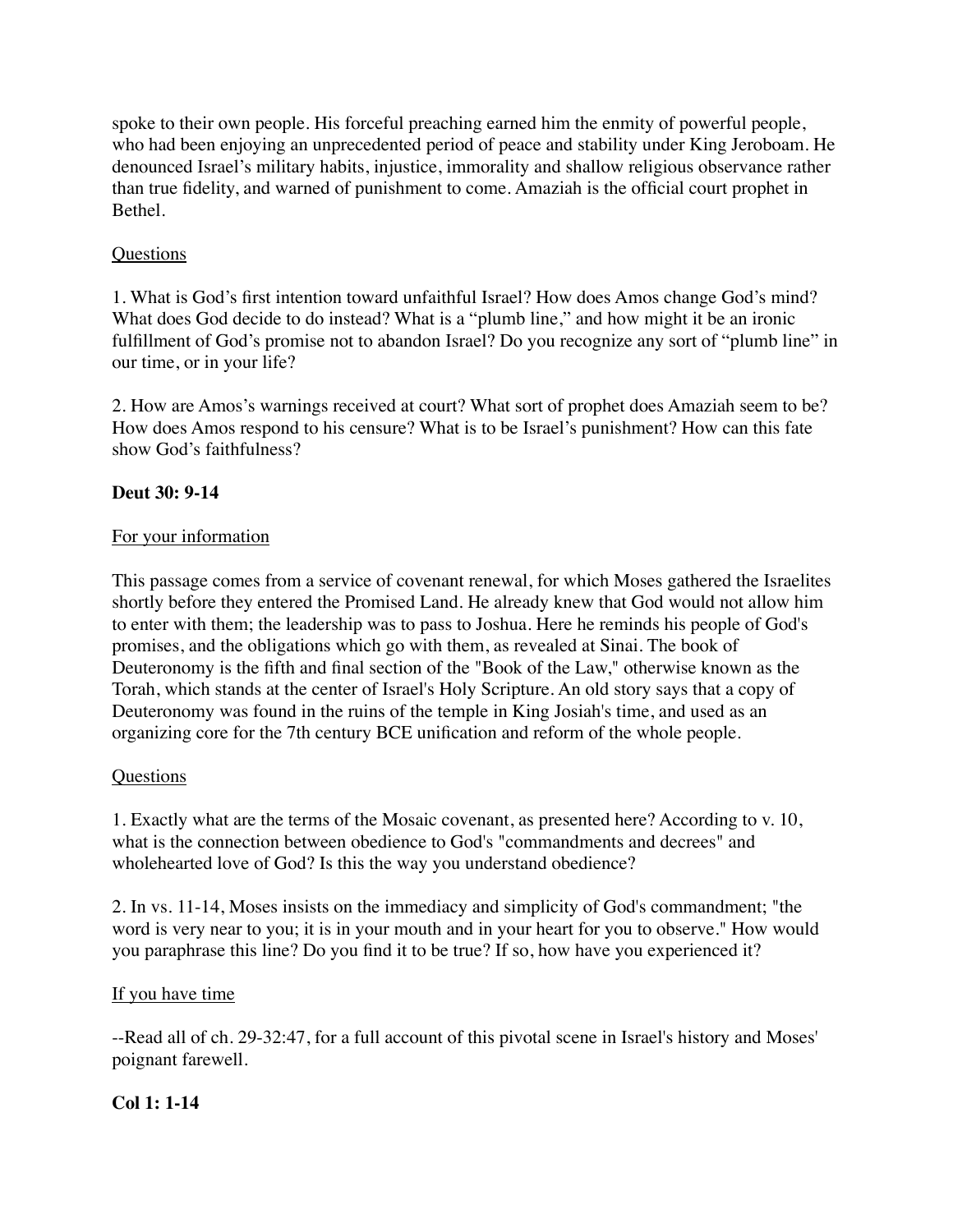# For your information

Colossae is a town in Asia Minor; the church there was probably founded by Epaphras, but Paul and/or his companions would have been in communication with its people. There is some reason to think that this letter was written not by Paul himself but by a companion using his name and authority.

### **Questions**

1. As usual, this letter begins with celebration of the virtues of the Colossian church. What does the writer praise? What is "the hope laid up for you in heaven," and how might it make the love shown in this community possible? If the author were to write to our community at Good Shepherd, what might he say in his greeting to sum up who **we** are?

2. What does the writer intend to pray for on behalf of this community? Is there any implication that these things are particularly needed there? Would we welcome such prayers for us?

3. The writer says in v. 13 that Christ "has rescued us from the power of darkness." What, specifically, do you think he means? Have you witnessed or experienced anything that might be a result of this "rescue"?

# **Lk 10: 25-37**

### For your information

Since Jewish law made no distinction between religious and "secular" law, a lawyer would be keenly interested in Jesus' interpretation of God's law, especially with regard to the ultimate question presented here. In context, he may be questioning the role of the law in what the missionaries are preaching. As usual, Jesus answers a question with a question.

V. 27 shows Jesus drawing on two lines from Torah: Deut. 6: 4-5 and Lev. 19: 18.

Jewish culture severely restricted the concept of "neighbor." Rules of purity and impurity, honor and shame, etc. greatly limited the number of those for whom one might be expected to show concern.

"Justify himself" (v. 29): show that he is righteous, acceptable to God.

Only a little is known about the Samaritans. Once they had been part of the people of Israel, but they had become separated for several reasons--partly, perhaps, their tribal origins, but also their focus on Mount Gerizim instead of Jerusalem as God's holy center. They would not normally have helped pilgrims headed for Jerusalem. Jews considered them unclean; a "good Jew" did not associate with Samaritans.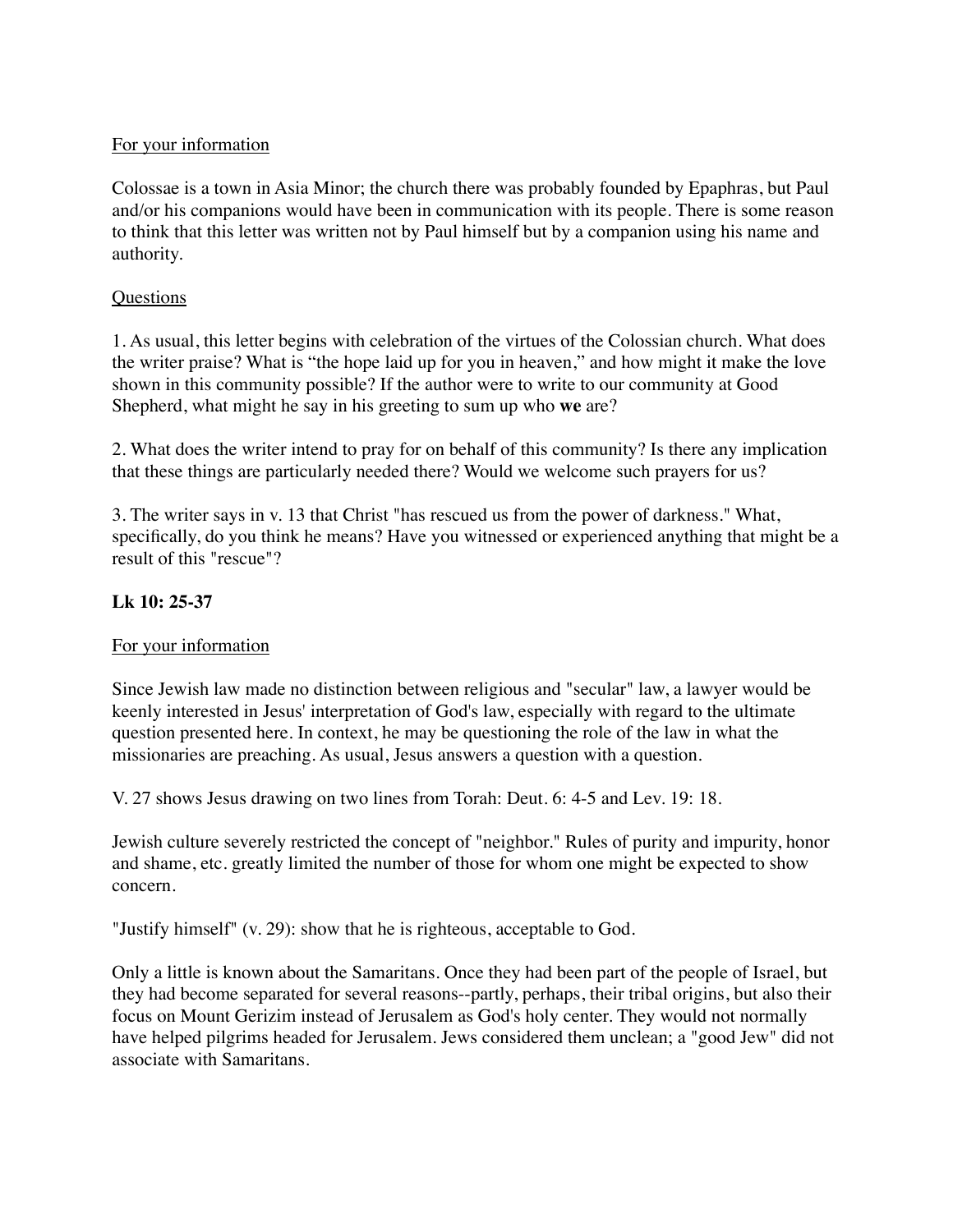A priest represents "the highest religious leadership among the Jews" (NRSV); a Levite is his close lay associate.

A denarius is about a day's pay for a laborer.

**Questions** 

1. What details show the contrast between the "good Jews'" response and that of the Samaritan?

2. What does this story suggest about the place of "outsiders" in God's community?

3. What do you think is the lawyer's reaction to this story? Does he seem to learn anything? If so, what?

4. Do you see any reason why the Samaritan issue begins the Jerusalem journey (9: 53 ff.) and then is raised again here?

# **Proper 11: July** 17

Amos 8: 1-12 *Ps 52 or* Gen 18: 1-10a Ps 15 Colossians 1: 15-28 Luke 10: 38-42

### **Amos 8: 1-12**

### For your information

This vision depends on a pun, in Hebrew, a language where puns were understood to carry important connections. The words for "end-of-the-season (summer) fruit" and "end" are almost the same.

1. Again, God says of his people Israel, "I will never again pass them by." Is this necessarily good news? What does God mean?

2. What is the character of the offenders described in vss. 4-6? What have they made of religious observance?

3. What particular punishments does God promise? Which are the worst, for you?

4. What is the longing described in v. 12? Why is it so devastating?

### **Gen 18: 1-10a**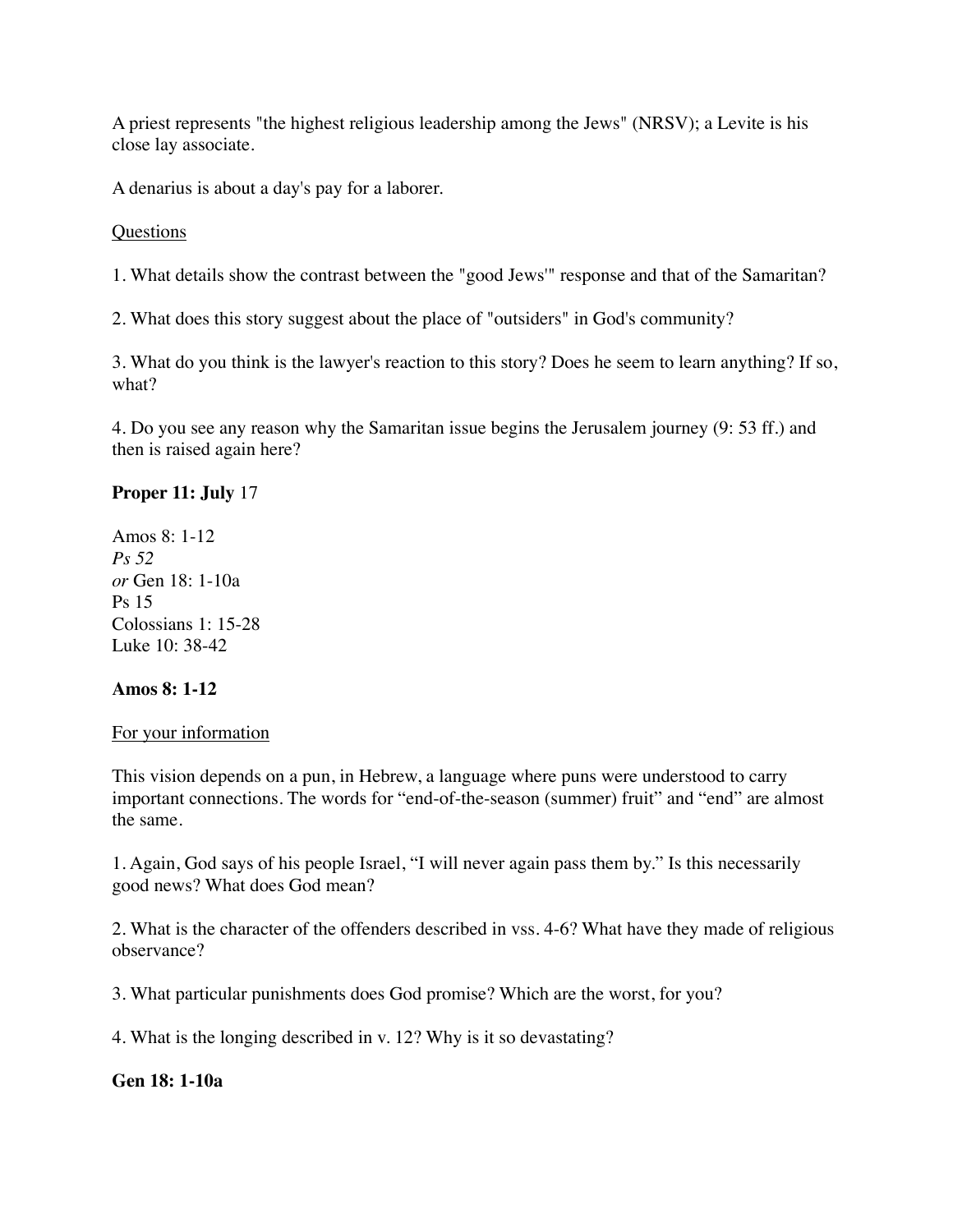### For your information

Mamre was a sacred place, near Hebron, where Abraham built an altar.

Note that Abraham's warm welcome to these travelers comes before there is any evidence of their special identity. This generous hospitality was considered a moral and spiritual obligation in that bleak, nomadic part of the world, where lives might depend on the care offered to strangers.

Barrenness was seen as a particular tragedy in a culture where "Be fruitful and multiply" was one of God's central commands. It was especially devastating, and bewildering for this couple, since God had promised Abraham that his descendants would be as numerous as "the stars in the sky."

### Questions

1. The travelers are sometimes three, sometimes one. What do you think is going on here?

2. After Abraham's dignified, ceremonial welcome, we are given a picture of Sarah eavesdropping behind the door! What is her reaction to the prophecy, and why? How does this little vignette (vss. 10b-15) affect our sense of the story and of God's nature? (The name of the son to be born--"Isaac"--means "he laughs.")

## If you have time

--Read I Sam. 1 and Luke 1: 5-25 for two other accounts of barren women who become pregnant as a result of God's favor.

### **Colossians 1: 15-28**

### For your information

The writer continues to explain what Jesus' death and resurrection have accomplished. Note the emphasis on "his fleshly body," which underscores the force of the Incarnation for all (embodied) human beings. (By this time, some "false teachers" were denying that God could have become fully human; they saw this as a shocking notion.) Then, in v. 24, the writer moves on to his body in another sense: the Church.

"Christ's afflictions" (v. 24) probably means "afflictions suffered for Christ's sake," rather than suggesting that anything might have been lacking in Christ's own suffering.

The "high Christology" evident in 1: 15-20 suggests a late date of composition, maybe even as late as 70-80 CE. Though Colossae's new little church seems to have been faithful in many ways, it was constantly threatened by the mix of many religions which swirled around the Mediterranean.

A repeated theme in Colossians is the triad of faith, hope and love. Sometimes it is interwoven with another triad: wisdom, knowledge, and understanding.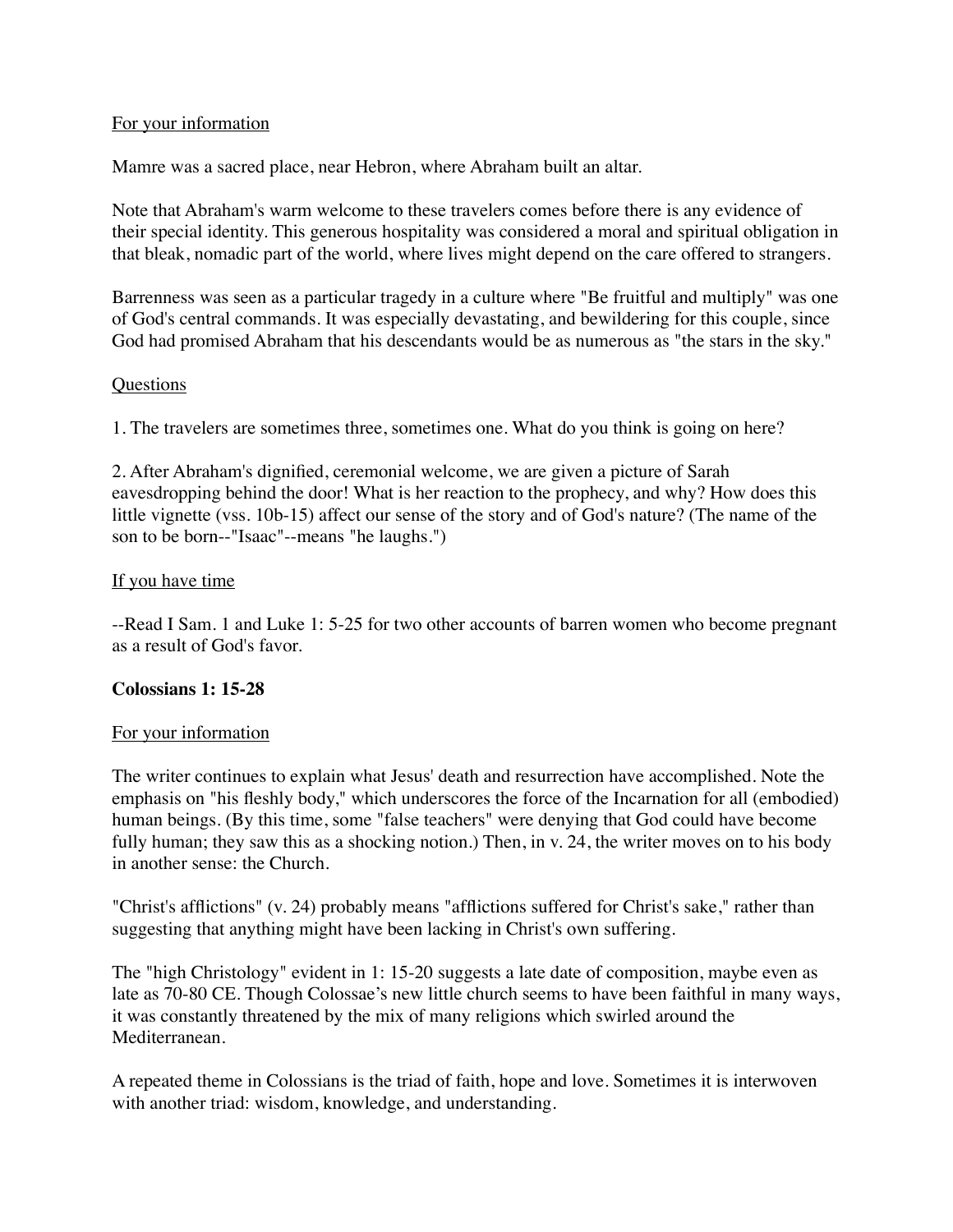### **Questions**

1. In this lavish description, who does the writer claim that Jesus Christ is, image by image? What does each one mean to you? How would you explain their meaning to someone with no knowledge of him? What does it mean that God made peace "through the blood of his cross"? Do you understand Christ this way?

2. After all that positive language, the writer turns in v. 21 to something else. What situation in Colossae does he seem to be addressing? How do the previous sections of this letter prepare for this shift? What is said here to be the connection between what Jesus has already done for us and our ability to keep on claiming it (vs. 21-23)?

3. What "hope" has been proclaimed? What could it mean that the gospel (good news) "has been proclaimed to every creature under heaven"? What does it have to do with the Colossians? How can they take advantage of it? How does this apply to us?

4 What does it mean that Paul has become a servant of that gospel? How could we become its servants?

## **Luke 10: 38-42**

## For your information

Jesus is doing several irregular things here. He is alone with a woman not his relative; and he teaches a woman in her own home.

Sitting at the Lord's feet is the posture of a disciple.

### **Questions**

1. What is the difference between Mary's behavior and Martha's? between Mary's (apparent) attitude and Martha's? Which one is more like you?

2. What is Jesus' response to Martha's complaint? Does he think it is justified? Why or why not? What might be Jesus' tone of voice as he speaks to Martha? How do you think she feels afterward?

3. What might be the "many things" that distract Martha? What do they distract her from? Doesn't hospitality--a strong obligation--require a lot of effort (see the passage from Genesis, above)? What might be the "one thing" that is necessary? What is the "better part" that Mary has chosen? What are the things that distract you, from what, and how might that change?

4. Why do you think the reading from Genesis was chosen to go with this one?

### If you have time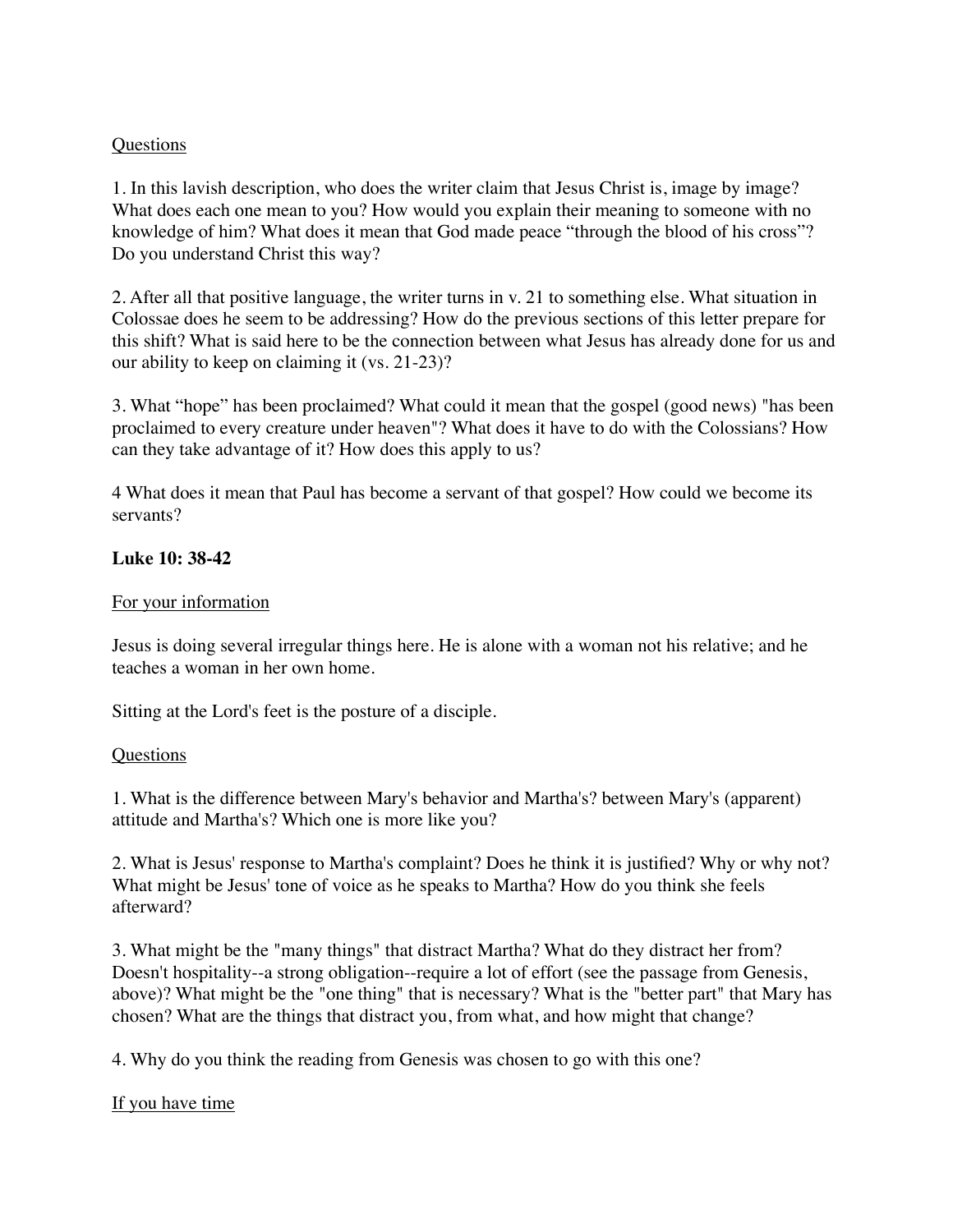--Read John 11: 1-44, for another view of these sisters. Is it a consistent picture?

# **Proper 12: July 24**

Hos 1: 2-10 *or* Gen 18: 20-32 Col 2: 6-15 (16-19) Luke 11: 1-13

### **Hos 1: 2-10**

### For your information

Hosea seems to have been a prophet in the last days of "Israel," the Northern Kingdom after its separation from Judah, during the prosperous reign of King Jeroboam and the disasters that followed it, including conquest by the Assyrians (c. 750-732 BCE).

### **Questions**

1. Why does God instruct Hosea to marry Gomer, a prostitute? How do the names of their children reflect God's attitude toward Israel? What are the implications of v. 9?

2. After such a start, what is promised in vss. 7 and 10? What sort of God is this?

# **Gen 18: 20-32**

#### For your information

This passage immediately follows last week's. Lot is Abraham's nephew, and has traveled with him for many years, from their homeland in Haran.

Again, the author speaks of "the men" and then of "the Lord," who sometimes seems to separate himself out from the others.

### Questions

1. According to vss. 16-19, what does the Lord have in mind for Abraham? Why does he decide to tell him about the intended fate of Sodom and Gomorrah? What does this decision imply about their relationship from now on?

2. In 18: 2, Abraham bows down to the ground before his guests. In 18: 22, Abraham "remain[s] standing before the Lord." What do you make of this?

3. What is Abraham's argument in 23-32? How would you describe the way he presents it? What does it show about him--and about the Lord?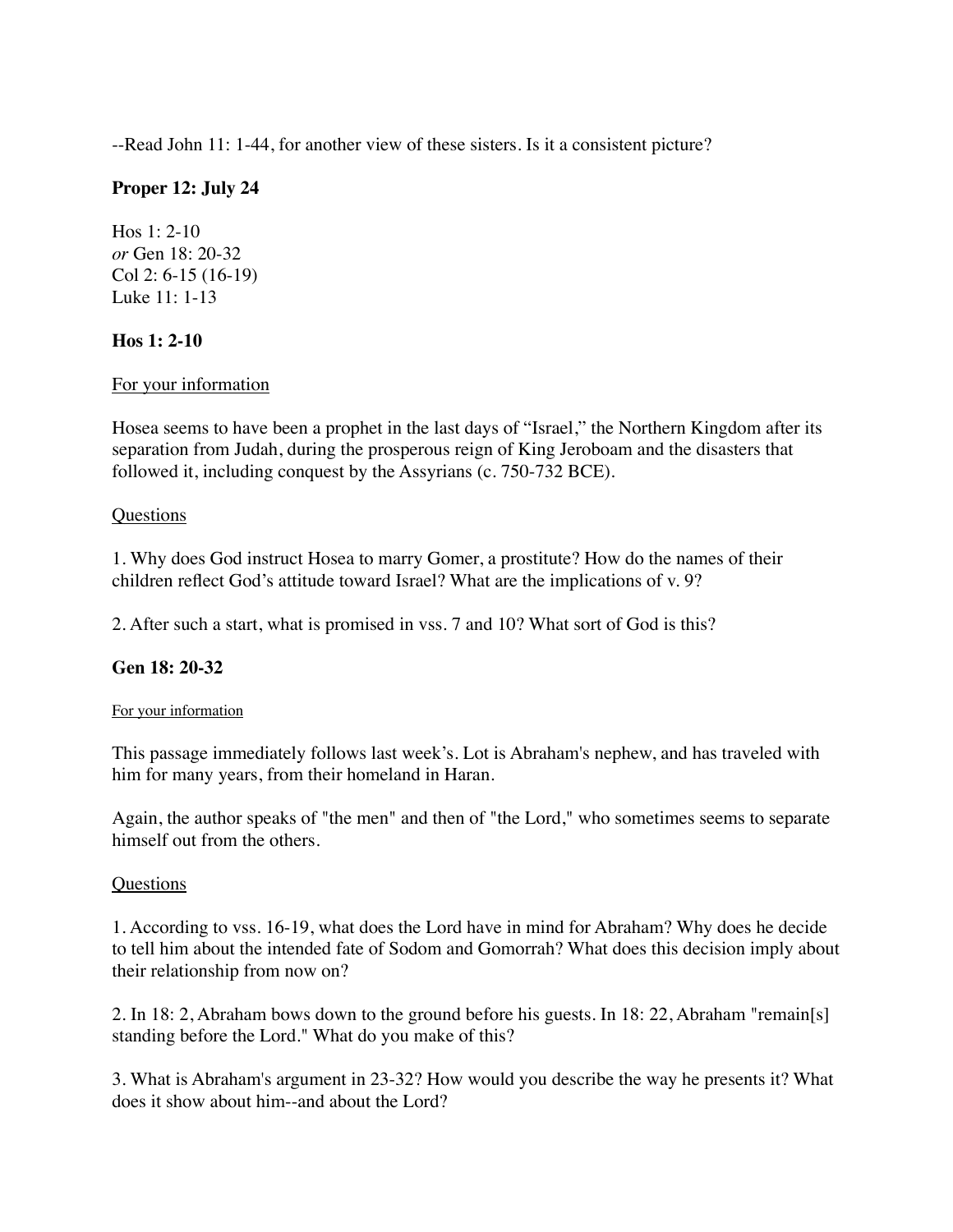# If you have time

--Read Exodus 32: 1-14 for another example of a human being who persuades God not to act with the full force of his anger.

--Read Gen. 19 to complete the dramatic story of Sodom and Gomorrah and its aftermath. Where is conventional morality--simple right and wrong--in this tale? What are we to make of it?

## **Colossians 2: 6-15 (16-19)**

## For your information

Here the Colossians are specifically warned against the many false teachings that come at them from all sides. Nothing else is necessary, says the writer; Christ is the embodiment of "the whole fullness of deity."

Paul and his writings are known for the tension between the "already" of our faith--what has already been accomplished through Christ--and the "not yet"--what is still a goal or a hope for us.

### **Questions**

1. Once again, flesh and spirit are contrasted. We have just been told that Christ's bodily death was what cleansed us. What might it mean then to be "circumcised with a spiritual circumcision," to put off "the body of the flesh," to be "buried with him in baptism" (cf. BCP p. 306)?

2. According to this segment, what exactly has already been accomplished and how? What does it mean to you that the record of our trespasses has been nailed to the cross? How does this free us? What does it ask of us, if anything?

# **Luke 11: 1-13**

### For your information

Luke's Gospel has been called "a primer on prayer," since more than any of the others it shows Jesus praying at critically important moments. This version of what we know as the Lord's Prayer is shorter than Matthew's (Mt. 6: 9-13), mostly because of the doxology Matthew includes at the end.

"Temptation" or "the time of trial" was not thought of as character-building. It was always to be avoided if possible.

### **Questions**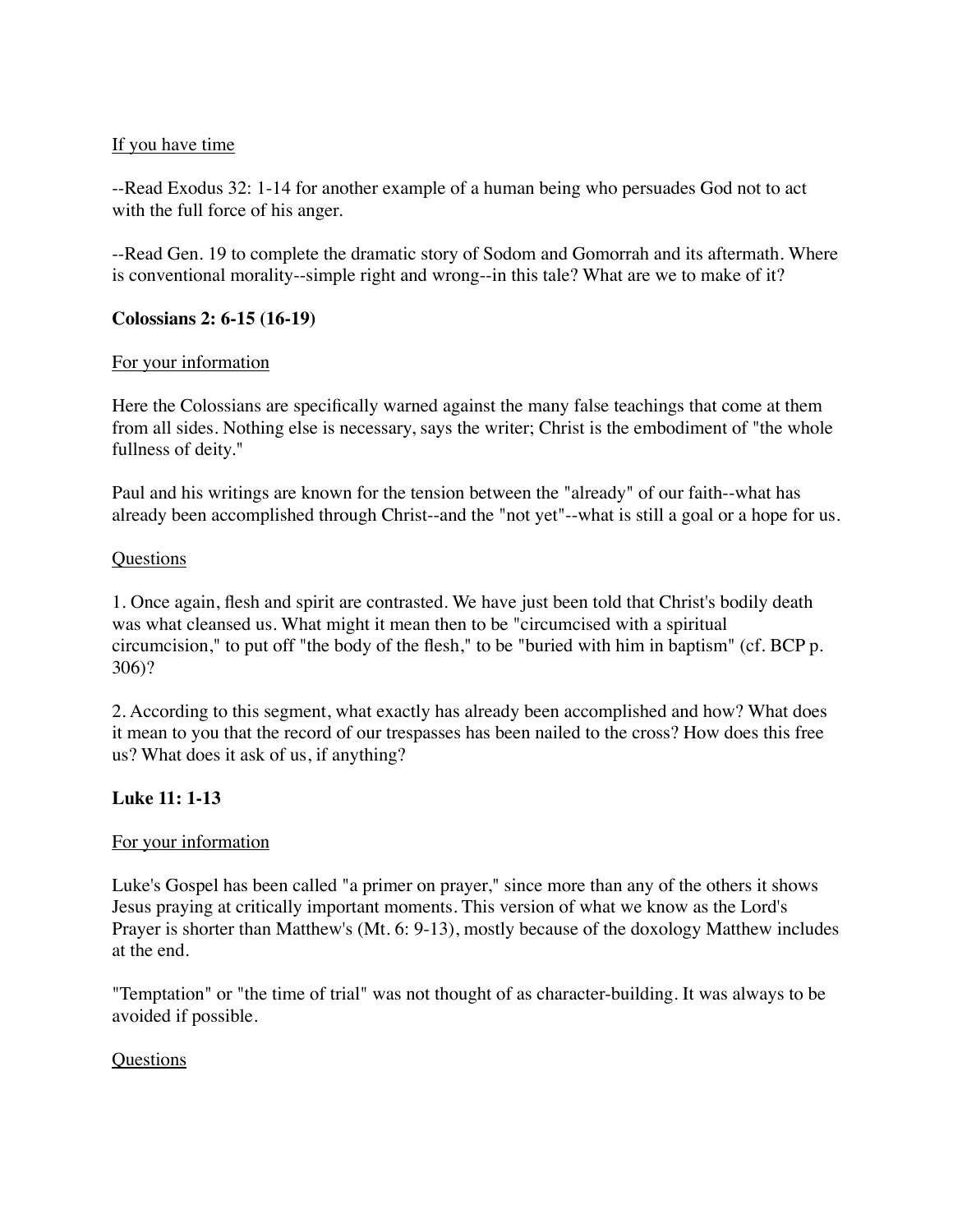1. This is apparently a very simple prayer. Spend a little time meditating on each line, imagining what exactly would change if it were to be fulfilled. Does it cover everything? If not, what would you add?

2. In v. 4, we are to say that we forgive all who are indebted to us. Is this wishful thinking, or what?

3. Vs. 5-8 have to do with how to get one's prayers answered. What is Jesus' advice? Are you surprised?

4. Vs. 9-13 continue Jesus' words about the power of prayer. Many people through the ages have taken it literally, and felt betrayed when their prayers were not answered. Do you find what he says to be true? When you pray for something, do you receive it? Do you find what you search for? When you knock, does the door open? If not, what is Jesus talking about?

5. Is there anything about this prayer that is specifically Christian?

6. Why do you think the first reading was chosen to go with this one?

# If you have time

--Compare vs. 5-8 with Lk. 18: 1-8. Any similarities?

# **Proper 13: July 30**

Hos 11: 1-11 Ps 107: 1-9, 43 *or* Ecclesiastes 1: 2, 12-14; 2: 18-23 Ps 49: 1-11 Col 3: 1-11 Lk 12: 13-21

# **Hos 11: 1-11**

The prophet Hosea was commanded by God to marry a prostitute. He continued to love and be faithful to her in spite of her infidelities. Their marriage became a metaphor for God's relationship with Israel. Here God is speaking about their history together. "Ephraim" is Israel.

# **Questions**

1. What are the details of their history that God recalls in this passage? What are the good parts, and the times of betrayal? How did God continue to treat Israel?

2. How does God seem to change his mind, in v. 5? What are God's reasons? What other examples can you remember of God's doing this?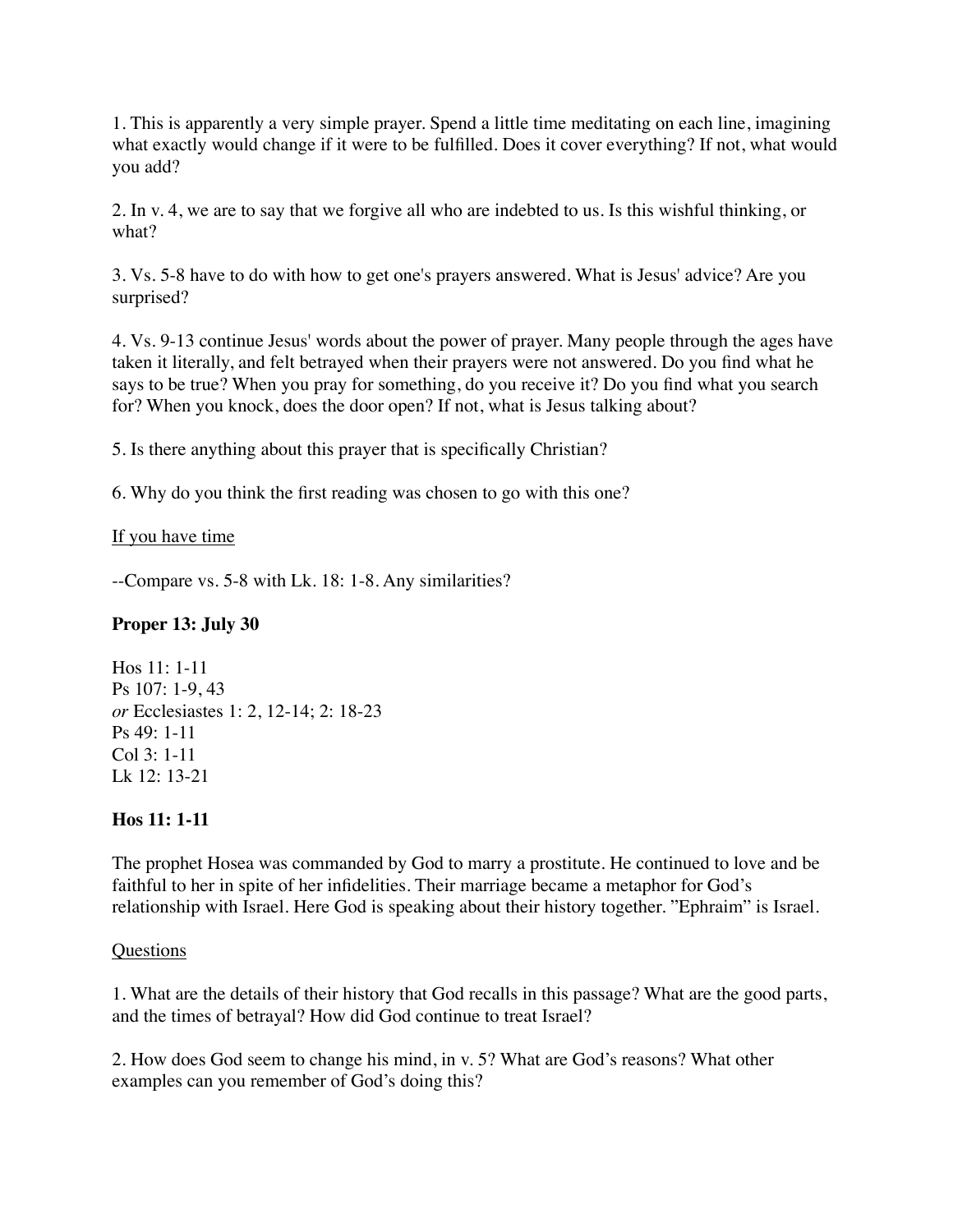3. How does God change yet again? What makes God relent? What does God hope will be the final resolution? Why might that happen? What sort of God do we see in this passage?

# **Ecclesiastes 1: 2, 12-14; 2: 18-23**

## For your information

The title, "Ecclesiastes" comes from a Greek word, "ecclesia," meaning "congregation" or "assembly." Apparently the author was the leader of such a group, but not (as the opening says) either a preacher or the son of David (i.e. Solomon). The book's style suggests a date as late as 300 BCE; it is similar to the Mishnah, "the part of the Talmud that contains laws and regulations" (NRSV).

## **Questions**

1. What specific parts of his life does the writer now consider to be vanity? Why? Do you see parts of your life this way?

2. How would you describe the tone of this passage? What sort of context might lead someone to speak this way?

## **Col 3: 1-11 (and read 12-17)**

### For your information

Lists of vices and virtues were common in Hellenistic philosophical writing, and appear in many of the NT epistles. The first list of sins here seems to include sins of the body and passions, the second those of the mind.

### **Questions**

1. Vss. 1-4 sum up the implications of being "raised with Christ." What difference does it make for us?

2. The imagery of shedding and donning clothing is used here to describe the transformation of baptism. If the old ways have already been shed, how do you explain the fact that the same old sins keep turning up?

3. Verse 11 contains what one NT scholar calls the "baptismal reunification formula," which appears also in Gal. 3: 28, 1 Cor. 12: 13, Gal. 6: 15, I Cor. 15: 28, and Eph. 1: 23. Consider its claims one by one. How would each of them have radically affected the culture of that time? Do they sound radical today? What categories might we substitute in our time?

4. How might Jesus be seen as an example of the virtues named in v. 12? Do all of them fit him? Which of them is a challenge to you? What behavior is prescribed for Christians, and what does it have to do with Christ? Can you/do you follow these instructions?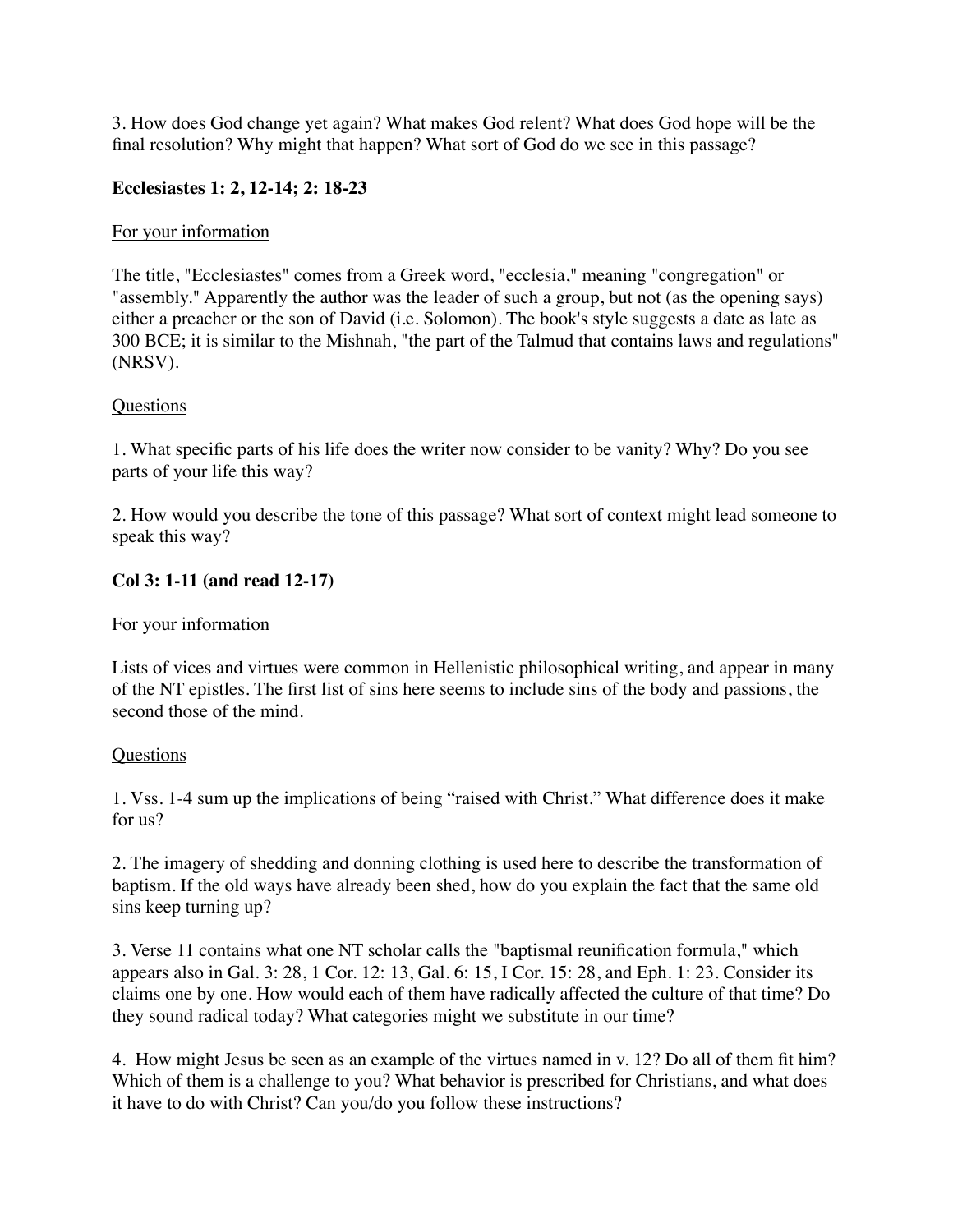### If you have time

--Compare the other contexts in which the "baptismal reunification formula" occurs. Why do you think it appears so often?

# **Lk 12: 13-21**

## For your information

Ordinarily the formula for sons' inheritance was fixed; the eldest received twice what the younger ones did.

## **Questions**

1. What is Jesus' point in his response to the request of v. 13? Why is he so abrupt?

2. This so-called "parable of the rich fool" has a very harsh conclusion (v. 20). What accounts for this man's being reprimanded so severely? Isn't he just making preparations for a comfortable retirement?

3. What does it mean to be "rich toward God" (v. 21)?

4. Why do you think the first reading was put with this one? What matches? What doesn't?

# **Proper 14: August 7**

Isaiah 1: 1, 10-20 Ps 50: 1-8, 23-24 *or* Gen 15: 1-6 Ps 33: 12-22 Heb 11: 1-3, 8-16 Lk 12: 32-40

# **Isaiah 1: 1, 10-20**

### For your information

Isaiah was a prophet to Judah and Jerusalem during the period 742-701 BCE, while the Northern Kingdom (called "Israel" after the split) was annexed to the Assyrian empire. It was a time of great unease, as Judah feared the same fate.

Sodom and Gomorrah were destroyed because of rampant immorality, especially their vicious treatment of strangers (see Gen 18).

### Questions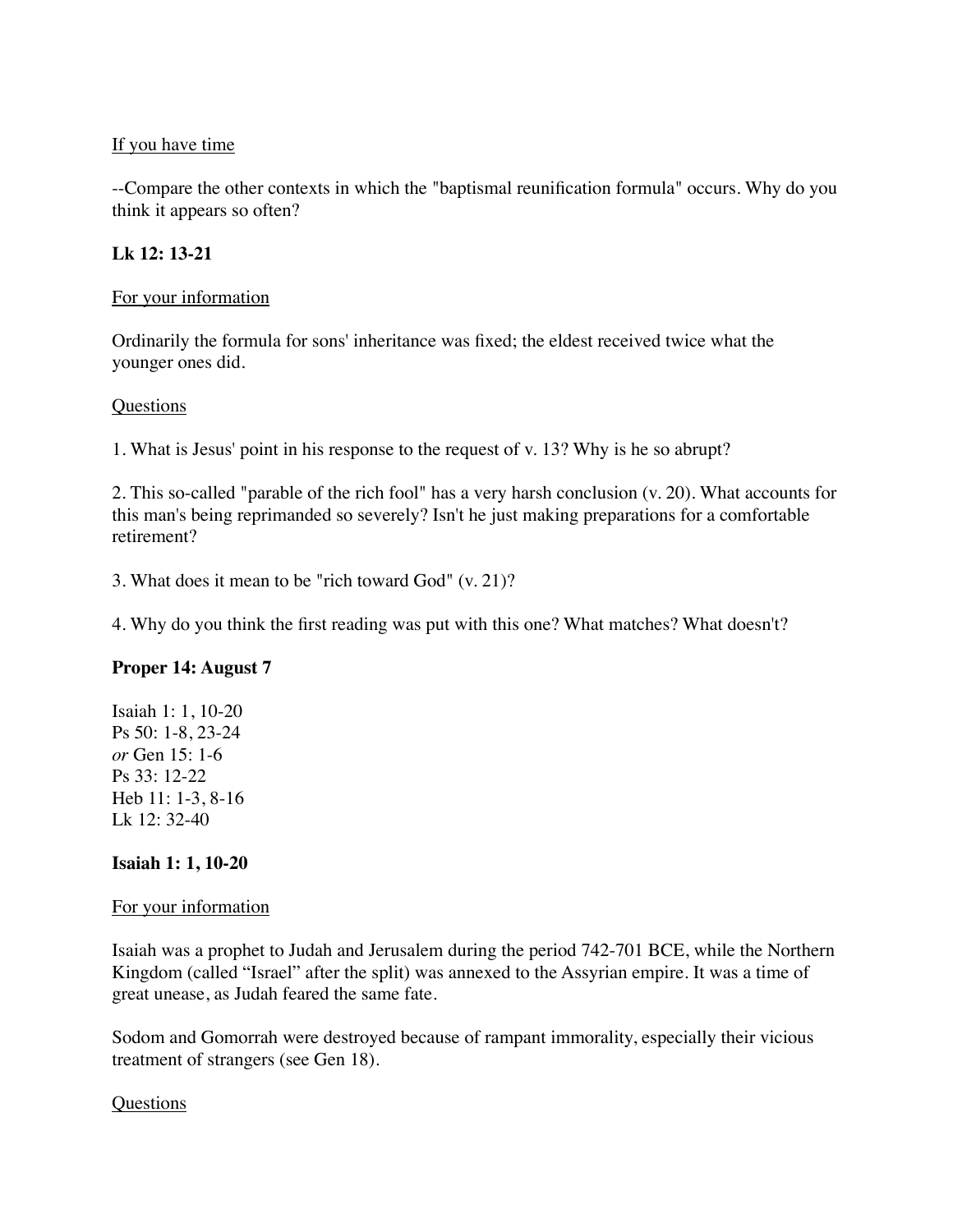1. In comparing Judah to Sodom and Gomorrah, what does Isaiah suggest about their present state and their probable fate? What has Judah been substituting for faithful behavior, who has been hurt, and what does God think of that? What might be a present-day analogy?

2. What does God intend as a punishment? What commands and what promises immediately follow? Are the commands difficult? What seems to be God's particular concern? What will be the result of obedience? What sort of relationship between God and Israel do you hear in these words? What do they say to us?

## **Gen 15: 1-6**

## For your information

"Abram" is Abraham before God renames him. Here is the first of many chapters in the story of Abraham's struggle to have an heir. (Eliezer seems to be a slave whom he has adopted.) It comes just after Abram and his 318 longtime "trained men" have scored a large victory over enemy kings, and a Canaanite priest, Melchizedek, has blessed him. The Jewish people will later call themselves "children of Abraham."

"Righteousness" means "in a right relationship with God."

### **Ouestions**

1. What does this story (especially v. 2a) tell us about the importance of children in Israelite families? What does this conversation add to our understanding of the relationship between Abraham and God?

### If you have time

--Read Gen 11: 31-14: 24 for the early years of the man whom all Israel will call "Father Abraham." What sort of person is this? What marks him for greatness?

--Read Deut 26: 1-10 for the words of the story by which the people of Israel are to identify themselves--to the Canaanite priest in the Promised Land, and ever after as well. Can you find Abraham in it?

--Read Romans 4 to see how Paul uses this incident to assure the Romans of their inclusion by God, even though they are not Jews.

# **Heb 11: 1-3, 8-16 (and read 4-7)**

### For your information

Hebrews is an anonymous letter, written probably in the generation after the apostles, when many Christians had already suffered much abuse for their faith. It encourages them to stay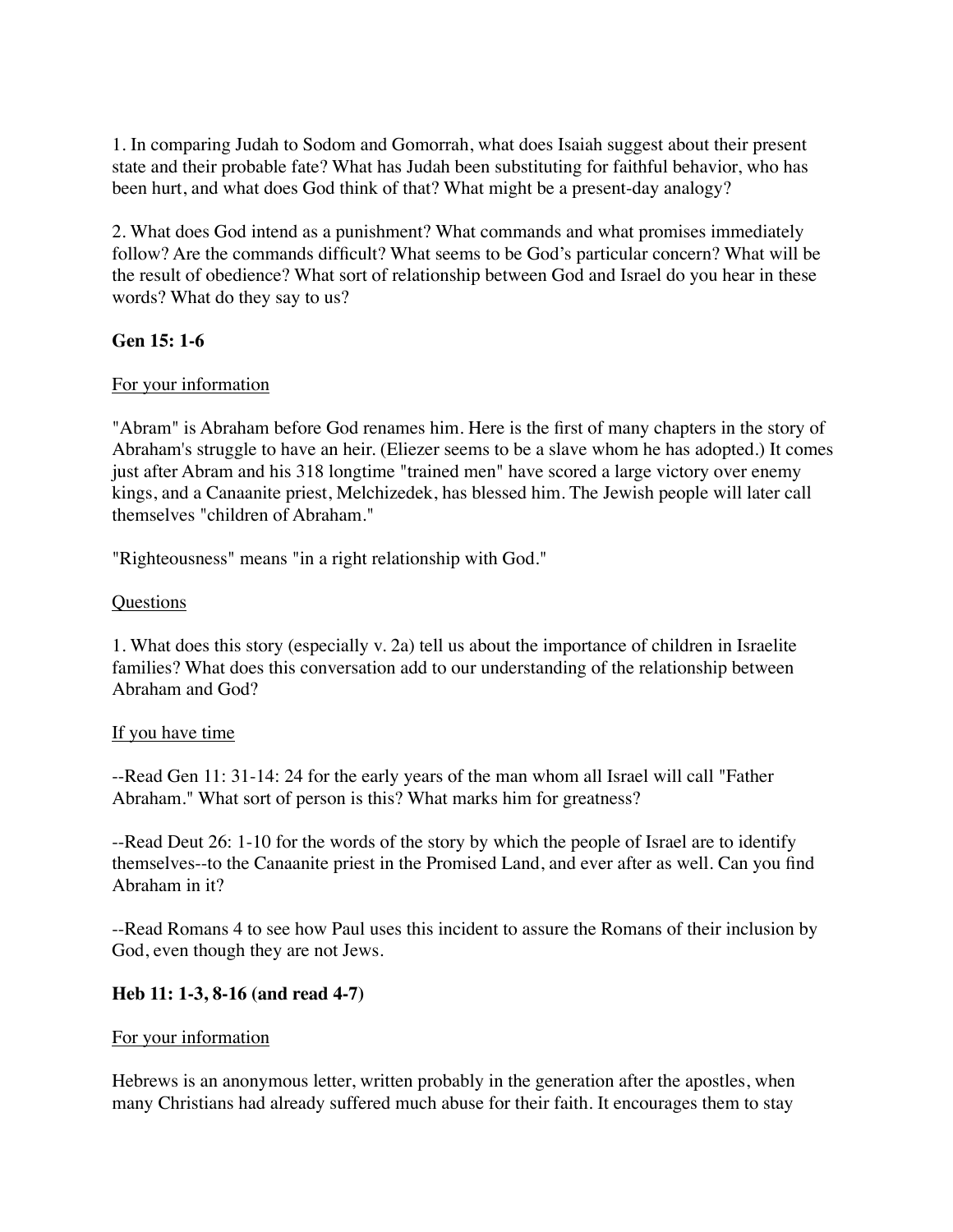faithful to the promise of salvation in Christ. This passage expands on the role of faith in remaining hopeful.

# Questions

1. Paraphrase the definition of faith in v. 1. How does it fit your own life and experience?

2. What does v. 2 tell us about the relationship between creation and what preceded it? What does this have to do with faith?

3. According to the writer, how was faith visible in Abel, Enoch, Noah, Abraham, Sarah? How is faith visible in the faithful people you know? in yourself?

4. What is the connection suggested here between the fulfillment of God's promises and the sense of being "strangers and foreigners on the earth"? Do you have a sense of not being at home in this life, of "seeking a homeland"?

## If you have time

--Read the stories of Cain and Abel (Gen. 4: 3-10), Enoch (Gen. 5: 21-24), Noah (Gen. 6: 13-22). Do you agree with the writer's interpretations of them? Are there other biblical figures you would add to his list?

# **Lk 12: 32-40**

### For your information

"Little flock" would have referred originally to Jesus' small, beleaguered group of disciples, then to members of the tiny churches that Luke would have seen on his journeys with Paul.

This passage includes an image of the "messianic banquet" which will occur at the end of the age.

### Questions

1. Are we at Good Shepherd a "little flock" in the sense that Jesus means here? Do all his words apply to us?

2. What sort of purses do not wear out? How can we make such purses for ourselves?

3. Do you agree that "where your treasure is, there your heart will be also"? What evidence of this have you seen, in yourself and others? in our culture?

4. Do you consider yourself to be "dressed for action"? If not, what would you need to change?

5. What connections do you see between this reading and the first one? the second?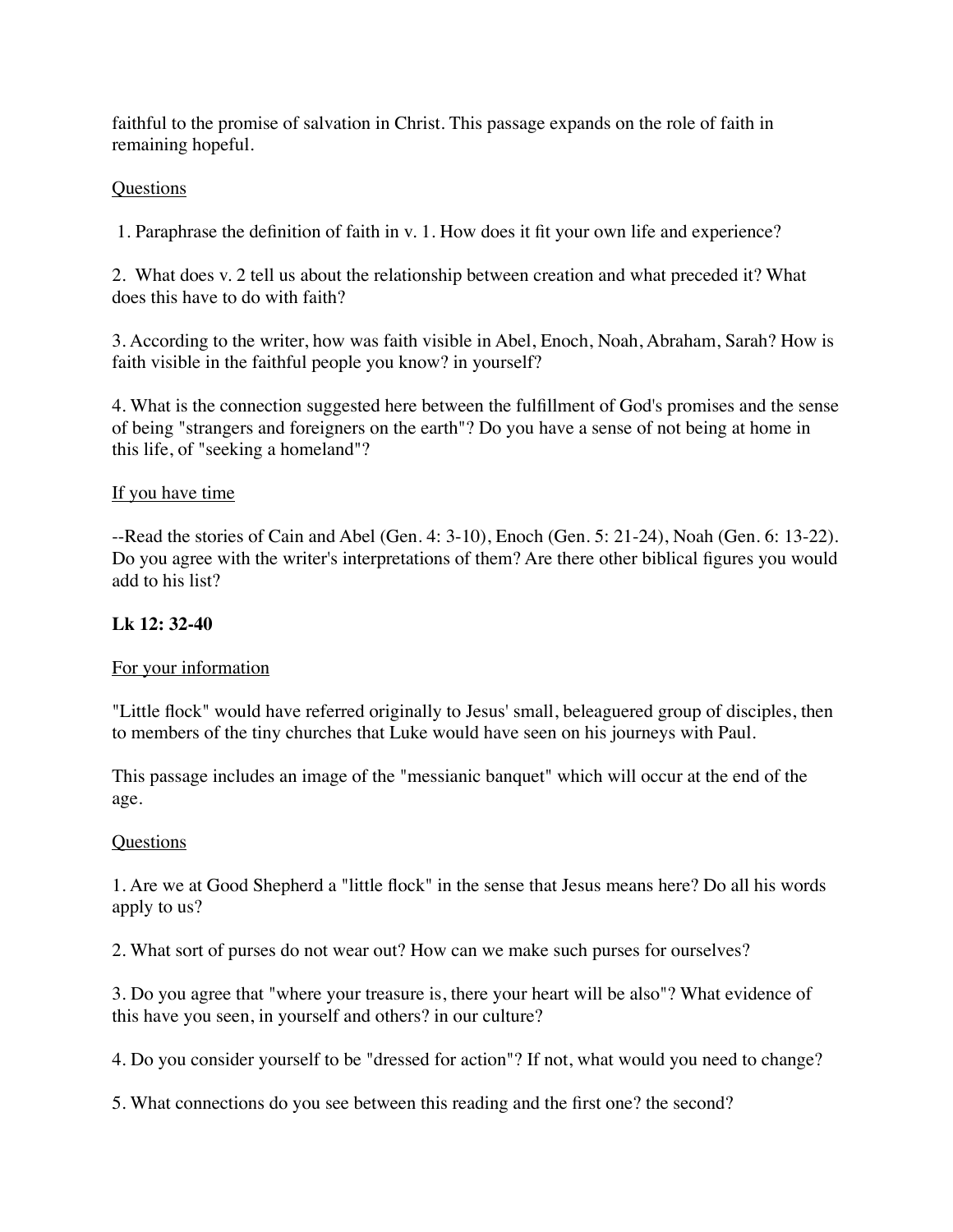# **Proper 15: August 14**

Is 5: 1-7 Ps 80: 1-2, 8-18 *or* Jer 23: 23-29 Ps 82 Heb 11: 29-12: 2 Lk 12: 49-56

# **Is 5: 1-7**

# For your information

This passage is a parable in the form of a love song, like one that might have been written at the time of a festival. It invites the listeners into a story which they are then required to interpret.

"Wild" grapes are more accurately grapes from a plant rotten at the root.

## **Questions**

1. Who is the speaker at each point? (It changes.) In the terms of the story, what is the relationship between the beloved and his vineyard at first? How does that change?

2. Who is the "I," and what challenging questions does he ask Jerusalem/Judah? What implicit answers would they be forced to give?

3. What does the "I" intend to do as a result? Does it seem justified?

4. How does the speaker explain the parable in v. 7? What is the "cry"? What sort of God is evident in this parable? How does it apply to us?

# **Jer 23: 23-29**

### For your information

This passage comes in the midst of a diatribe against false prophets and their role in the downfall and defeat of Jerusalem. Baal is a Canaanite god; his cult was seen as a constant seduction to Israel.

### **Ouestions**

1. Do you recognize the tendency to think that God is "far off" and not "near by"? What does God say about that here? What are the consequences of that tendency, in your experience?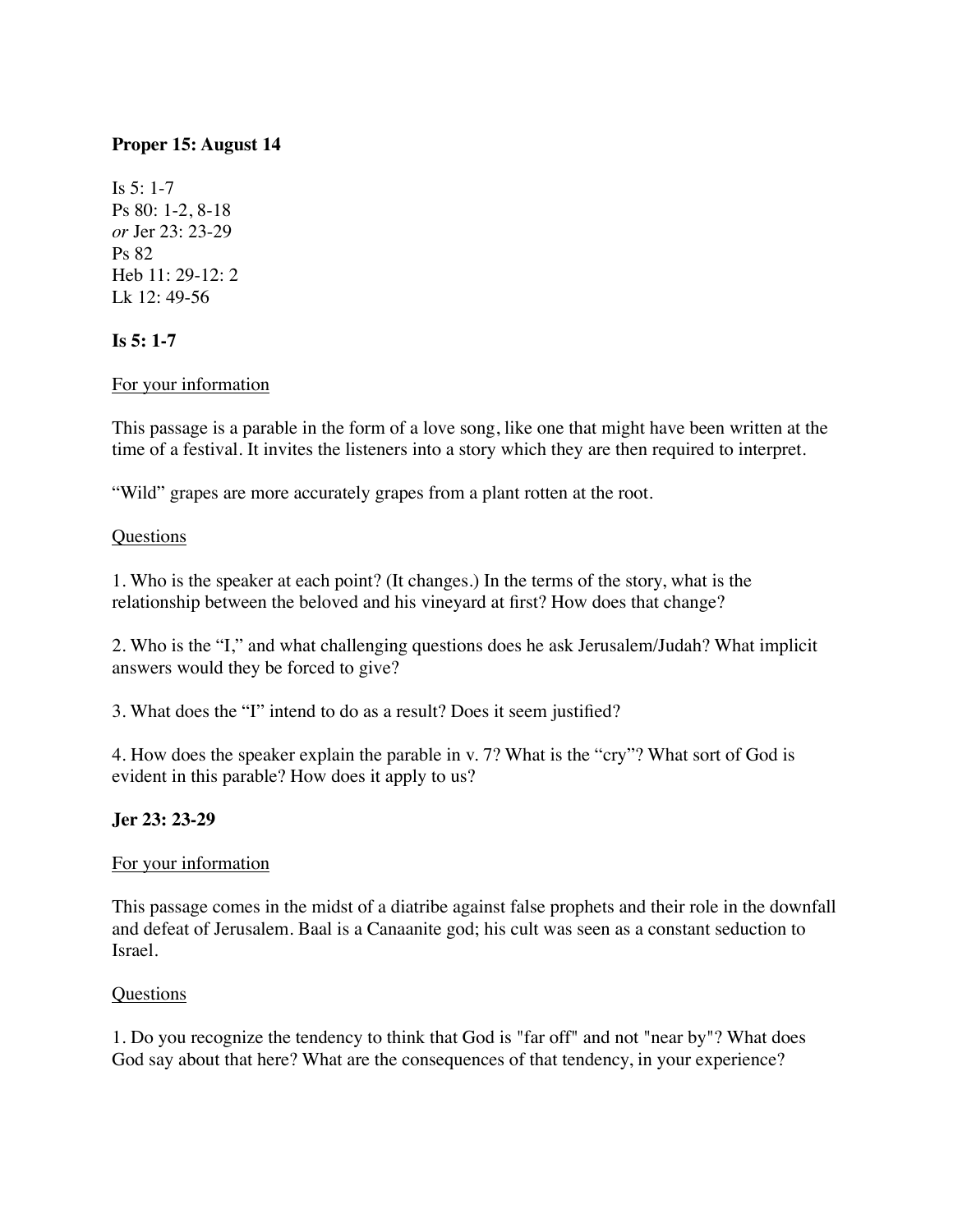2. Do you know of any "false prophets"? How can we recognize them? Have you ever rejected a prophet as "false" who proved to be true, or believed one to be true who proved false? How did you come to recognize your mistake? What is intended by the comparison of straw and wheat? How is God's word like a fire? a hammer?

# **Heb 11: 29-12: 2**

# For your information

This passage continues to develop the theme of faith's power in the face of adversity. The writer draws on some of the best-known OT stories for his examples: the parting of the Red Sea (Ex 14: 21-31,) the fall of Jericho and the role of the prostitute Rahab in helping it to happen (Joshua 2, 6).

## **Ouestions**

1. In vss. 32-38, the writer gives a long list of what faith has accomplished, but without specifics —probably on the assumption that his audience would immediately know the references. How many can you identify?

2. In vss. 39-40, what might the writer mean by "what was promised" but not yet given to all those heroes and martyrs of the past (the "witnesses" of ch. 11)?

3. According to this writer, what brought our faith to perfection? How?

# **Lk 12: 49-56**

### For your information

This passage recalls Luke 3: 16, in which John the Baptist describes the baptism Jesus comes to bring.

### **Questions**

1. What is Jesus' response to the expectation that he will "bring peace on earth"? What later history might bear out his prediction of what he would bring instead? Why did he have this effect? What then does it mean to call him the "Prince of Peace"? Does he cause peace in your life, or division?

2. Jesus is very severe toward those who fail to "interpret the present time." What do you think would have been the signs they failed to read? Why would they miss or ignore them? Do you think he would accuse us of the same thing?

3. What connections do you see among these three passages? Do you see any changes in tone as the weeks after Pentecost go on?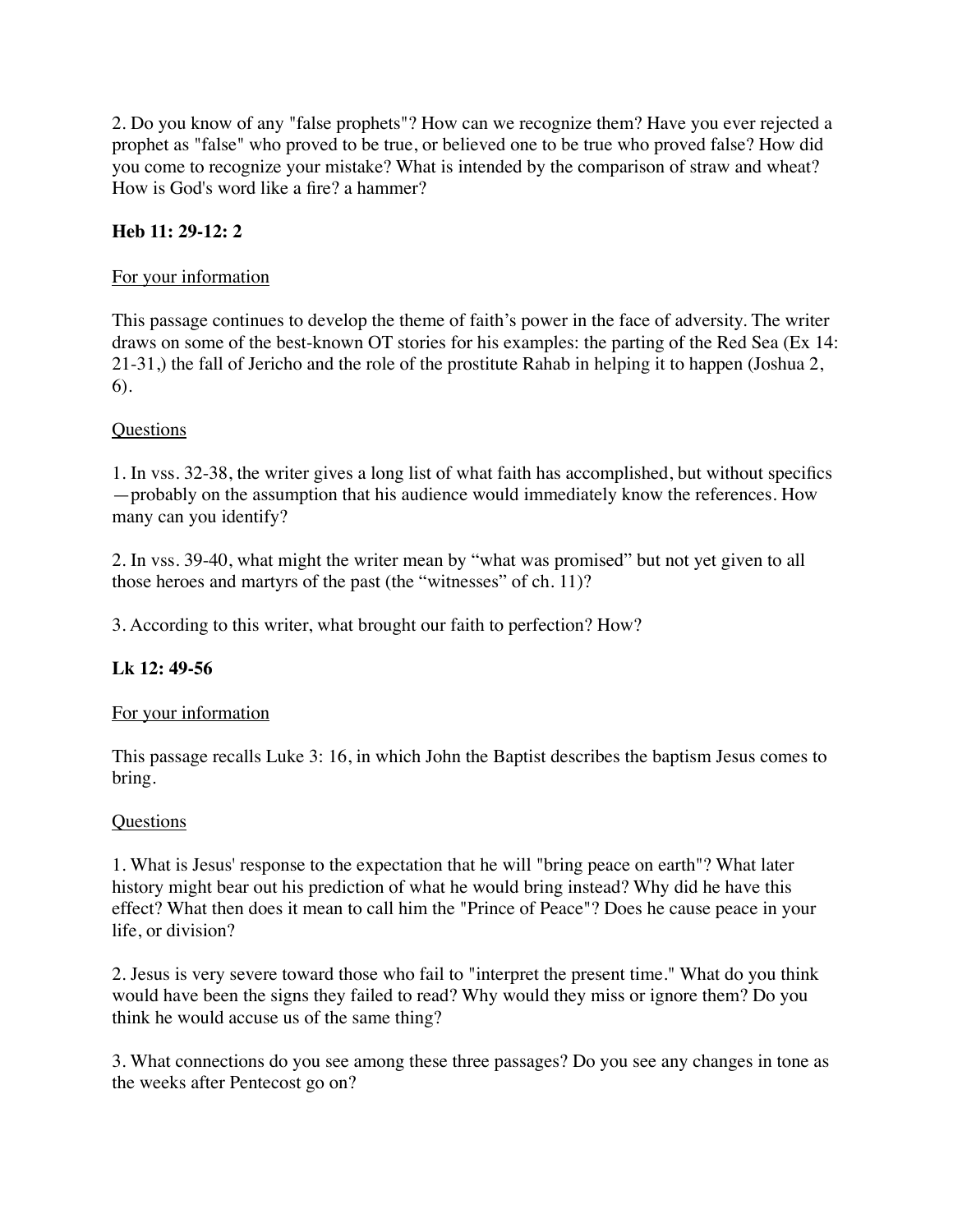# **Proper 16: August 21**

Jer 1: 4-10 Ps 71: 1-6 *or* Isaiah 58: 9b-14 Ps 103: 1-8 Heb 12: 18-29 Lk 13: 10-17

## **Jer 1: 4-10**

### For your information

The prophet Jeremiah's ministry began around 627 BCE; he died in Egypt sometime after 587. He spoke to the leaders and people of the Southern Kingdom (Judah and Jerusalem) at a time of widespread faithlessness, injustice and unease. His warnings were not heeded, and he suffered opposition and punishment. His life overlapped the Babylonian exile.

### Questions

1. What authority does Jeremiah claim for his words? How does he describe the origin of his vocation? Are we all formed and called in that way?

2. In Hebrew Scripture, calls to prophets are always met with their protests, reasons why that person believes himself to be wrong for the job. What is Jeremiah's protest? How does God respond?

3. What work does God assign to Jeremiah? What exactly might those general statements mean? Do they fit any prophet, at any time?

### **Isaiah 58: 9b-14**

### For your information

This passage comes from one of Isaiah's disciples, at a time when Israel was beginning to anticipate her restoration.

#### : **Questions**

1. What is the basic promise made on God's behalf in v. 9b?

2. This passage has an "if…then" pattern. What are the "if" conditions? What seem to be God's particular concerns? What are the "then" rewards for Israel's obedience? Which ones are particularly important to you? Which seem most to apply to us?

### **Heb 12: 18-29**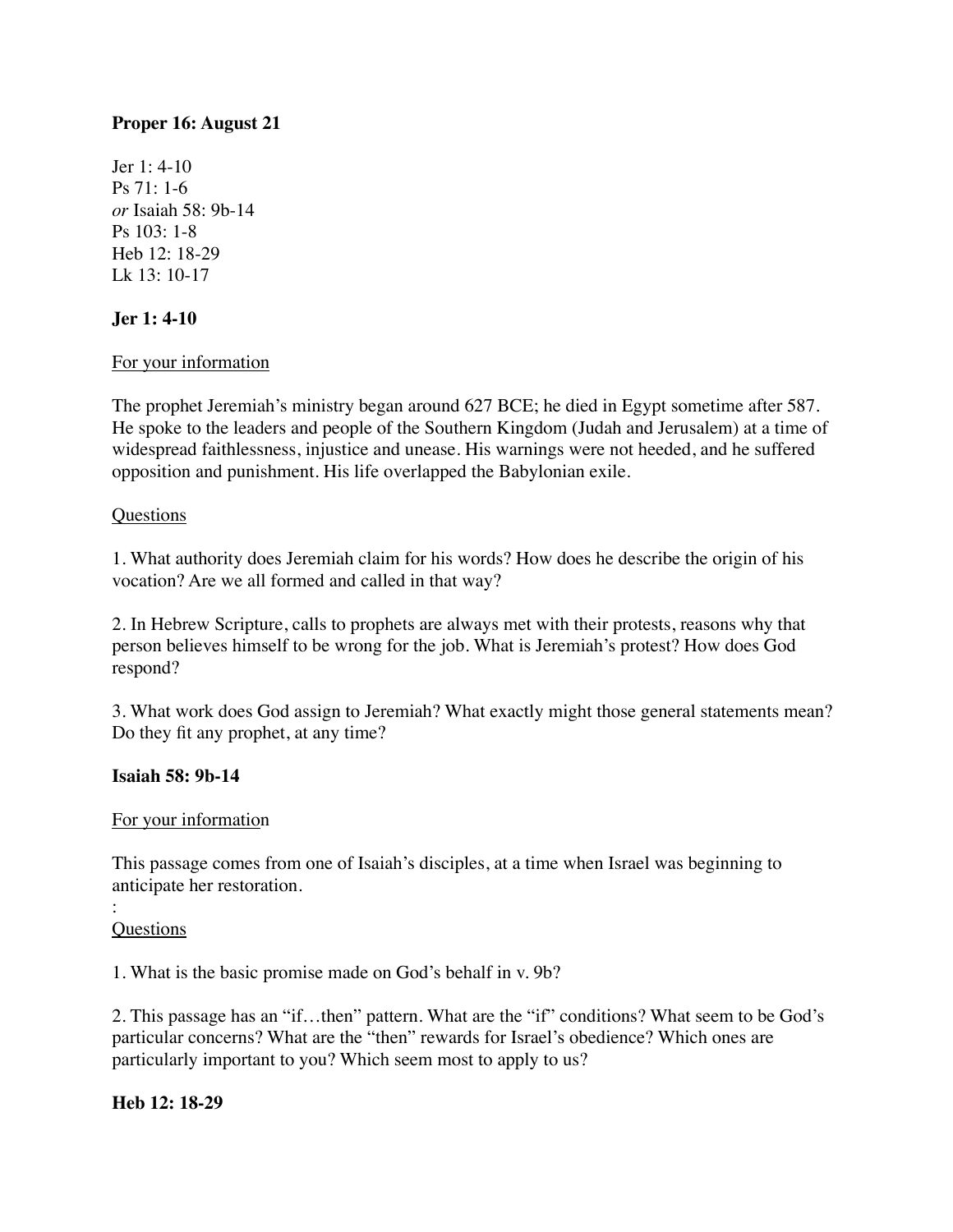### **Questions**

1. What scene is being described in vss. 18-21? What is the nature of the covenant which it initiates? Is this your image of how God is likely to appear?

2. What is the nature of the "new covenant" presented in vss. 18-24? What is the "sprinkled blood," and what word does it speak, as opposed to "the blood of Abel"?

3. Why do you think the voice promises to shake both earth and heaven once again? What must be removed by this shaking? What will remain?

# **Lk 13: 10-17**

### For your information

Luke's Gospel often shows Jesus as teacher, speaking with authority in synagogues and likely to be in disagreement with local religious leaders.

"The woman bent over" is absent from the former Lectionary. In recent years, she has become an emblem of the plight of women, then and recently, and its transformation by healing, spiritual or civil.

Despite the implication of this passage, curing the sick was understood to be an appropriate use of Sabbath time.

#### Questions

1. This woman has been "bent over" for a long time. Is there any hint that her condition may be symbolic as well as literal?

2. What argument does "the leader of the synagogue" make against Jesus' healing action? How does Jesus respond? How does his imagery of "bondage" and "freedom" connect with the sort of kingdom he is proclaiming? What is the importance of his calling the woman "a daughter of Abraham"?

3. What does this story suggest the Sabbath is for? What is the spirit of the Sabbath, and how might we observe it?

### **Proper 17: August 28**

 $Ier 2: 4-13$ Ps 81: 1, 10-16 *or* Sirach 10: 12-18 *or* Prov 25: 6-7 Ps 112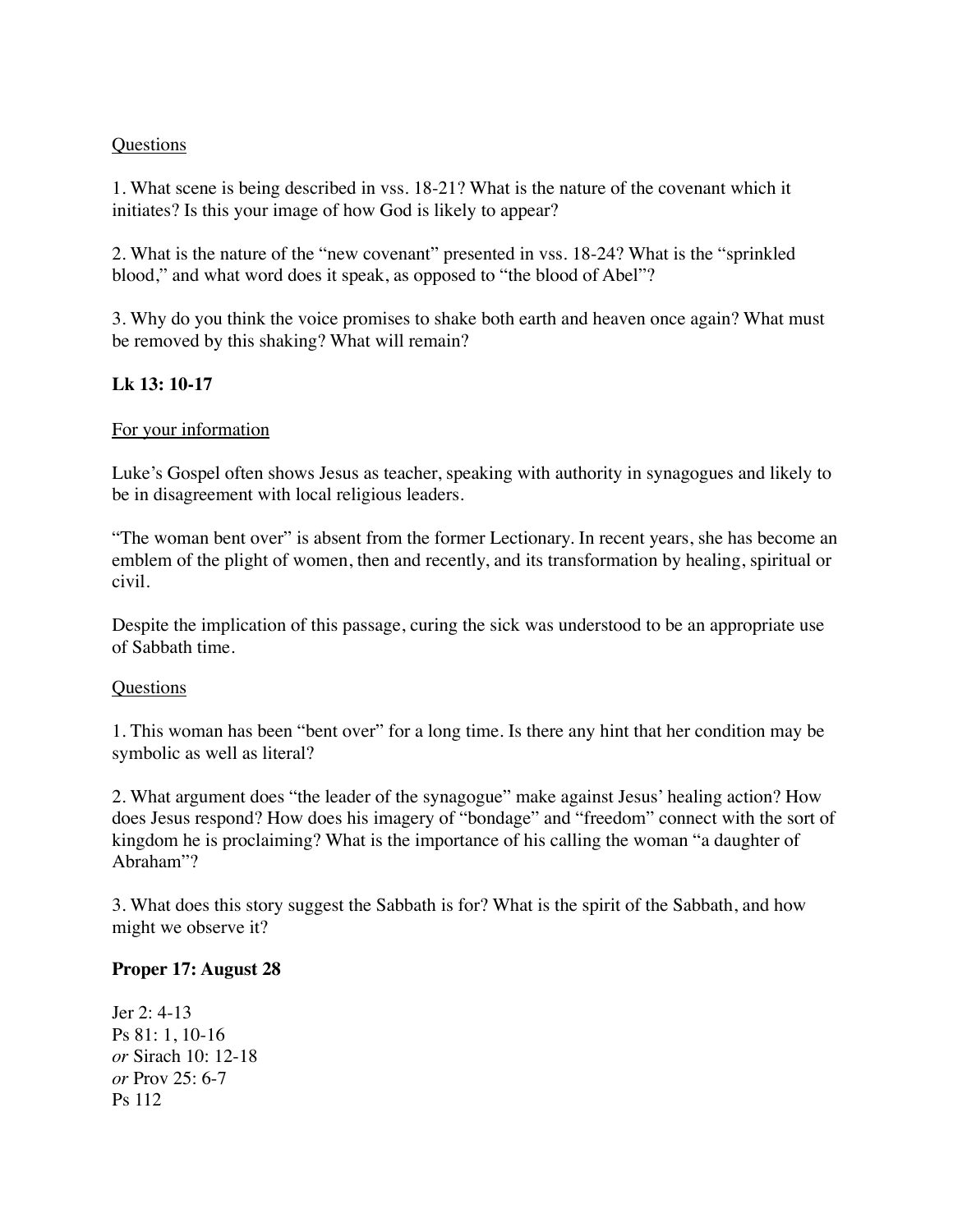Heb 13: 1-8, 15-16 Lk 14: 1, 7-14

# **Jer 2: 4-13**

### For your information

The Book of Jeremiah is a sometimes perplexing, even apparently random assemblage of materials. Jeremiah is often calling Israel/Judah to account, and warning of punishment to come, but the warnings are mixed in with God's loving promises and eve with Israel's apparent full repentance.

Cyprus represents the far western boundary, Kedar the far eastern.

#### Questions

1. What is the relationship between Israel's central offense ("they went far from me") and the second charge ("…became worthless themselves")? Does the second follow from the first, in your experience?

2. According to vss. 6-7a, what history should have bound Israel to God for all time? What happened instead?

3. Who is being called upon to witness this apostasy (turning away from God)? What does Jeremiah/God consider unprecedented about it? How should the witnesses react, and why? What are the "two evils" of v. 13? How might they apply to us?

### **Sirach ( or Ecclesiasticus, Apocrypha) 10: 12-18**

### For your information

The teacher Ben Sira (Sirach) wrote down his wisdom sometime before 180 BCE. It seems to have been well known to the early Christian community, but was excluded from the Jewish canon. It represents a period when prophets and the inspiration of the Spirit were thought to be gone from Israel, and "Wisdom literature" emphasized the virtues and practices needed to get along in a bleak time.

### Questions

1. The focus of this passage is the sin of pride, but Sirach says the reverse: "the beginning of pride is sin." What might this mean? Why is pride the source of such disaster, so much rage and punishment from God?

2. If pride and violent rage "were not created for human beings," were they created for someone else?

### **Prov 25: 6-7**

### For your information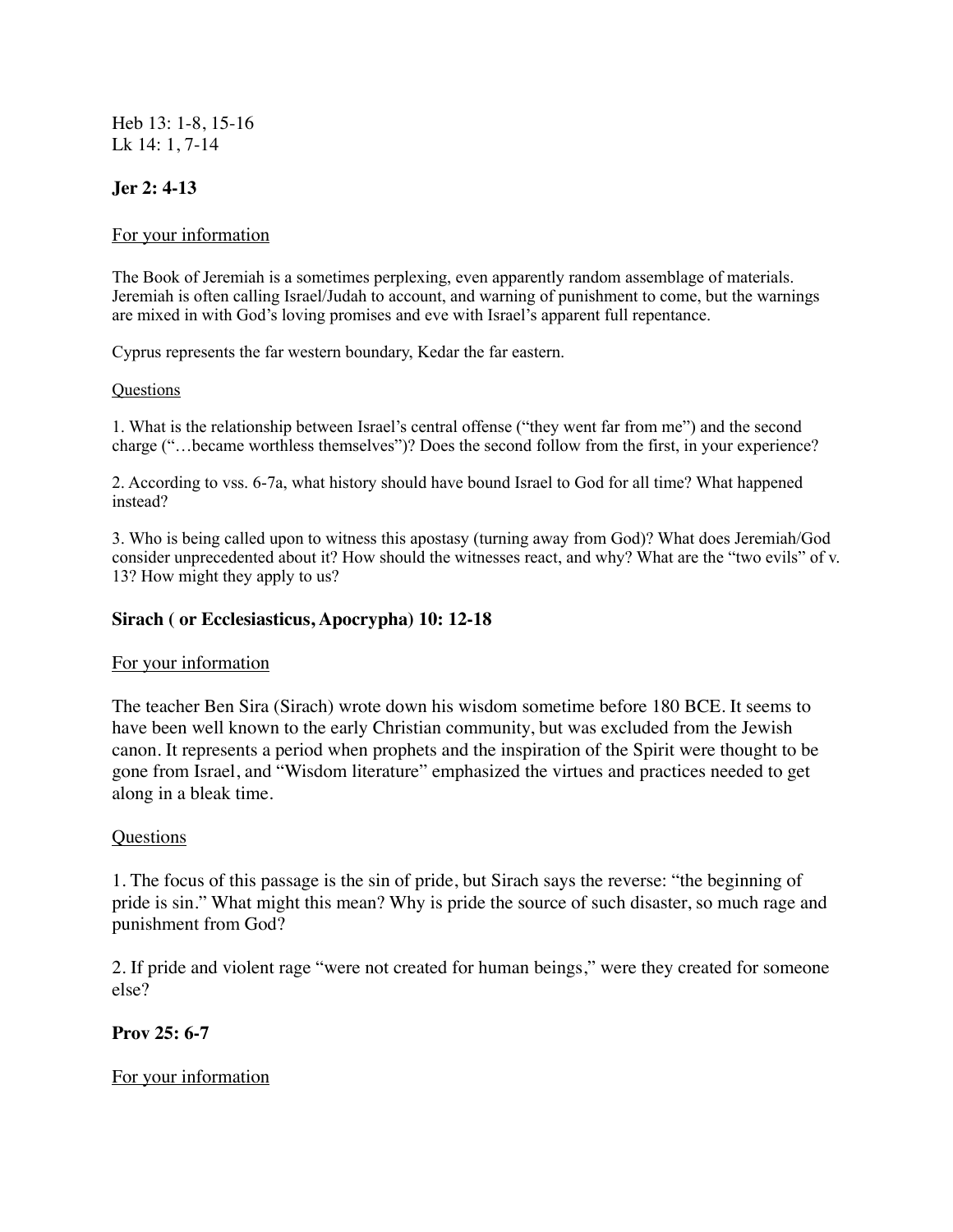Like Sirach (see above), Proverbs is part of Wisdom literature. It is made up of several collections, edited over time.

# Questions

1. What is the advice given here, and for what reason? Is it in fact "better to be told, 'Come up here'" ? Why? What would be one's motive, and is it a worthy one? How might we apply this advice?

## **Heb 13: 1-8, 15-16**

## For your information

This passage begins the conclusion of the letter to the Hebrews. After speaking at length of the glory to come, the writer has advice for faithful living in the meantime. Hospitality to strangers was--and is--a strong imperative in Middle Eastern culture. Those who are in prison or tortured are likely to be Christians persecuted for their faith.

The Book of Hebrews has built up an image of Jesus Christ as the great high priest, who has assumed all priestly functions, on behalf of all peoples.

## **Questions**

1. The advice given here is highly selective. Why do you think the writer chose each of these points to emphasize? How do they speak to the particular challenges of his community? Are they as relevant today? If so, how?

2. Have you ever "entertained angels without knowing it"? What does this image evoke for you?

3. The "bottom line" of this advice seems to be v. 8. What exactly do you think the author means? How would you support his statement--or do you disagree?

4. What "priestly function" does Christ have for us according to v. 15? Why do we need him to do it? What is a "sacrifice of praise," and how can we make it? What other "sacrifices" are "pleasing to God, in v. 16? What traditional sacrifices do they replace?

### If you have time

--See Gen. 18: 1-8 for the source of v. 2; Josh. 1: 5 for the source of v. 5; Ps. 118: 6 for the source of v. 6.

# **Lk 14: 1, 7-14**

# For your information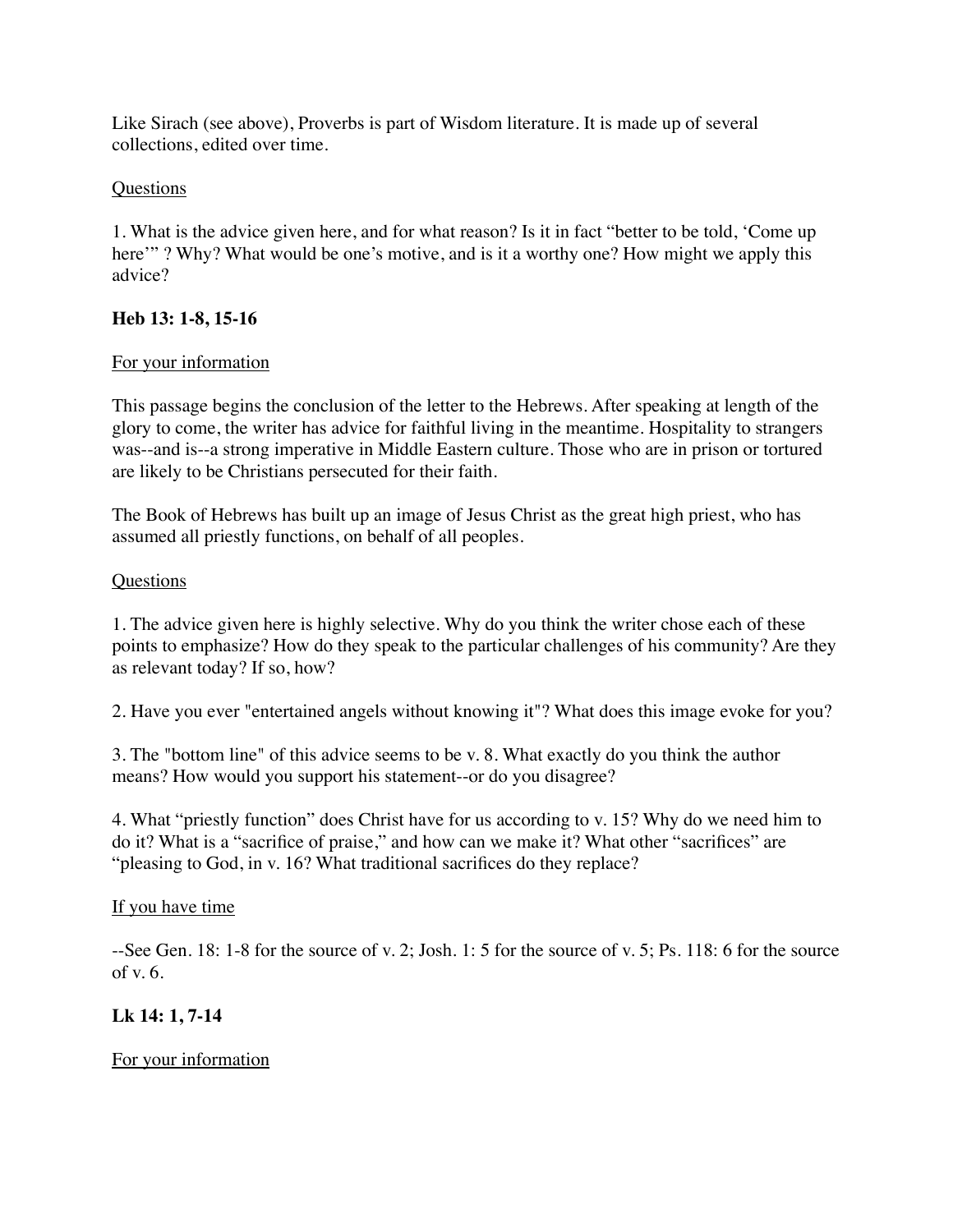According to Jewish understandings at that time, the poor, crippled, lame and blind were "unclean," not favored by God. Proper folks were to provide alms for them, but not to come too close.

## **Questions**

1. There seems to be a considerable degree of "enlightened self-interest" in Jesus' advice here: do this because it pays off! Is this Jesus' point? How literally does he mean these words, and how might we obey them?

2. What would the Pharisees, who are "watching him closely," think of his advice, especially considering that he is a guest in a house where apparently just the opposite is happening? Would you want such a guest in **your** house?

# **Proper 18: Sept. 4**

Jer 18: 1-11 Ps 139: 1-5, 12-17 *or* Deut 30: 15-20  $P_S$  1 Philemon 1-21 Lk 14: 25-33

# **Jer 18: 1-11**

# For your information

Here is another of the various fragments that make up the Book of Jeremiah.

### **Questions**

1. What does Jeremiah observe in the potter's house? What immediate connection does God inspire him to make with God's relationship to Israel? What exactly are the correspondences between one image and the other?

2. Again we have examples of the "if…then" statements that appear in Jeremiah. What are Israel's choices, and the likely consequences? How can God, who is presumed to be good, be "shaping evil against you"?

# **Deut 30: 15-2**

# For your information

The "Deuteronomic historian" was the editor who finally drew the first five books of Hebrew Scripture--the Torah--together into one narrative that told Israel's story up to the wanderers' entry into the Promised Land. He reinterpreted Israel's early history in the light of later experience, and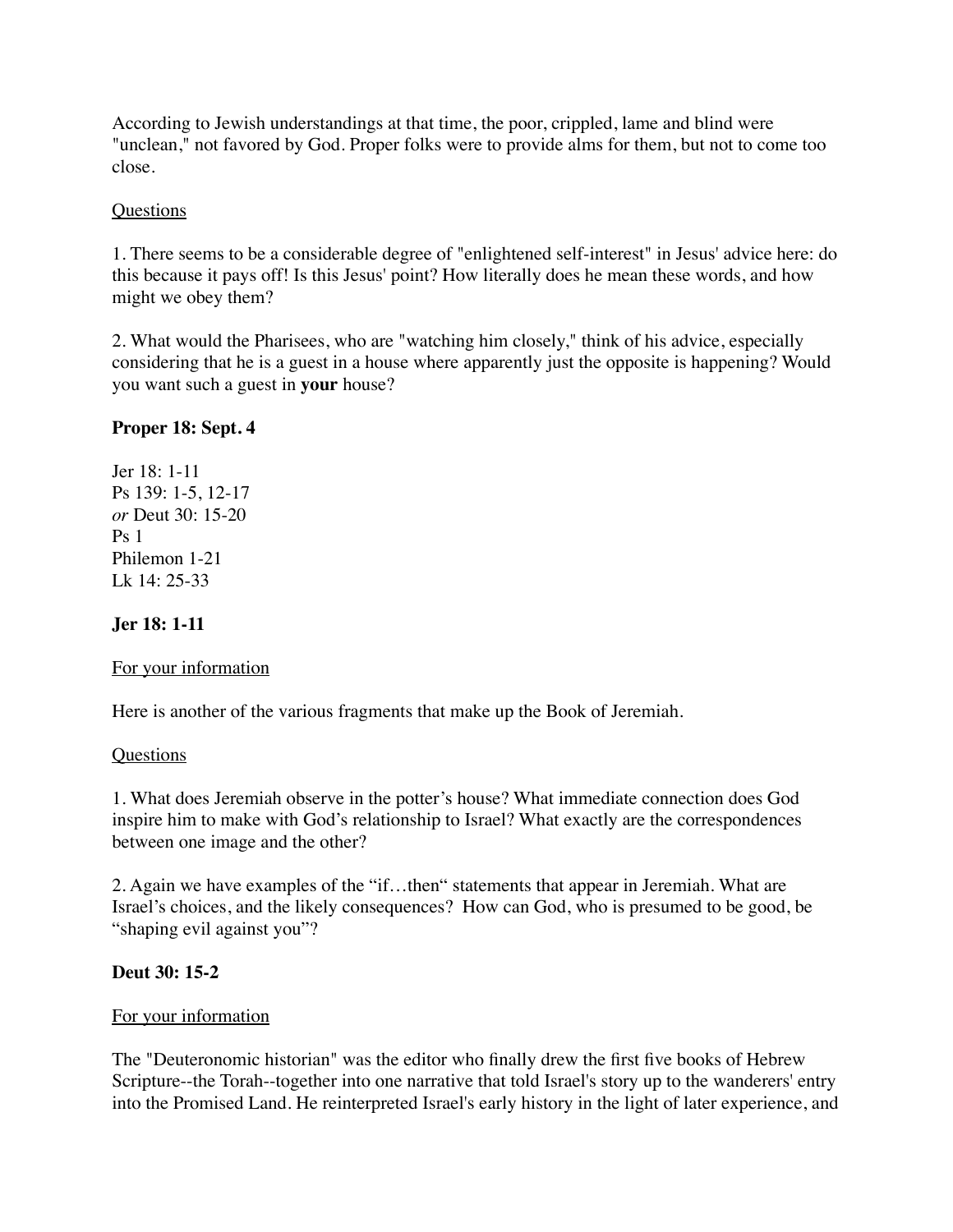reaffirmed the covenant made with Moses (cf. Ex. 29: 1) in a way that spoke to the many centuries of struggle since that time. A major purpose for him was to gather the fragmentary traditions of Israel's various tribes into one corporate narrative, and to insist on centralized worship of God; small, scattered shrines were fertile ground for the growth of practices that reflected the surrounding pagan religions. This passage sums up what's at stake, in Moses' farewell address to his people. In subsequent ceremonies of covenant renewal, this would have been the moment in which Israel's vow was focused.

# **Questions**

1. How does Moses explain what it means to "choose life"? to choose death? What will be the consequences of this choice for the people of Israel?

2. Do you think Jesus would have expressed this choice in the same terms, with the same consequences? Why, or why not?

3. How might this choice apply to us today? What, specifically, would reflect our choice of life, or death? What would be our "other gods"? And since possession of the land is not relevant to us, what would be at stake for us?

## **Philemon 1-21**

## For your information

This letter, the shortest of the generally accepted Pauline letters, is written to a Christian (Philemon) converted by Paul. Philemon's slave, Onesimus, had left him under circumstances that are not explained; probably he ran away, and according to the law, might therefore be severely punished or killed. He had been converted, and had joined Paul's community. As required by law, Paul now returns him to his owner, but as a different person, deserving different treatment.

### **Ouestions**

1. What is Paul's present situation? How does he use it in his argument?

2. How does Paul create a context for his appeal to Philemon? On what basis does he make his request?

3. What exactly does he want Philemon to do? What responsibility is he willing to assume?

4. What does this letter show about Paul's understanding of what Christians owe to each other? About what he hopes or believes to be the relationship between his authority and his followers' choices?

# **Lk 14: 25-33**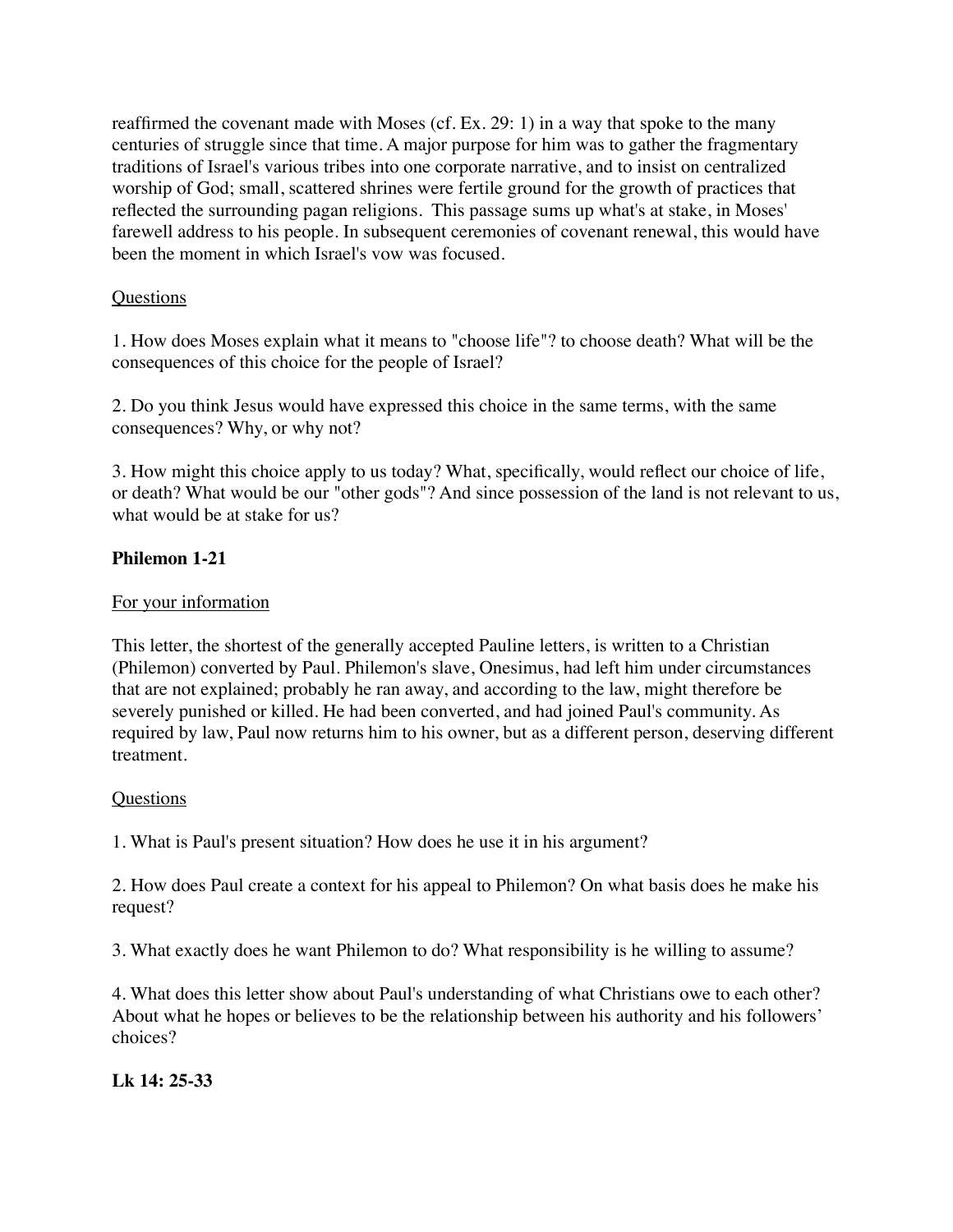## For your information

Lk. 13: 22 has just reminded us of Jesus' inexorable progress toward Jerusalem; again, whatever happens now must be understood with that in mind.

# **Questions**

1. Verse 26 uses very strong language, and although Jesus is using hyperbole, as he often does, the point of this verse and v. 27 is strong. As the passage continues, what comparisons does Jesus use to explain what's at stake and why he's speaking with such apparent harshness?

2. This passage begins with Luke's note that "large crowds were traveling with him." Why is it important to us to know that? Why might Jesus say these things to a large and apparently enthusiastic group of followers?

3. Does v. 33 apply to us? Does it apply to everybody? Is there perhaps some category of faithfulness that does not require us to give up everything, even our families, or is there some other way of reading these words that is not so literal but demanding in some other way? Is it OK not to try to "build a tower" when you know you can't finish it? Does v. 32 allow some room for those of us who want to follow but cannot make such absolute sacrifices--i. e. what might these "terms of peace" be? What would you want to say to Jesus about all this, if he were to address us in the same words?

4. What connection do you see between the first passage, from Deuteronomy, and this one?

# **Proper 19: Sept. 11**

Jer 4: 11-12, 22-28 Ps 14 *or* Exodus 32: 7-14 Ps 51: 1-11 I Tim 1: 12-17 Lk 15: 1-10

# **Jer 4: 11-12, 22-28**

### Questions

1. Often Jeremiah's voice proclaims God's anger at Israel and warns of punishment to follow. But what attitude is in God's words this time? For what reason? How is this future different from what God would do?

2. What is the condition of God's people according to God, in v. 22? Can one not know how to do good? How, then, would one learn?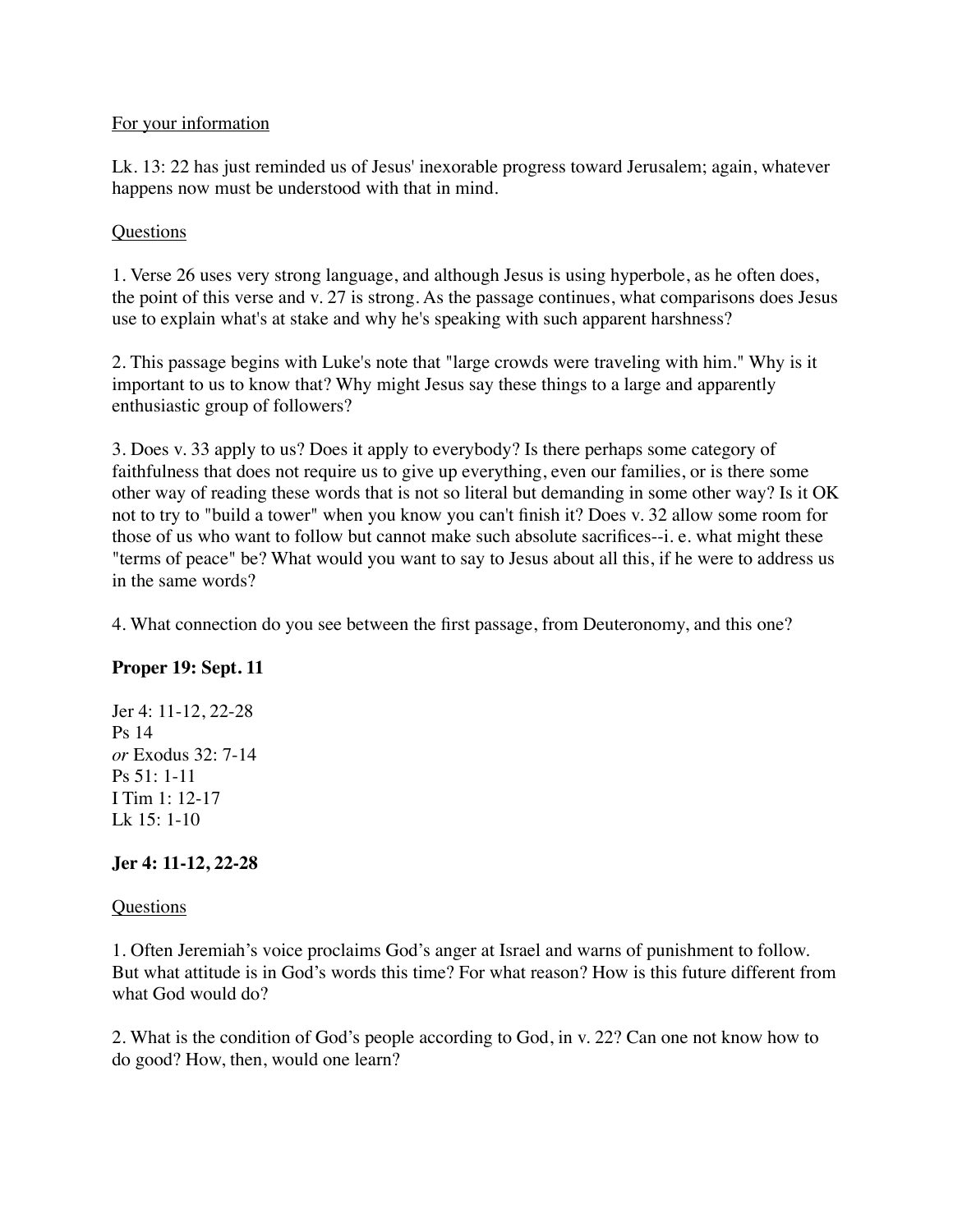3. What results of God's judgment does Jeremiah prophesy in vss. 23-26? How does God sum up the impending doom? Do you see any room for hope in God's words?

## **Exodus 32: 7-14 (and read v. 1)**

### For your information

This passage comes immediately after God has first given the "tablets of the covenant" to Moses on Mt. Sinai. Aaron is Moses' brother and "first lieutenant"; when God called Moses to leadership and Moses said he couldn't lead because he stuttered, God said that his brother Aaron could do the talking for him.

God's promise to Abraham (then Abram) is made in Gen. 15: 5-7. It reflects the two imperatives given to Israel in Genesis: **have many children**, and **take possession of the land**.

### Questions

1. What picture of the people's capacity for faithfulness do we get in 32: 1? What sort of leader is Aaron? (See 32: 21-24 for further evidence of his character.) What are the implications for the future?

2. What is God's reaction to this act of idolatry? What does God resolve to do? What is the meaning of "stiff-necked people," and how does this phrase fit the Israelites? Does it fit us?

3. How exactly does Moses persuade God to "change his mind"? How do you react to the terms of his argument, and to the concept of God's mind being changed? In what other stories does God do this? Does Jesus ever change his mind?

4. This story about Moses is often seen as an early foreshadowing of Christ's role between God and us; Christ is a "new Moses," leading us out of bondage through a wilderness and into a promised land. If you accept this analogy, what sort of God is implied by this need for an intercessor, especially as reflected in this conversation?

### If you have time

--There is more to this piece of the story. Read Ex. 32: 15-33: 3 for the further consequences of the Israelites' behavior. Do they deserve what they get? Note Moses' role in this part, and the fact that he did his mediating before he actually came down from the mountain; if he'd first gotten a look at the golden calf, and heard Aaron's excuses, do you think he would still have interceded with God for the people?

--Compare Ex. 16: 1-21 for the Israelites' first rebellion against Moses, and God's response. What sort of God do we see here?

# **I Tim 1: 12-17**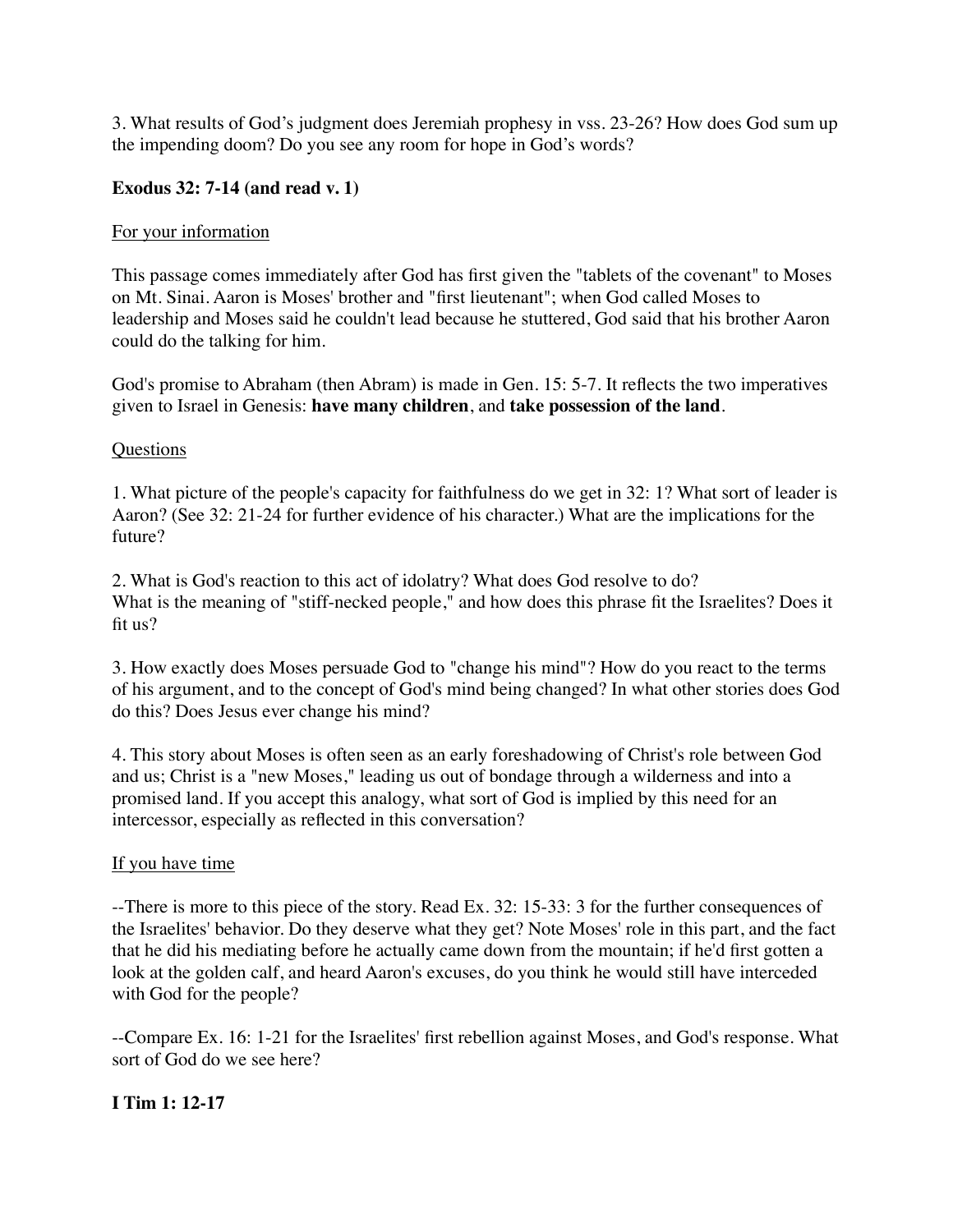# For your information

I Timothy is one of the "pastoral letters," written under Paul's name but with some major differences in style and content. This practice would have been accepted as a way for a loyal disciple to use Paul's authority in addressing problems in the small churches. The picture given here of his former life is more starkly stated than in his own letters, though it is similar to that in Acts 9: 1.

Verse 15 is used in the BCP, as part of the assurance of pardon. (See BCP, p. 332.)

## **Questions**

1. We often hear, "Ignorance [of the law] is no excuse," but [Paul] says here that he acted out of ignorance, in unbelief, and therefore received mercy. Do you think that's an excuse? Give examples from your own life, or those of others you've seen. What would Jesus say about this? Are we now beyond the reach of mercy, because we know and still go wrong? Or does real understanding always result in obedience?

2. According to the author, what use has God made of Paul's conversion? Do you agree that the conversion of such an apparently hopeless case has this effect? Have you seen examples?

# **Lk 15: 1-10**

### For your information

Tax collectors were particular objects of contempt for observant Jews, because they were Jews who served the hated Romans, gathering money from the people of Israel to serve the pagan Empire and its emperor who claimed to be a god. This in-between role made them obviously "unclean"; of course it also allowed proper Jews to follow the law but avoid contamination. Because of the ritual importance of meals, one did not invite such people to one's table. That is why so many stories about Jesus' focus on meals and the people he welcomed to the table. This setting embodies what Luke sees as the central issue between Jesus and the Pharisees and scribes: is anyone to be excluded from the feast?

### **Questions**

1. What is the implication of the fact that "all the tax collectors and sinners" were coming to hear Jesus? Why exactly would the Pharisees and scribes grumble?

2. How would you characterize the behavior of the man in the first parable, the woman in the second, and the father in the story of the prodigal son which immediately follows? Would you behave the same way in similar circumstances? Would most sensible people do so? Why, or why not?